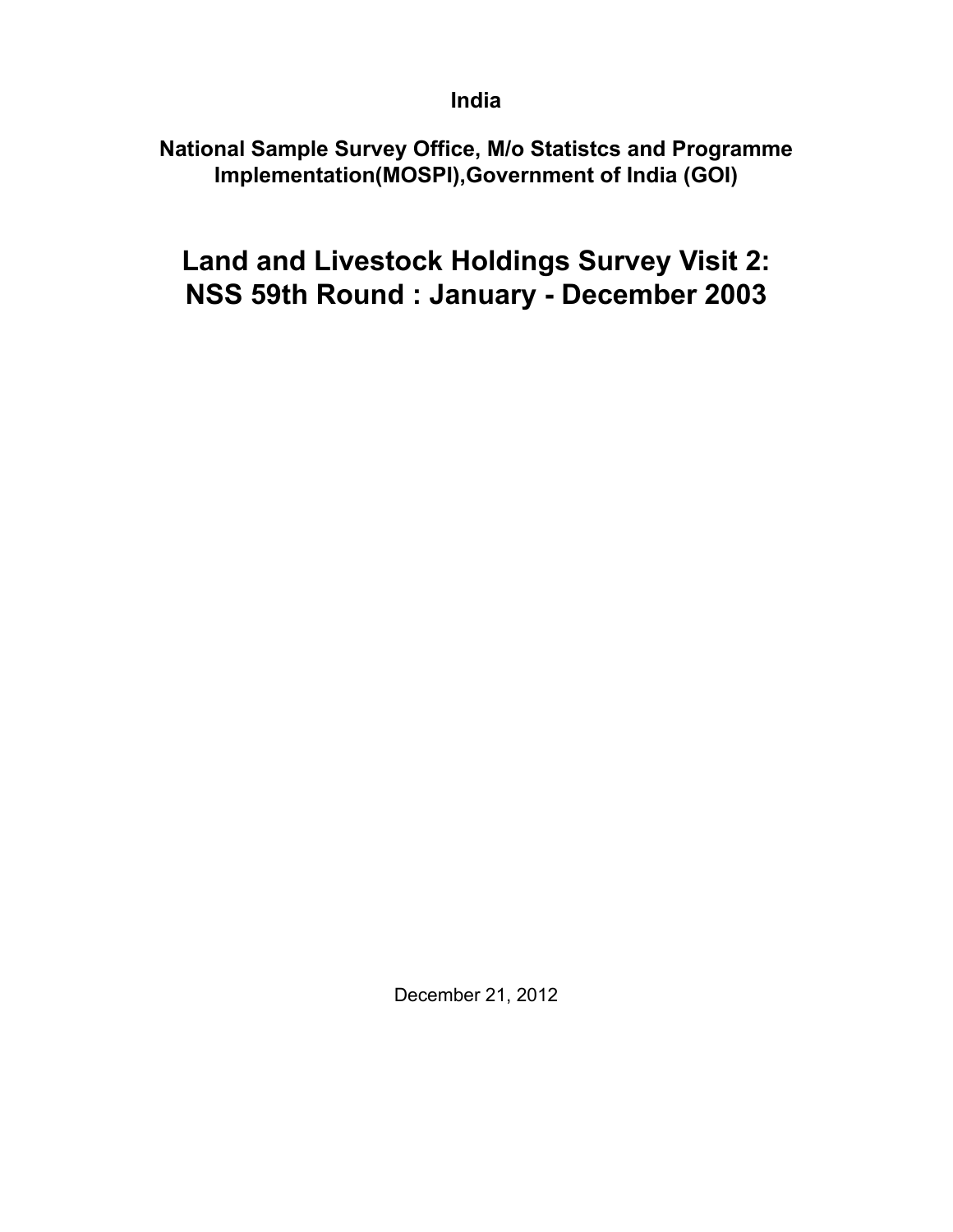# **Metadata Production**

| <b>Metadata</b><br>Producer(s) | Computer Centre (MOSPI, CC), M/O Statistics & Programme Implementation,<br>Documentation of the study |
|--------------------------------|-------------------------------------------------------------------------------------------------------|
| <b>Production Date</b>         | December 20, 2012                                                                                     |
| <b>Version</b>                 | Version 1.0 (December 2012)                                                                           |
| <b>Identification</b>          | DDI-IND-MOSPI-NSSO-59th-Sch18dot1-visit2-2003                                                         |

This document was generated using the **[IHSN Microdata Management Toolkit](http://www.surveynetwork.org/toolkit)**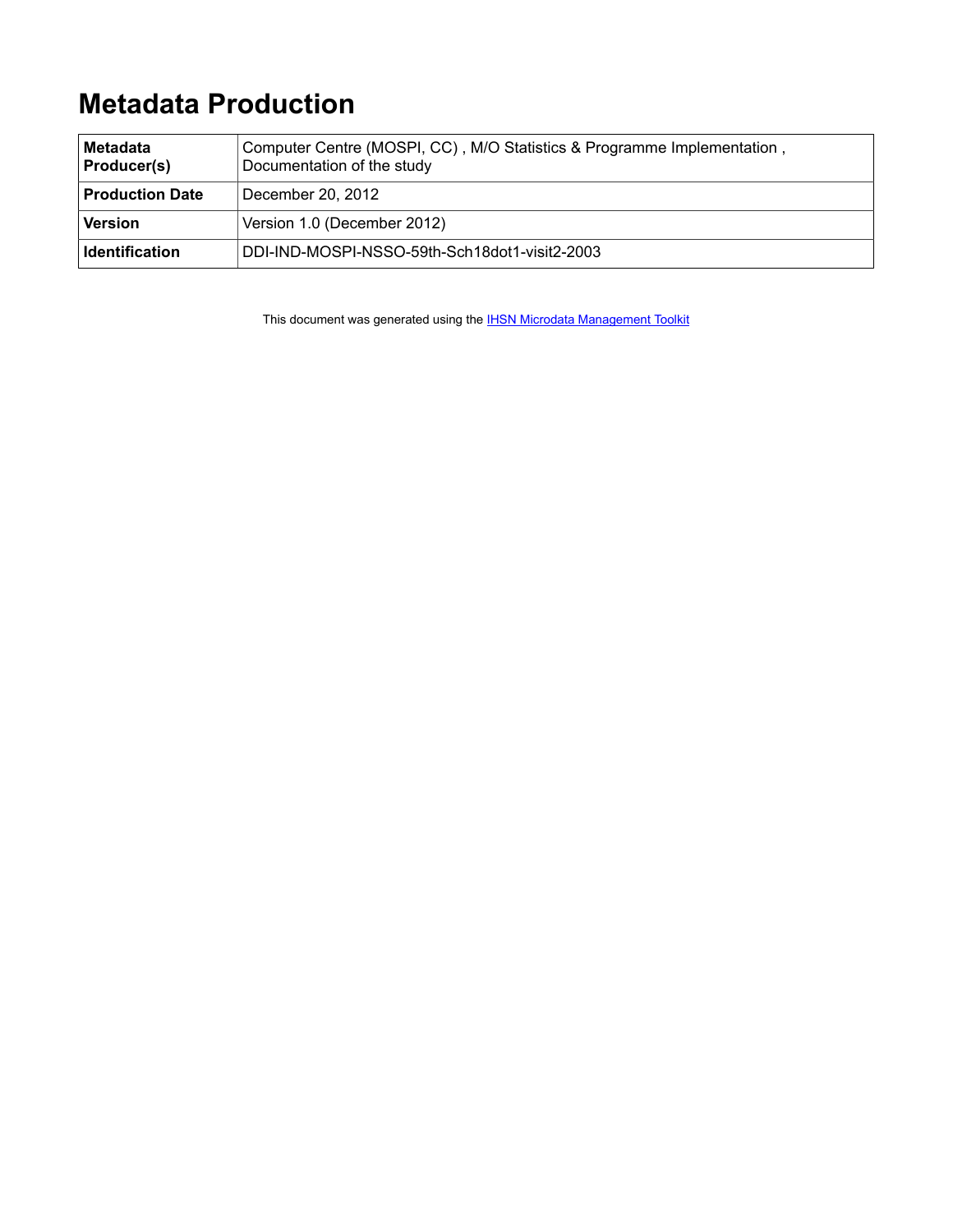# **Table of Contents**

| <b>Overview</b>                                                        |    |
|------------------------------------------------------------------------|----|
| Scope & Coverage.                                                      |    |
| Producers & Sponsors                                                   |    |
| Sampling                                                               |    |
|                                                                        |    |
| Accessibility                                                          |    |
|                                                                        |    |
| <b>Files Description.</b>                                              |    |
|                                                                        |    |
| Block-5-particulars-land-household-records-visit-2.                    |    |
| Block-6-general-information-operational-holdings-Rabi-records-visit-2  | 6  |
| <b>Variables List.</b>                                                 |    |
|                                                                        |    |
| Block-5-particulars-land-household-records-visit-2.                    |    |
| Block-6-general-information-operational-holdings-Rabi-records-visit-2. |    |
| <b>Variables Description</b>                                           |    |
| Block-1-identification of sample household-records-visit-1             | 11 |
| Block-5-particulars-land-household-records-visit-2.                    | 15 |
| Block-6-general-information-operational-holdings-Rabi-records-visit-2. | 24 |
| Documentation                                                          | 32 |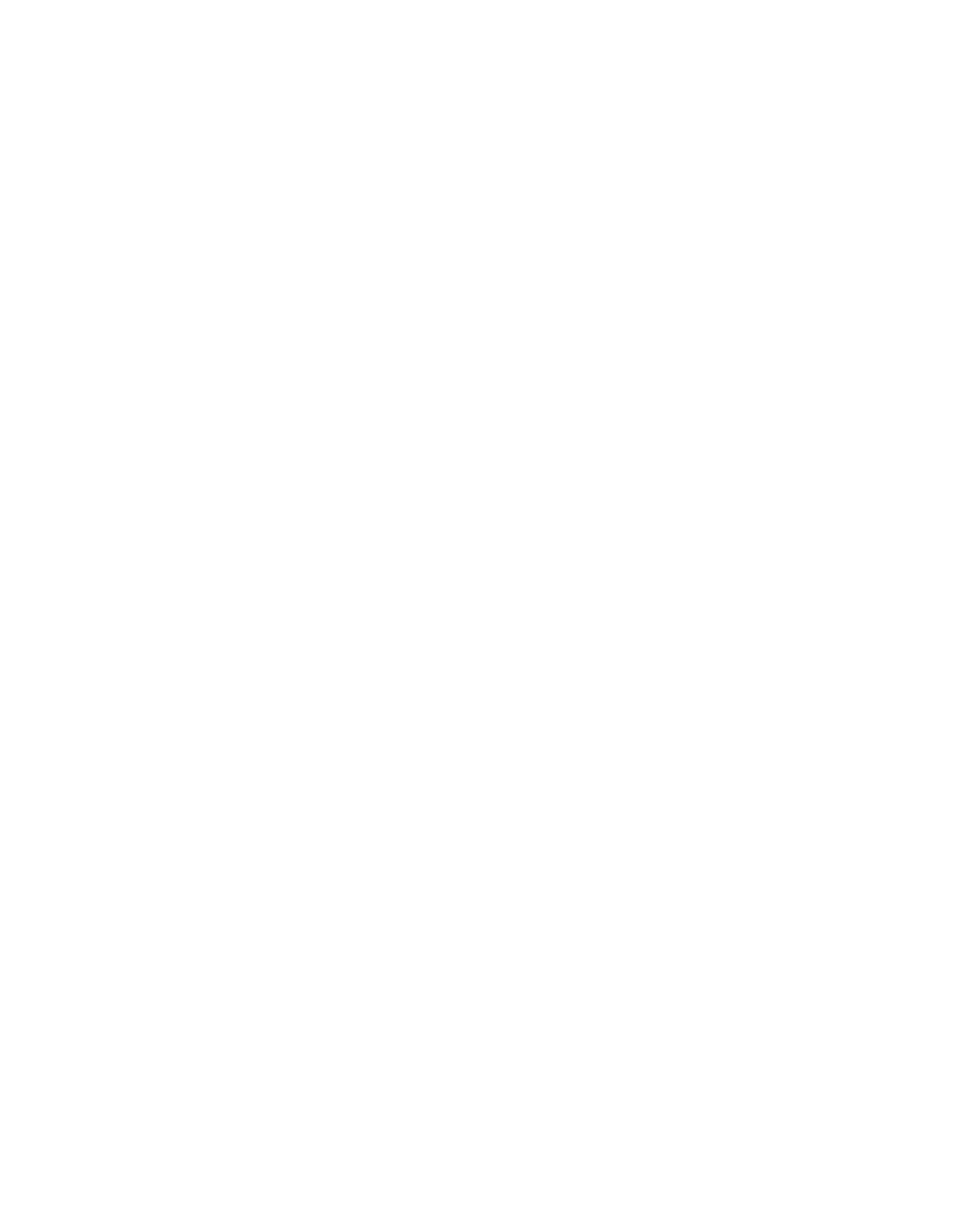## <span id="page-4-0"></span>**India (2003) Land and Livestock Holdings Survey Visit 2: NSS 59th Round : January - December 2003**

| <b>Overview</b>       |                                                                                                                                                                                                                                                                                                                                                                                                                                                                                                                                                                                                                                                                                                                                                                                                                                                                                                                                                                                                                                                                                                                                                                                                                                                                                                                                   |
|-----------------------|-----------------------------------------------------------------------------------------------------------------------------------------------------------------------------------------------------------------------------------------------------------------------------------------------------------------------------------------------------------------------------------------------------------------------------------------------------------------------------------------------------------------------------------------------------------------------------------------------------------------------------------------------------------------------------------------------------------------------------------------------------------------------------------------------------------------------------------------------------------------------------------------------------------------------------------------------------------------------------------------------------------------------------------------------------------------------------------------------------------------------------------------------------------------------------------------------------------------------------------------------------------------------------------------------------------------------------------|
| <b>Type</b>           | Socio-Economic/Household Survey                                                                                                                                                                                                                                                                                                                                                                                                                                                                                                                                                                                                                                                                                                                                                                                                                                                                                                                                                                                                                                                                                                                                                                                                                                                                                                   |
| <b>Identification</b> | DDI-IND-MOSPI-NSSO-59th-Sch18dot1-visit2-2003                                                                                                                                                                                                                                                                                                                                                                                                                                                                                                                                                                                                                                                                                                                                                                                                                                                                                                                                                                                                                                                                                                                                                                                                                                                                                     |
| <b>Version</b>        | Production Date: 2012-11-20<br>V1.0; Re-organised anonymised dataset for public distribution.                                                                                                                                                                                                                                                                                                                                                                                                                                                                                                                                                                                                                                                                                                                                                                                                                                                                                                                                                                                                                                                                                                                                                                                                                                     |
| <b>Series</b>         | The first survey on land holdings was taken up by the NSS in its 8th round (July 1954 -<br>April 1955) as part of the World Agricultural Census initiated by the Food & Agricultural<br>Organisation (FAO) of the United Nations. In this survey, information on (agricultural)<br>holdings was collected primarily to meet the requirements of the FAO. In addition,<br>information on household ownership holdings was collected to provide the policy<br>framers with the much-needed data for formulating land reforms policy for the country.<br>A similar survey was conducted again in the 16th (July 1960 - August 1961) and 17th<br>(September 1961 - July 1962) rounds of the NSS as a part of the World Agricultural<br>Census Programme of 1960.<br>Since then, the NSS has been regularly conducting land holdings surveys every ten years<br>or so. The third land holdings survey of the NSS, conducted in its 26th round (July 1971 -<br>June 1972), was conducted simultaneously with a survey on Debt and Investment at the<br>instance of the Reserve Bank of India. Since then, this has been a regular feature of the<br>rounds in which land and livestock holdings surveys have been conducted: the 37th round<br>(January-December 1982), the 48th round (January-December 1992), and the present<br>one. |

## **Abstract**

The Land and Livestock Holdings survey (LHS) of NSSO is one of the main sources of information on livestock and poultry held by the household sector of the economy. It also provides estimates of two basic distributions of land holdings, viz., distribution of land owned by households and that of agriculturally operated land. The survey of Land and Livestock Holdings carried out in the 59th round (January-December 2003) of the National Sample Survey (NSS) is the sixth in the series of similar surveys conducted so far by the NSS. The objective of these surveys has been to generate basic quantitative information on the agrarian structure of the country, which is relevant to land policy. In the 59th round, information on various aspects of ownership and operational holdings was collected for both rural and urban areas. Each sample household was visited twice during the period of survey with a gap of four to eight months. Two different schedules of enquiry were canvassed in the two visits.The first visit was made during January to August 2003 and the second, during September to December 2003. The survey was conducted in both rural and urban areas.

| Kind of Data            | Sample survey data [ssd]                                                                 |
|-------------------------|------------------------------------------------------------------------------------------|
| <b>Unit of Analysis</b> | Randomly selected households based on sampling procedure and members of the<br>household |

## <span id="page-4-1"></span>**Scope & Coverage**

### **Scope**

In the Land and Livestock Holdings surveys of the NSSO, two types of holdings, namely, household ownership holdings and operational holdings, are enumerated by interviewing the sample households. Data are also collected on the livestock and agricultural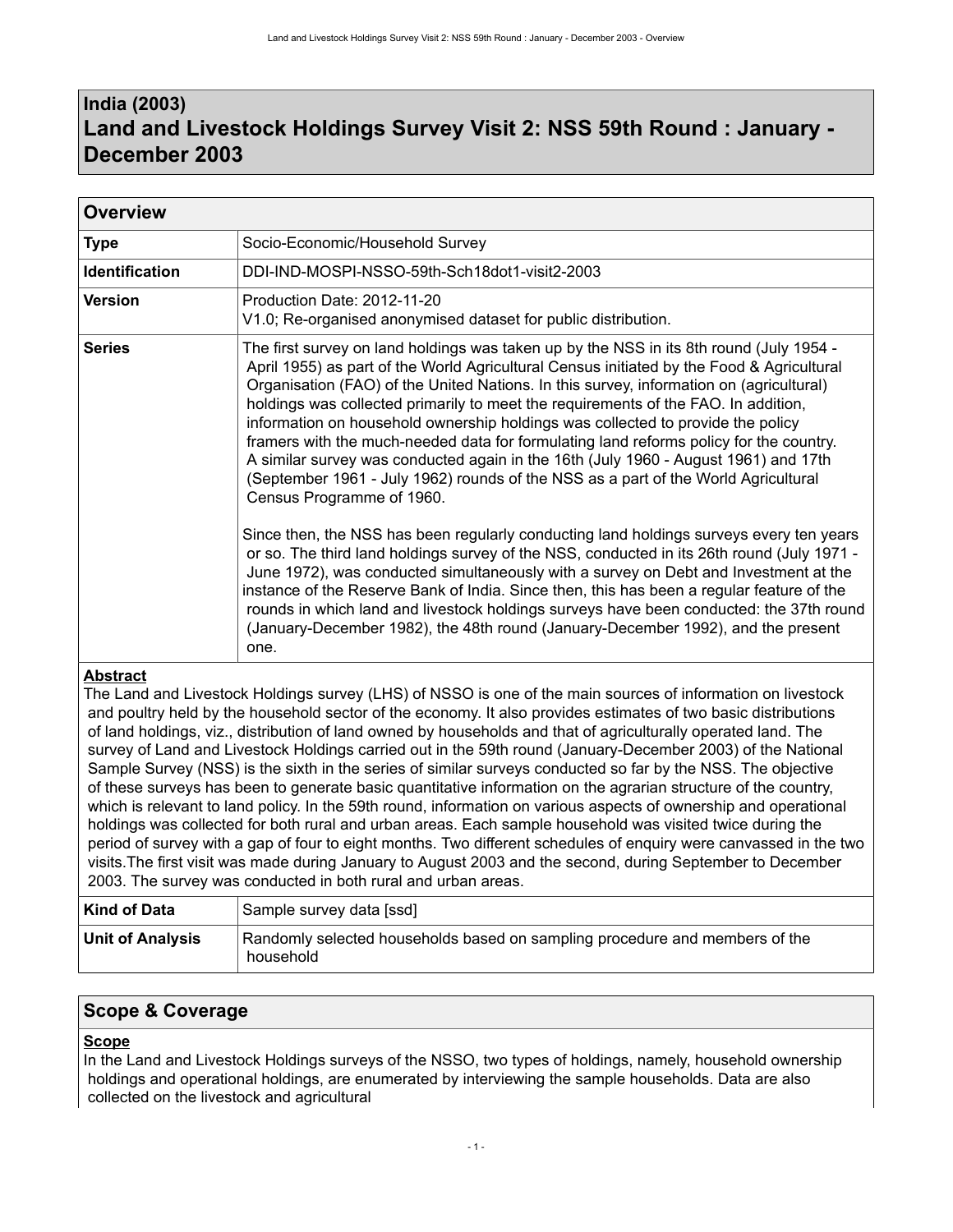implements owned by households. In the present survey, however, data on agricultural implements of households were not collected, as this was being done in another NSS survey called "Situation Assessment Survey of Farmers", carried out concurrently.

There were four subjects of enquiry in the 59th round of NSS: Land and Livestock Holdings, Debt and Investment, Consumer Expenditure, and Situation Assessment Survey (SAS) of Farmers. With the exception of consumer expenditure, all the enquiries required two visits to each sample household for collection of data: one during January to August and the other during September to December. Accordingly, each sample first-stage unit (village or block) was visited twice by the investigator to whom it was allotted. A small proportion of households could not be surveyed a second time due to varying reasons; for these, only one set of data could be collected. Some items of information were in any case collected in the first visit only; these included general household characteristics, age, sex, educational level and other characteristics of household members. Also, importantly, information on livestock owned was collected only in

the first visit. The field work during the first visit included the canvassing of the listing schedule (Sch. 0.0) and selection of the sample households.

Items of enquiry: Particulars of land owned, land leased out and leased in, and types and terms of lease formed the main body of information for the study of ownership holdings. For the operational holdings, data were collected on size, composition, tenurial form, land use, extent of irrigation, fragmentation of holding, drainage facilities and other related aspects.Further, for each operational holding, information on its size, composition, tenurial form, main use, agricultural activities and attached farm workers were collected for each agricultural season as well as for the whole agricultural year of 2002-03.

Reference period: The survey was conducted in two visits and some items of information were be collected in only one of them. The formats of different blocks were made in such a way that they remain the same for schedules of both the visits. Information on holdings operated during the Kharif season of the agricultural year 2002-03 was collected in first visit, and on holdings operated during the Rabi season, in the second visit. In addition, some general information on operational holdings with the agricultural year 2002-03 as the reference period was also collected in the second visit. This information did not, however, include the area of the operational holding with the entire agricultural year as reference period. Households have therefore been classified in this report, for the purpose of presentation of livestock data, by size of holding for the Kharif season (from data collected in the first visit), and not by size of holding with the entire agricultural year as reference period as was done in the 48th round. It may be noted that the data on livestock were collected during the first visit to the sample households. For land without crop, July to December 2002 will be treated as Kharif season and January to June 2003 as Rabi season.

| <b>Keywords</b> | Employment, Unemployment, Indebtedness of rural labour, Usual principal activity, Usual<br>subsidiary activity, Time disposition during the week, Migration |
|-----------------|-------------------------------------------------------------------------------------------------------------------------------------------------------------|
| <b>Topics</b>   | Labor Markets                                                                                                                                               |

### **Geographic Coverage**

The survey covered the whole of the Indian Union except (i) Leh (Ladakh) and Kargil districts of Jammu & Kashmir, (ii) interior villages of Nagaland situated beyond five kilometres of the bus route and (iii) villages in Andaman and Nicobar Islands which remain inaccessible throughout the year.

#### **Universe**

The survey used the interview method of data collection from a sample of randomly selected households and members of the household

<span id="page-5-0"></span>

| <b>Producers &amp; Sponsors</b> |                                                                                                                                    |
|---------------------------------|------------------------------------------------------------------------------------------------------------------------------------|
| Primary<br>Investigator(s)      | National Sample Survey Office, M/o Statistcs and Programme<br>Implementation(MOSPI), Government of India (GOI)                     |
| <b>Other Producer(s)</b>        | Survey Design Reearch Division (SDRD), National Sample Survey Office, Questionnaire<br>Desgn, Sampling methodology, Survey Reports |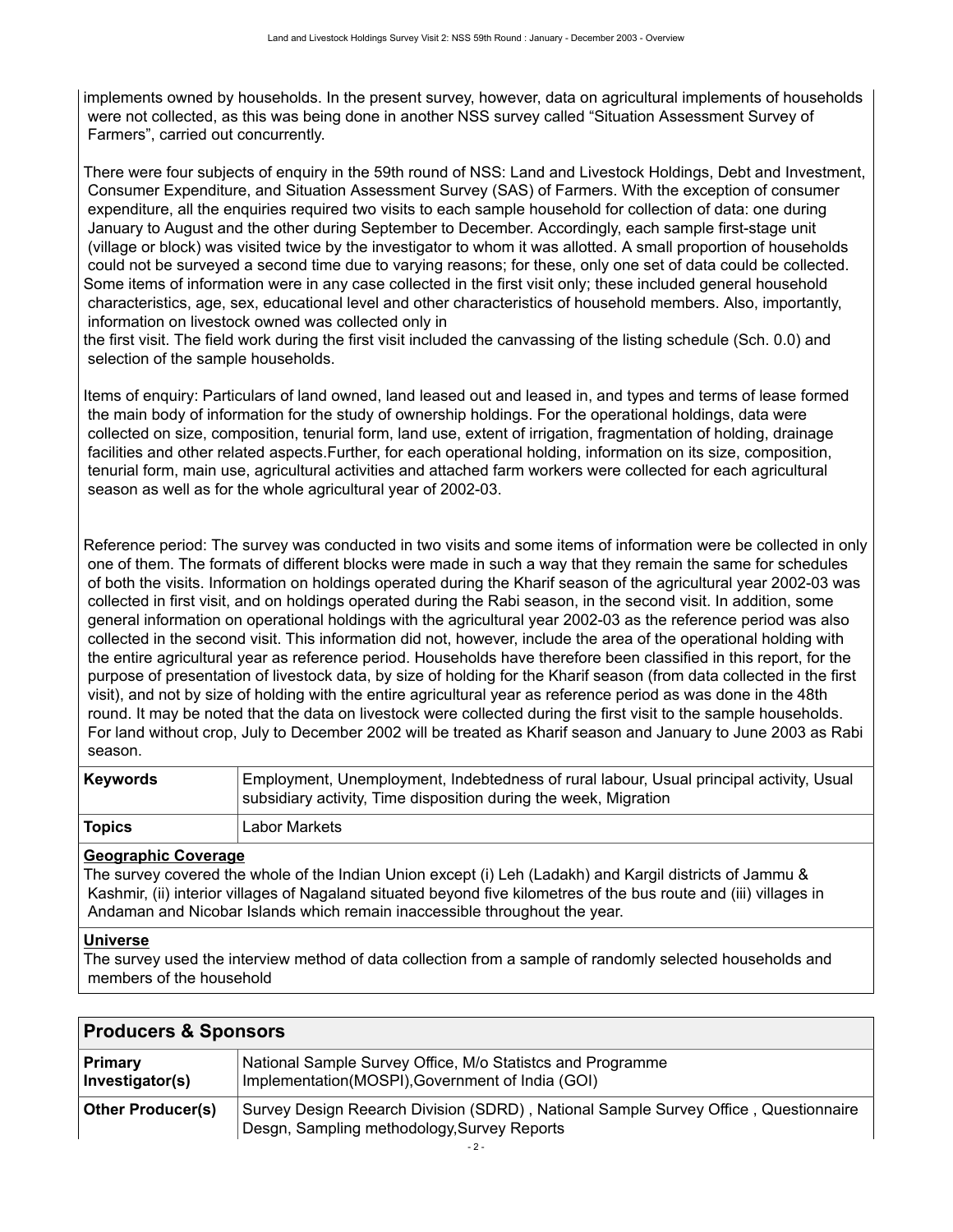|                                | Field Operations Division (FOD), National Sample Survey Office, Field Work<br>Data Processing Division (DPD), National Sample Survey Office, Data Processing<br>Computer Centre (CC, MOSPI), M/o Statistcs and Programme<br>Implementation(MOSPI), Government of India (GOI), Data Dissemination |
|--------------------------------|--------------------------------------------------------------------------------------------------------------------------------------------------------------------------------------------------------------------------------------------------------------------------------------------------|
|                                | <b>Funding Agency/ies</b>   M/o Statistics & Programme Implementation, GOI (MOSPI)                                                                                                                                                                                                               |
| Other<br>Acknowledgment(s) GOI | Governing council and Working Group, Finalisation of survey study and Questionnaire,                                                                                                                                                                                                             |

### <span id="page-6-0"></span>**Sampling**

### **Sampling Procedure**

A stratified multi-stage design was adopted for the 59th round survey. The first-stage units (FSU) were the census villages (panchayat wards in Kerala) in the rural sector and UFS blocks in the urban sector. In both sectors, the ultimate stage units were households. In

large villages/ blocks, an intermediate stage unit called hamlet-group/ sub-block was also involved.

Sampling frame for first-stage units: The list of villages (panchayat wards for Kerala) as per Population Census 1991 was used as sampling frame in rural areas; for urban areas, the latest UFS frame was used.

Allocation and selection of sample households: Eight sample households were allocated to each sample FSU. In case of no hamlet-group formation, two households were selected from each of the four second-stage strata. In case of hamlet-group formation, one household was

selected from each SSS of each hamlet-group. Sample households were selected by SRSWOR in each SSS of each hamlet-group.

 The procedure for selection of fsus given in detail in Appendix B of the report no.493 attached as external resources.

### **Deviations from Sample Design**

There was no deviation from the original sample deviation.

#### **Response Rate**

6760 villages and 3824 urban blocks were allocated at all-India level for the Central sample.cjvInformation was collected from a sample of 52,265 rural households and 29,893 urban households spread over 6553 villages and 3757 urban blocks through personal interviews.

#### **Weighting**

For generating any estimate, one has to extract relevant portion of the data, and aggregate after applying the weights.

Weights (or multipliers) VARIABLES are given at the end of record of each dataset. The weights (multipliers) are WGT\_SS for Sub-sample-wise estimation and WGT\_Combined for combined subsample estimates.

All records of a household will have same weight figure. In case of those Blocks/Levels, where Item/Person Sl.No. is not applicable the field is filled up with 00000.

Use of subsample-wise weights (multipliers)

For generating subsample-wise estimates based on data of all subrounds taken together, either Subsample-1 households or Subsample-2 households are to be considered at one time. Subsample code is available in the dataset For generating subsample-combined estimates based on data of all subrounds taken together all households are to be considered.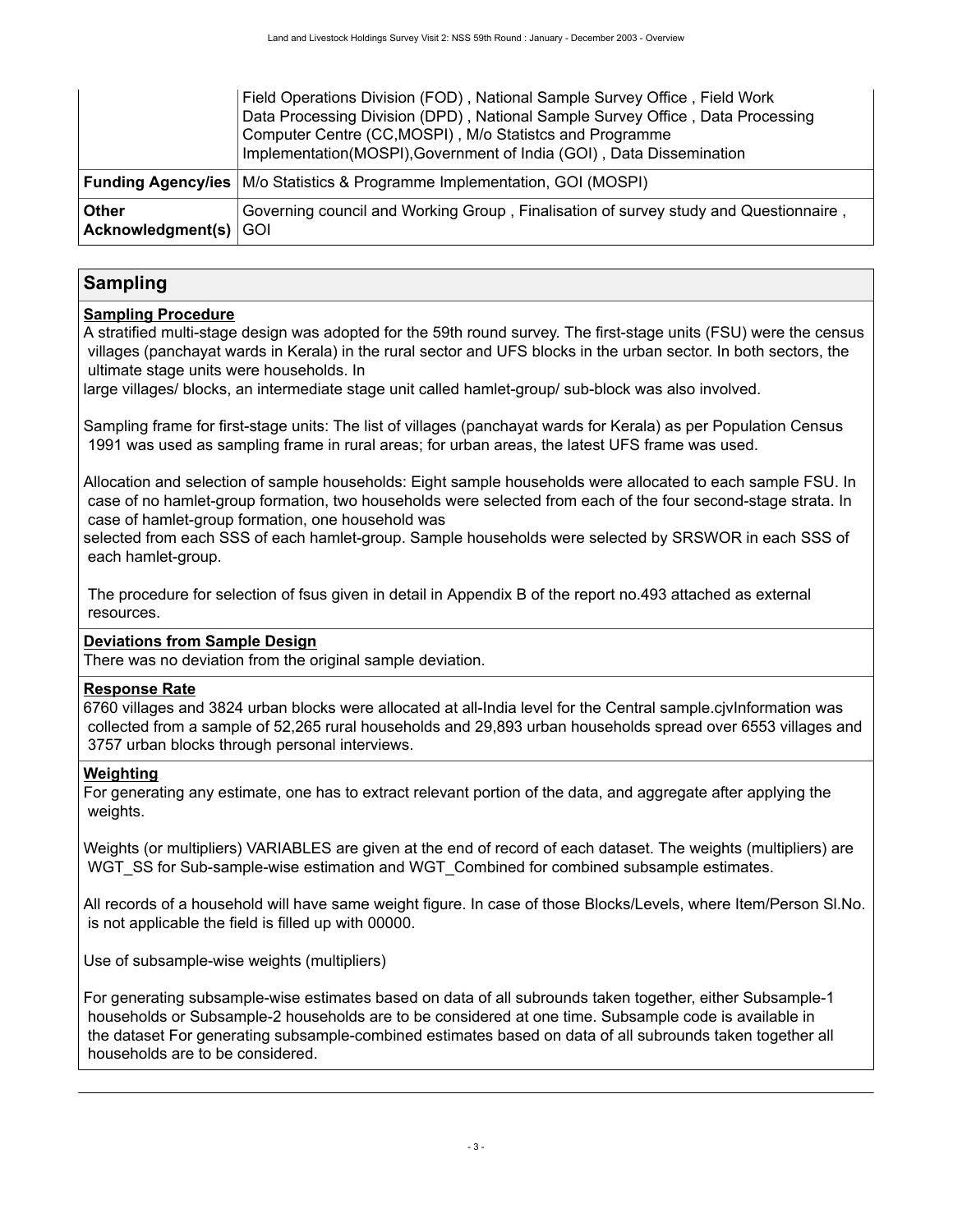<span id="page-7-0"></span>

| <b>Data Collection</b>                 |                                                                                                                                                                                                                                                      |
|----------------------------------------|------------------------------------------------------------------------------------------------------------------------------------------------------------------------------------------------------------------------------------------------------|
| <b>Data Collection</b><br><b>Dates</b> | subround-1: start 2003-01-01<br>subround-1: end 2003-03-31<br>subround-2: start 2003-04-01<br>subround-2: end 2003-06-30<br>subround-3: start 2003-07-01<br>subround-3: end 2003-09-30<br>subround-4: start 2003-10-01<br>subround-4: end 2003-12-31 |
| <b>Data Collection</b><br><b>Mode</b>  | Face-to-face [f2f]                                                                                                                                                                                                                                   |

### **Data Collection Notes**

The information for Land and Livestock Holdings survey was collected from a sample of households by the interview method. Each sample household was visited twice during the period of survey with a gap of four to eight months. Two different schedules of enquiry were

canvassed in the two visits.

The survey period for the 59th round survey was the calendar year 2003. To reduce recall error, particulars relating to the entire agricultural year were collected by visiting each sample household twice during the survey period. The first visit to a sample household was made during the period January to August, while the second visit was made during the period September to December. The longer period for the first visit reflected the higher workload for the field staff during this visit compared to the second visit.

 The survey period of the round was divided into two sub-rounds. Sub-round one consisted of the first half of the survey period of each visit while sub-round two consisted of the remaining period. Equal numbers of sample villages/blocks were allotted to each sub-round and a village/block was normally surveyed in the sub-round to which it was allotted. Because of arduous field conditions, this restriction was not strictly enforced in Andaman and Nicobar Islands, Lakshadweep, and rural areas of Arunachal Pradesh and Nagaland.

#### **Questionnaires**

The schedule consisted of the following blocks:

Block 0: descriptive identification of sample household

- Block 1: identification of sample household
- Block 2: particulars of field operation
- Block 3: household characteristics (only in visit 1)
- Block 4: demographic and other particulars of household members (only in visit 1)
- Block 5: particulars of land of the household as on the date of survey

Block 6: some general information of operational holdings for Kharif / Rabi

Block 7: number of cattle and buffaloes owned on the date of survey (only in visit 1)

Block 8: number of other livestock & poultry owned on the date of survey (only in visit 1)

Block 9: some general information of operational holdings for agricultural year 2002-03 (only in visit 2)

Block 10: remarks by investigator

Block 11: remarks by supervisory officer(s)

| Data Collector(s) | Field Operations Division of Naional Sample Survey Office (NSSO(FOD)), Ministry of |
|-------------------|------------------------------------------------------------------------------------|
|                   | Statistics and Programme Implementation                                            |

<span id="page-7-1"></span>

| <b>Accessibility</b>    |                                                                                                                                     |
|-------------------------|-------------------------------------------------------------------------------------------------------------------------------------|
| <b>Access Authority</b> | Computer Centre (M/O Statistics and Programme Implementation), http://mospi.nic.in/<br>Mospi New/site/home.aspx, nssodata@gmail.com |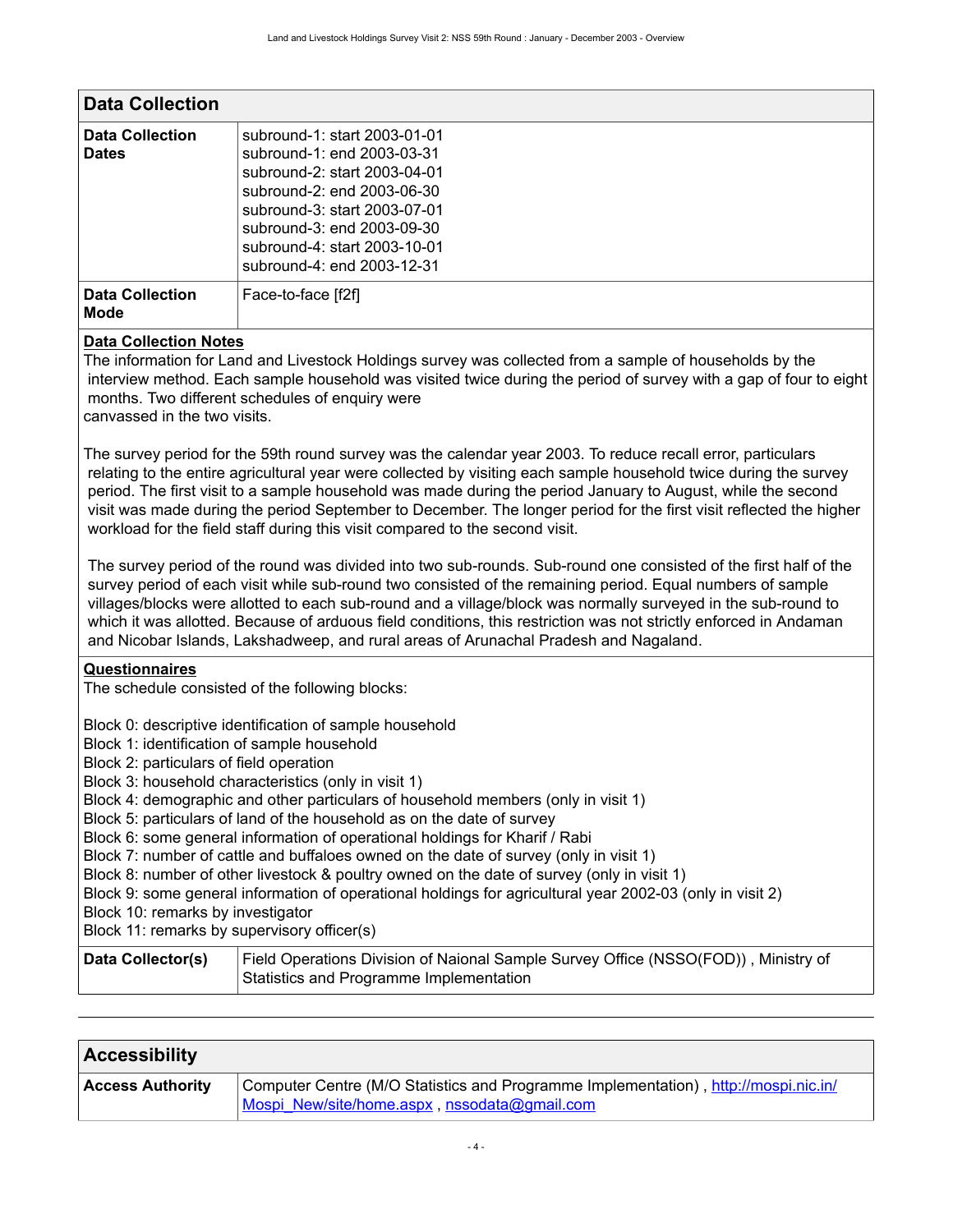| Contact(s) | ADG, SDRD, NSSO (M/O Statistics & PI, G/O India), http://mospi.gov.in/              |
|------------|-------------------------------------------------------------------------------------|
|            | DDG, Computer Centre (Ministry of Statistics and Programme Implementation), http:// |
|            | mospi.nic.in/Mospi_New/site/home.aspx                                               |

### **Access Conditions**

Validated unit level data relating to various survey rounds are available on CD-ROMS which can be obtained from the Deputy Director General, Computer Centre, M/O Statistics and PI, East Block No. 10 R.K. Puram, New Delhi-110066 by remitting the price along with packaging and postal charges as well as giving an undertaking duly signed in a specified format.The amount is to be remitted by way of demand draft drawn in favour of Pay & Accounts Officer, Ministry of Statistics & Programme Implementation, payable at New Delhi.

## <span id="page-8-0"></span>**Rights & Disclaimer**

#### **Disclaimer**

The user of the data acknowledges that the original collector of the data, the authorized distributor of the data, and the relevant funding agency bear no responsibility for use of the data or for interpretations or inferences based upon such uses.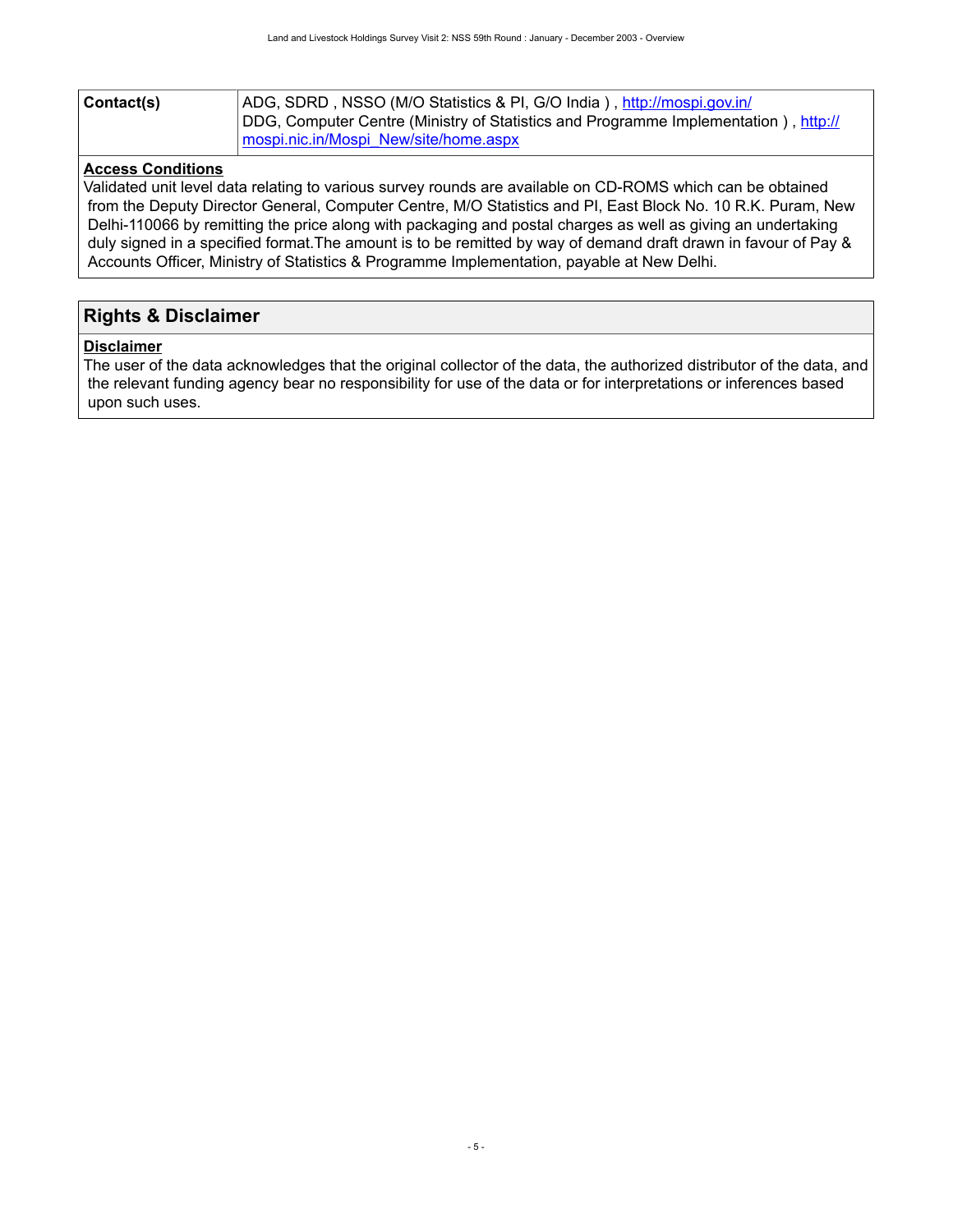# <span id="page-9-0"></span>**Files Description**

### **Dataset contains 3 file(s)**

<span id="page-9-1"></span>

| <b>Block-1-identification of sample household-records-visit-1</b>                                  |                                                                 |
|----------------------------------------------------------------------------------------------------|-----------------------------------------------------------------|
| # Cases                                                                                            | 81053                                                           |
| # Variable(s)                                                                                      | 32                                                              |
| <b>File Structure</b>                                                                              | Type: relational<br>Key(s): Key hhold (Key to locate Household) |
| <b>File Content</b><br>Contains Identification of sample household and field operation particulars |                                                                 |
| <b>Producer</b>                                                                                    |                                                                 |

**NSSO** 

<span id="page-9-2"></span>

|                       | Block-5-particulars-land-household-records-visit-2                                                    |  |  |  |  |
|-----------------------|-------------------------------------------------------------------------------------------------------|--|--|--|--|
| # Cases               | 280737                                                                                                |  |  |  |  |
| $\#$ Variable(s)      | 41                                                                                                    |  |  |  |  |
| <b>File Structure</b> | Type: relational<br>Key(s): Key_plot (Key to locate plot number), Key_hhold (Key to locate Household) |  |  |  |  |
|                       |                                                                                                       |  |  |  |  |

#### **File Content**

This dataset contains information on particulars of land which are owned, possessed on the date of survey, land which is not possessed on the date of survey but possessed during major part of a Rabi season or Kharif season of agricultural year 2002-03, land which is leased-out but not possessed anytime during the agricultural year 2002-03 and homestead land which has not been operated during the reference period.

**Producer NSSO** 

## <span id="page-9-3"></span>**Block-6-general-information-operational-holdings-Rabi-records-visit-2**

| # Cases               | 40510                                                                                                                    |
|-----------------------|--------------------------------------------------------------------------------------------------------------------------|
| # Variable(s)         | 44                                                                                                                       |
| <b>File Structure</b> | Type: relational<br>Key(s): key_oper_hold (Key to locate Operational holding no), key_hhold (Key to locate<br>Household) |

#### **File Content**

This dataset contains some general information on the operational holdings operated individually or jointly by the household in Kharif season of agricultural year 2002-03.

### **Producer**

**NSSO**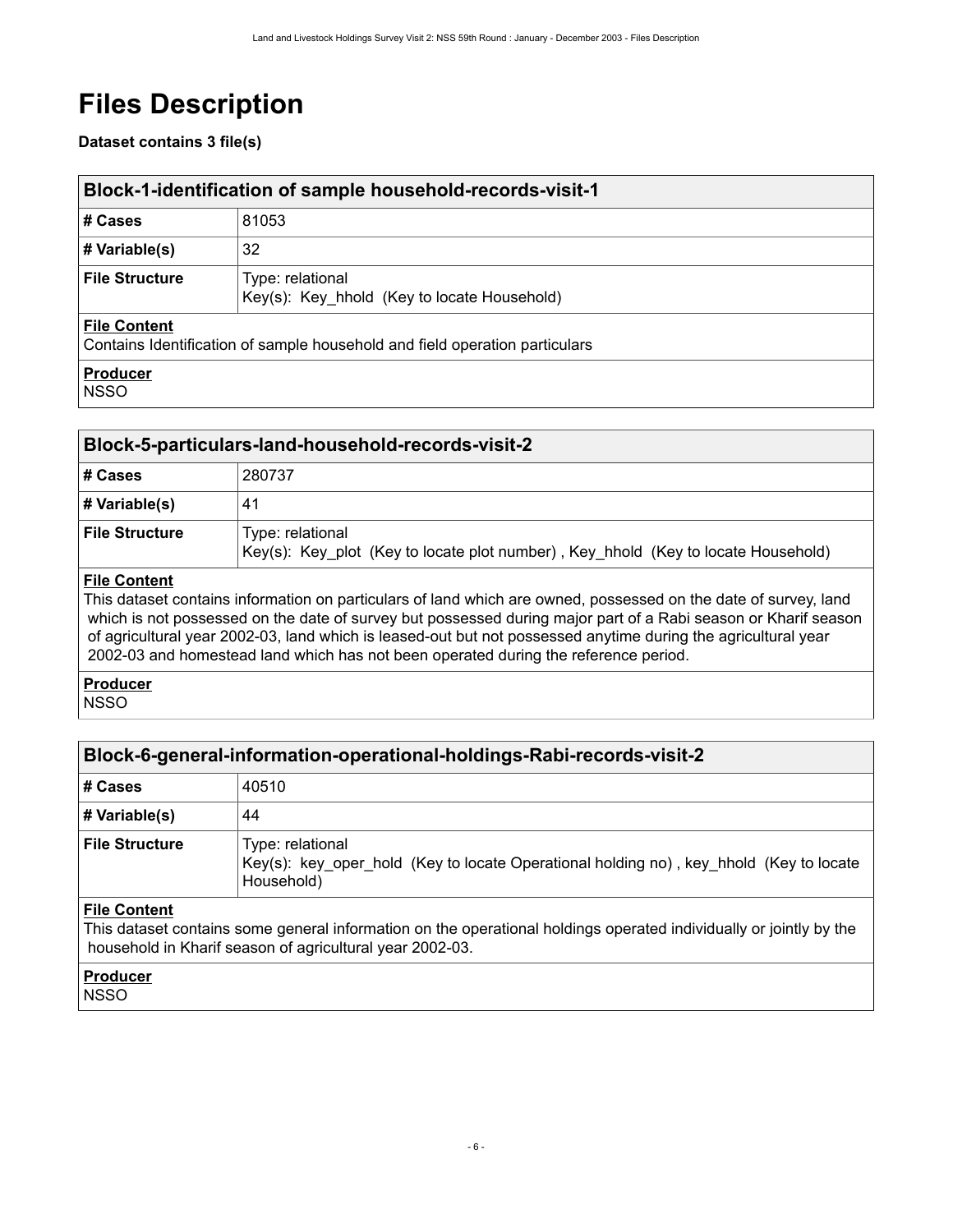# <span id="page-10-0"></span>**Variables List**

**Dataset contains 117 variable(s)**

<span id="page-10-1"></span>

|                | File Block-1-identification of sample household-records-visit-1 |                                           |             |                          |       |         |                          |  |  |
|----------------|-----------------------------------------------------------------|-------------------------------------------|-------------|--------------------------|-------|---------|--------------------------|--|--|
| #              | Name                                                            | Label                                     | <b>Type</b> | Format                   | Valid | Invalid | Question                 |  |  |
| 1              | Key hhold                                                       | Key to locate Household                   | discrete    | character-10             | 81053 | 0       |                          |  |  |
| $\overline{2}$ | Rec id                                                          | Record identifier                         | discrete    | character-2              | 81053 | 0       |                          |  |  |
| 3              | <b>CSR</b>                                                      | Centre code, Round, Shift                 | discrete    | character-3              | 81053 | 0       |                          |  |  |
| 4              | <b>FSU</b>                                                      | LOT/FSU Serial No.                        | discrete    | character-5              | 81053 | 0       |                          |  |  |
| 5              | Round                                                           | Round                                     | discrete    | character-2              | 81053 | 0       |                          |  |  |
| 6              | <b>Schedule</b>                                                 | Schedule                                  | discrete    | character-3              | 81053 | 0       | $\overline{a}$           |  |  |
| $\overline{7}$ | Sample                                                          | Sample                                    | discrete    | character-1              | 81053 | 0       |                          |  |  |
| 8              | <b>Sector</b>                                                   | Sector                                    | discrete    | character-1              | 81053 | 0       |                          |  |  |
| 9              | <b>State Region</b>                                             | State-Region                              | discrete    | character-3              | 81053 | 0       |                          |  |  |
| 10             | state                                                           | State code                                | discrete    | character-2              | 81053 | 0       |                          |  |  |
| 11             | <b>District</b>                                                 | <b>District</b>                           | discrete    | character-2              | 81053 | 0       |                          |  |  |
| 12             | <b>Stratum</b>                                                  | Stratum                                   | discrete    | character-2              | 81053 | 0       |                          |  |  |
| 13             | <b>Sub_Round</b>                                                | Sub-Round                                 | discrete    | character-1              | 81053 | 0       |                          |  |  |
| 14             | Sub_Sample                                                      | Sub-Sample                                | discrete    | character-1              | 81053 | 0       |                          |  |  |
| 15             |                                                                 | FOD Sub Regio FOD Sub-Region              | discrete    | character-4              | 81053 | 0       |                          |  |  |
| 16             | Sub_Block_no                                                    | Hamlet Group/Sub-Block<br>no.             | discrete    | character-1              | 81053 | 0       |                          |  |  |
| 17             | <b>Second Stage</b>                                             | Second Stage Stratum                      | discrete    | character-1              | 81053 | 0       |                          |  |  |
| 18             | Visit number                                                    | Visit number                              | discrete    | character-1              | 81053 | 0       | $\overline{a}$           |  |  |
| 19             | Hhold SI No.                                                    | Sample HHS No.                            | discrete    | character-2              | 81053 | 0       |                          |  |  |
| 20             | B <sub>1</sub> q <sub>16</sub>                                  | Informant SI.No.                          | discrete    | character-2              | 81046 | 0       |                          |  |  |
| 21             | B <sub>1</sub> q <sub>17</sub>                                  | Response Code                             | discrete    | character-1              | 80216 | 0       |                          |  |  |
| 22             | B <sub>1</sub> q <sub>18</sub>                                  | Survey Code                               | discrete    | character-1              | 81053 | 0       |                          |  |  |
| 23             | B <sub>1</sub> q <sub>19</sub>                                  | <b>Substitution Code</b>                  | discrete    | character-1              | 1006  | 0       |                          |  |  |
| 24             | B <sub>1</sub> q <sub>20</sub>                                  | No. of partitioned hhlds<br>(for visit-2) | continuous  | numeric-2.0              | 274   | 80779   |                          |  |  |
| 25             | <b>B2_q2i</b>                                                   | Date of Survey                            |             | continuous   numeric-6.0 | 81048 | 5       |                          |  |  |
| 26             | $B2$ q2iv                                                       | Date of Despatch                          | continuous  | numeric-6.0              | 81048 | 5       |                          |  |  |
| 27             | B <sub>2</sub> q <sub>4</sub>                                   | Time to canvass(mins.)                    | continuous  | numeric-3.0              | 80868 | 185     |                          |  |  |
| 28             | wgt ss                                                          | Weight sub-sample                         | continuous  | numeric-8.2              | 81053 | 0       |                          |  |  |
| 29             | wgt combined                                                    | Weight combined                           | continuous  | numeric-8.2              | 81053 | 0       |                          |  |  |
| 30             | <b>NSS</b>                                                      | <b>NSS</b>                                | continuous  | numeric-3.0              | 81053 | 0       |                          |  |  |
| 31             | <b>NSC</b>                                                      | <b>NSC</b>                                | continuous  | numeric-3.0              | 81053 | 0       |                          |  |  |
| 32             | Wgt posted                                                      | Multiplier posted                         | continuous  | numeric-10.0             | 81053 | 0       | $\overline{\phantom{0}}$ |  |  |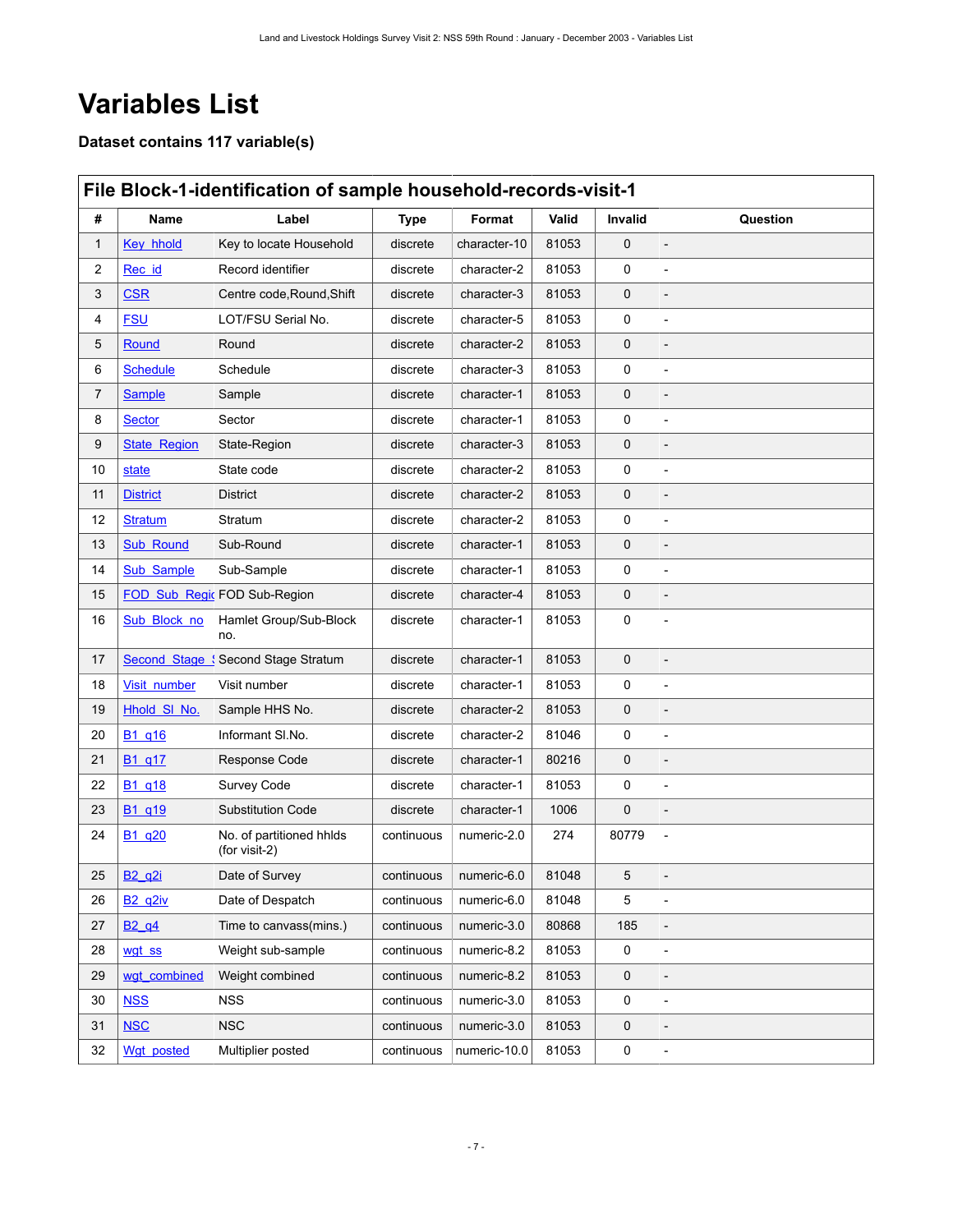<span id="page-11-0"></span>

|    | File Block-5-particulars-land-household-records-visit-2 |                                      |             |              |        |                |                                                                                            |  |  |
|----|---------------------------------------------------------|--------------------------------------|-------------|--------------|--------|----------------|--------------------------------------------------------------------------------------------|--|--|
| #  | <b>Name</b>                                             | Label                                | <b>Type</b> | Format       | Valid  | <b>Invalid</b> | Question                                                                                   |  |  |
| 1  | Key plot                                                | Key to locate plot number            | discrete    | character-12 | 280737 | $\mathbf{0}$   |                                                                                            |  |  |
| 2  | Key hhold                                               | Key to locate Household              | discrete    | character-10 | 280737 | 0              |                                                                                            |  |  |
| 3  | Rec id                                                  | Record identifier                    | discrete    | character-2  | 280737 | 0              |                                                                                            |  |  |
| 4  | <b>CSR</b>                                              | Centre code, Round, Shift            | discrete    | character-3  | 280737 | 0              |                                                                                            |  |  |
| 5  | <b>FSU</b>                                              | LOT/FSU Serial No.                   | discrete    | character-5  | 280737 | 0              |                                                                                            |  |  |
| 6  | Round                                                   | Round                                | discrete    | character-2  | 280737 | 0              |                                                                                            |  |  |
| 7  | <b>Schedule</b>                                         | Schedule                             | discrete    | character-3  | 280737 | $\mathbf 0$    |                                                                                            |  |  |
| 8  | <b>Sample</b>                                           | Sample                               | discrete    | character-1  | 280737 | 0              | $\overline{a}$                                                                             |  |  |
| 9  | <b>Sector</b>                                           | Sector                               | discrete    | character-1  | 280737 | 0              |                                                                                            |  |  |
| 10 | <b>State Region</b>                                     | State-Region                         | discrete    | character-3  | 280737 | 0              |                                                                                            |  |  |
| 11 | state                                                   | State code                           | discrete    | character-2  | 280737 | $\mathbf 0$    |                                                                                            |  |  |
| 12 | <b>District</b>                                         | District                             | discrete    | character-2  | 280737 | 0              |                                                                                            |  |  |
| 13 | <b>Stratum</b>                                          | Stratum                              | discrete    | character-2  | 280737 | $\mathsf 0$    |                                                                                            |  |  |
| 14 | <b>Sub Round</b>                                        | Sub-Round                            | discrete    | character-1  | 280737 | 0              | $\overline{a}$                                                                             |  |  |
| 15 | Sub Sample                                              | Sub-Sample                           | discrete    | character-1  | 280737 | 0              |                                                                                            |  |  |
| 16 | <b>FOD Sub Regio</b>                                    | FOD Sub-Region                       | discrete    | character-4  | 280737 | $\mathbf 0$    |                                                                                            |  |  |
| 17 | Sub_Block_no                                            | Hamlet Group/Sub-Block<br>no.        | discrete    | character-1  | 280737 | 0              |                                                                                            |  |  |
| 18 | <b>Second Stage</b>                                     | Second Stage Stratum                 | discrete    | character-1  | 280737 | $\mathbf 0$    |                                                                                            |  |  |
| 19 | Visit_number                                            | Visit number                         | discrete    | character-1  | 280737 | 0              |                                                                                            |  |  |
| 20 | <b>Hhold SI No</b>                                      | Sample HHS No.                       | discrete    | character-2  | 280737 | 0              |                                                                                            |  |  |
| 21 | <b>B5 c1</b>                                            | Plot srl no.                         | discrete    | character-2  | 280730 | $\mathbf 0$    |                                                                                            |  |  |
| 22 | <b>B5 c3</b>                                            | Kind of possession                   | discrete    | character-1  | 200441 | 0              | $\overline{a}$                                                                             |  |  |
| 23 | <b>B5_c4</b>                                            | Area of land (0.000)                 | continuous  | numeric-8.3  | 280542 | 195            |                                                                                            |  |  |
| 24 | B <sub>5</sub> c <sub>5</sub>                           | Included in operational<br>holdings? | discrete    | character-1  | 200975 | $\mathsf 0$    |                                                                                            |  |  |
| 25 | <b>B5_c6</b>                                            | Soil type                            | discrete    | character-1  | 1      | 0              | $\overline{a}$                                                                             |  |  |
| 26 | <b>B5 c7</b>                                            | Type of possession                   | discrete    | character-1  | 22312  | 0              |                                                                                            |  |  |
| 27 | <b>B5_c8</b>                                            | Duration of possession               | discrete    | character-1  | 22414  | $\mathbf{0}$   |                                                                                            |  |  |
| 28 | <b>B5 c9</b>                                            | No.of lessor/lessee<br>households    | continuous  | numeric-3.0  | 22218  | 258519         |                                                                                            |  |  |
| 29 | B5 c10                                                  | Recoded type of lessor               | discrete    | character-2  | 280737 | $\mathbf 0$    |                                                                                            |  |  |
| 30 | B5 c11                                                  | Terms of lease                       | discrete    | character-1  | 22226  | $\mathbf 0$    |                                                                                            |  |  |
| 31 | B5 c12                                                  | Water-logged?                        | discrete    | character-1  | 194783 | $\mathbf 0$    |                                                                                            |  |  |
| 32 | B <sub>5</sub> c <sub>13</sub>                          | Land use                             | discrete    | character-2  | 195622 | $\mathbf 0$    |                                                                                            |  |  |
| 33 | B5 c14                                                  | Whether irrigated                    | discrete    | character-1  | 63424  | $\mathbf 0$    |                                                                                            |  |  |
| 34 | B5_c15                                                  | Source of irrigation                 | discrete    | character-1  | 39898  | $\mathbf 0$    |                                                                                            |  |  |
| 35 | B <sub>5</sub> c <sub>16</sub>                          | <b>Agriculture Production</b>        | discrete    | character-1  | 196288 | 0              |                                                                                            |  |  |
| 36 | B <sub>5</sub> c <sub>17</sub>                          | Possessed for the major<br>part?     | discrete    | character-1  | 196649 | $\mathbf 0$    | whether possessed for major part<br>the period July - December 2002/<br>January-June 2003: |  |  |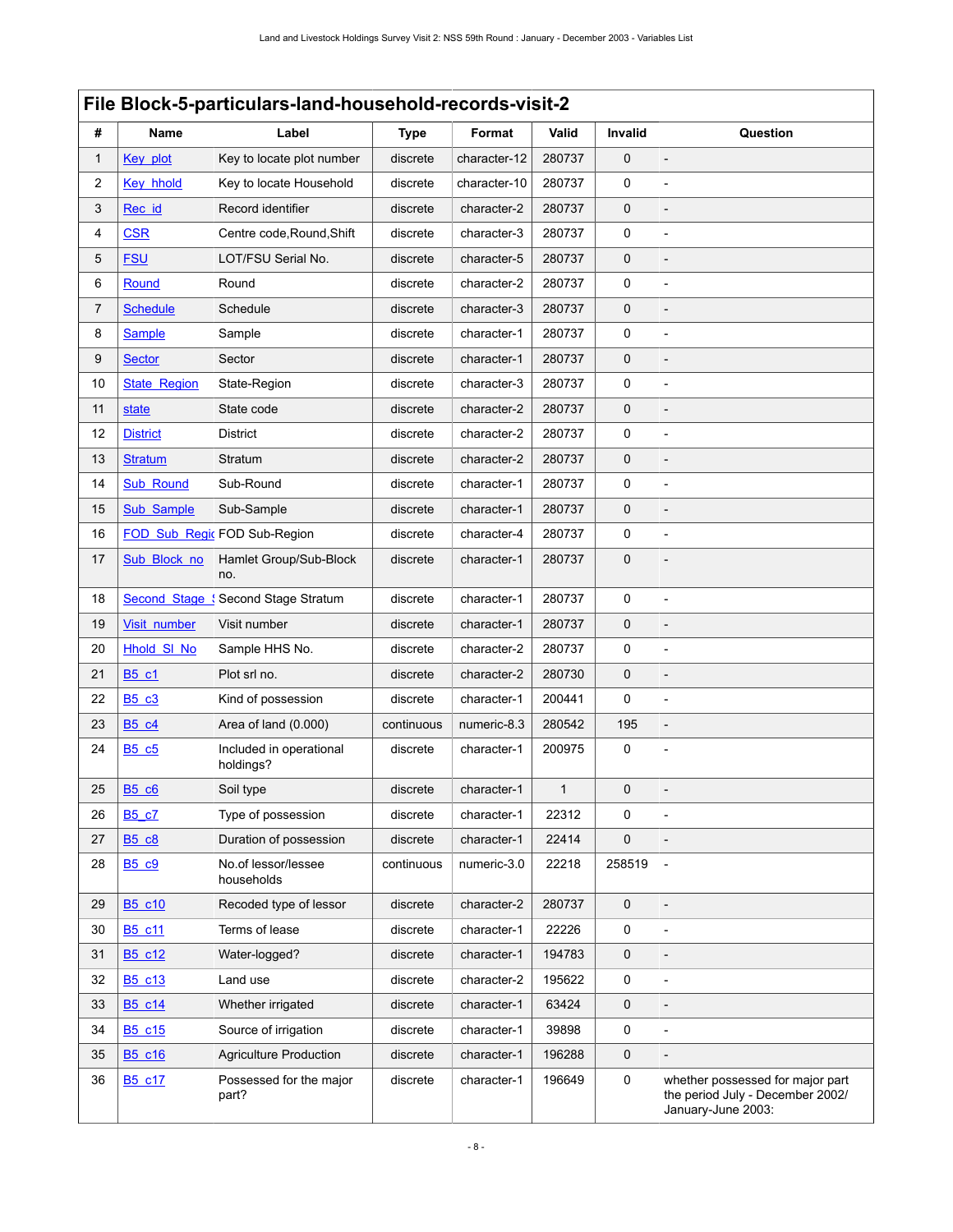|    | File Block-5-particulars-land-household-records-visit-2 |                       |            |              |        |                |                          |  |  |  |
|----|---------------------------------------------------------|-----------------------|------------|--------------|--------|----------------|--------------------------|--|--|--|
| #  | <b>Name</b>                                             | Label                 | Type       | Format       | Valid  | <b>Invalid</b> | Question                 |  |  |  |
| 37 | wgt combined                                            | Multiplier combined   | continuous | numeric-8.2  | 280737 | $\mathbf 0$    |                          |  |  |  |
| 38 | wgt ss                                                  | Multiplier sub-sample | continuous | numeric-8.2  | 280737 | 0              |                          |  |  |  |
| 39 | <b>NSS</b>                                              | <b>NSS</b>            | continuous | numeric-3.0  | 280737 | $\mathbf 0$    |                          |  |  |  |
| 40 | <b>NSC</b>                                              | <b>NSC</b>            | continuous | numeric-3.0  | 280737 | $\Omega$       | $\overline{\phantom{0}}$ |  |  |  |
| 41 | Wat posted                                              | Multiplier posted     | continuous | numeric-10.0 | 280737 | $\mathbf 0$    |                          |  |  |  |

<span id="page-12-0"></span>

| #            | Name                | Label                                   | <b>Type</b> | Format       | Valid | Invalid        | Question                 |
|--------------|---------------------|-----------------------------------------|-------------|--------------|-------|----------------|--------------------------|
| $\mathbf{1}$ | key oper hold       | Key to locate Operational<br>holding no | discrete    | character-12 | 40510 | $\overline{0}$ |                          |
| 2            | key hhold           | Key to locate Household                 | discrete    | character-10 | 40510 | 0              |                          |
| 3            | Rec id              | Record identifier                       | discrete    | character-2  | 40510 | 0              |                          |
| 4            | <b>CSR</b>          | Centre code, Round, Shift               | discrete    | character-3  | 40510 | 0              | $\overline{a}$           |
| 5            | <b>FSU</b>          | LOT/FSU Serial No.                      | discrete    | character-5  | 40510 | 0              |                          |
| 6            | Round               | Round                                   | discrete    | character-2  | 40510 | 0              |                          |
| 7            | <b>Schedule</b>     | Schedule                                | discrete    | character-3  | 40510 | 0              |                          |
| 8            | <b>Sample</b>       | Sample                                  | discrete    | character-1  | 40510 | 0              | $\overline{a}$           |
| 9            | <b>Sector</b>       | Sector                                  | discrete    | character-1  | 40510 | 0              |                          |
| 10           | <b>State Region</b> | State-Region                            | discrete    | character-3  | 40510 | 0              |                          |
| 11           | state               | State code                              | discrete    | character-2  | 40510 | 0              |                          |
| 12           | <b>District</b>     | <b>District</b>                         | discrete    | character-2  | 40510 | 0              | $\overline{a}$           |
| 13           | <b>Stratum</b>      | Stratum                                 | discrete    | character-2  | 40510 | 0              |                          |
| 14           | <b>Sub Round</b>    | Sub-Round                               | discrete    | character-1  | 40510 | 0              | $\overline{\phantom{m}}$ |
| 15           | Sub_Sample          | Sub-Sample                              | discrete    | character-1  | 40510 | $\mathsf 0$    |                          |
| 16           |                     | FOD Sub Regid FOD Sub-Region            | discrete    | character-4  | 40510 | 0              |                          |
| 17           | Sub Block no        | Hamlet Group/Sub-Block<br>no.           | discrete    | character-1  | 40510 | $\overline{0}$ |                          |
| 18           | Second Stage        | Second Stage Stratum                    | discrete    | character-1  | 40510 | 0              | $\overline{\phantom{m}}$ |
| 19           | Visit number        | Visit number                            | discrete    | character-1  | 40510 | 0              |                          |
| 20           | <b>Hhold SI No</b>  | Sample HHS No.                          | discrete    | character-2  | 40510 | 0              |                          |
| 21           | <b>B6 Col</b>       | Operational holding no.                 | discrete    | character-2  | 40510 | $\mathbf 0$    |                          |
| 22           | <b>B6_c1</b>        | How operated?                           | discrete    | character-1  | 40508 | 0              | $\overline{a}$           |
| 23           | <b>B6 c2</b>        | No. of partner households               | continuous  | numeric-3.0  | 8564  | 31946          |                          |
| 24           | <b>B6 c3</b>        | Percentage share of land                | continuous  | numeric-3.0  | 8564  | 31946          | $\overline{a}$           |
| 25           | <b>B6 c4</b>        | Class of area operated                  | discrete    | character-1  | 40355 | 0              |                          |
| 26           | <b>B6 c5</b>        | Type of holding                         | discrete    | character-1  | 40369 | 0              |                          |
| 27           | <b>B6 c6</b>        | Main use of holding                     | discrete    | character-1  | 40357 | 0              |                          |
| 28           | B6 c7               | Cultivation in kitchen<br>garden        | discrete    | character-1  | 40471 | 0              | $\overline{a}$           |
| 29           | <b>B6 c8</b>        | Livestock keeping                       | discrete    | character-1  | 40472 | 0              |                          |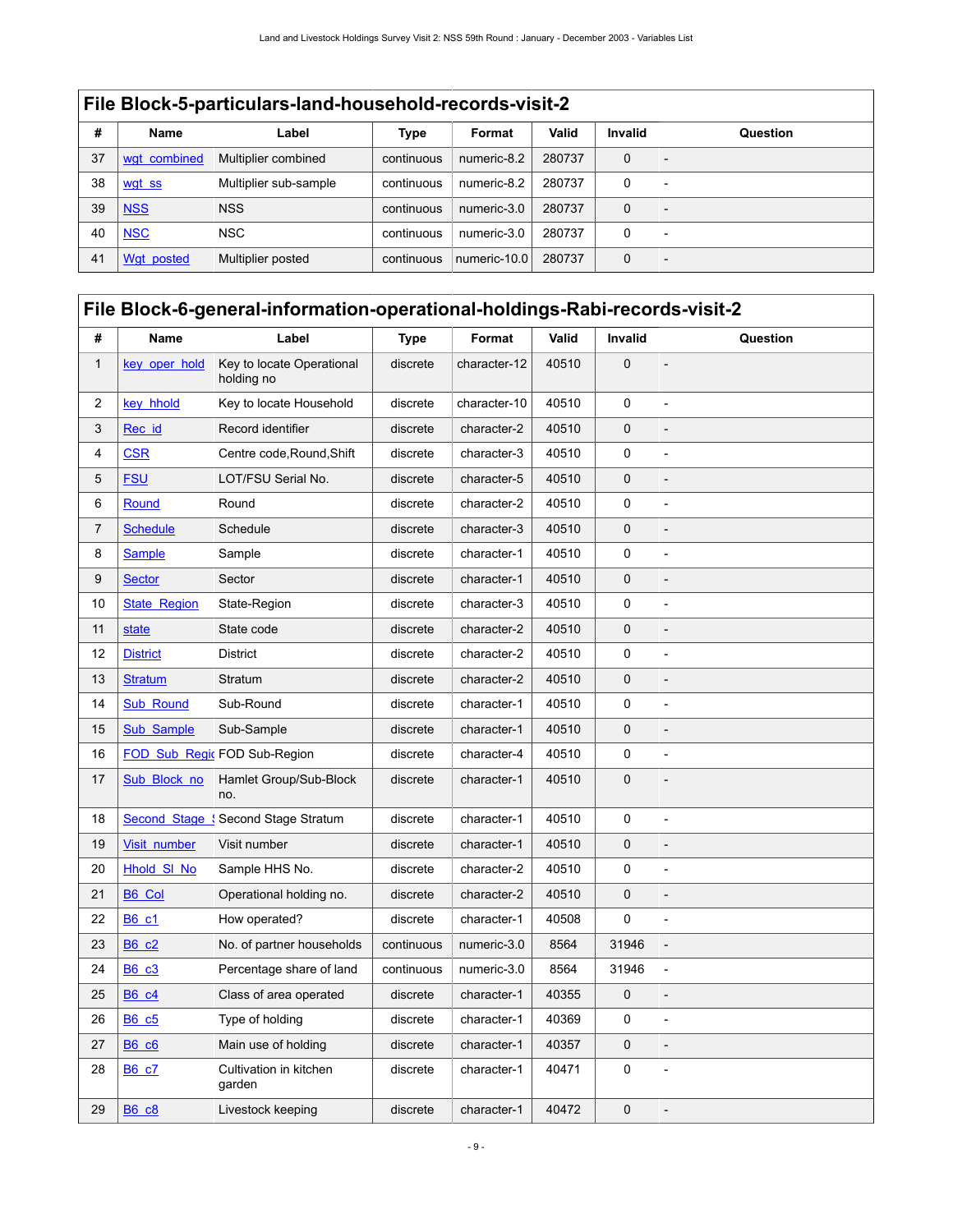|    | File Block-6-general-information-operational-holdings-Rabi-records-visit-2 |                                       |             |              |       |                |                |  |  |  |
|----|----------------------------------------------------------------------------|---------------------------------------|-------------|--------------|-------|----------------|----------------|--|--|--|
| #  | <b>Name</b>                                                                | Label                                 | <b>Type</b> | Format       | Valid | <b>Invalid</b> | Question       |  |  |  |
| 30 | <b>B6 c9</b>                                                               | Poultry                               | discrete    | character-1  | 40474 | $\Omega$       |                |  |  |  |
| 31 | B6 c10                                                                     | Other ag. prod. in<br>homestead       | discrete    | character-1  | 40472 | $\Omega$       |                |  |  |  |
| 32 | B6 c11                                                                     | Orchards                              | discrete    | character-1  | 40319 | $\Omega$       |                |  |  |  |
| 33 | B6 c12                                                                     | Plantation                            | discrete    | character-1  | 40308 | $\mathbf 0$    |                |  |  |  |
| 34 | B6 c13                                                                     | Raising field crops                   | discrete    | character-1  | 40309 | 0              |                |  |  |  |
| 35 | B6 c14                                                                     | Pisciculture                          | discrete    | character-1  | 40286 | $\mathbf 0$    |                |  |  |  |
| 36 | B6 c15                                                                     | Other agl. prod. outside<br>homestead | discrete    | character-1  | 40256 | 0              |                |  |  |  |
| 37 | B6 c16                                                                     | No. of parcels                        | continuous  | numeric-4.0  | 32606 | 7904           |                |  |  |  |
| 38 | B6 c17                                                                     | Workers against wage in<br>cash/kind  | continuous  | numeric-4.0  | 2698  | 37812          |                |  |  |  |
| 39 | B6 c18                                                                     | Workers against share of<br>produce   | continuous  | numeric-4.0  | 1566  | 38944          |                |  |  |  |
| 40 | wat combined                                                               | Weight combined                       | continuous  | numeric-8.2  | 40510 | $\Omega$       | $\overline{a}$ |  |  |  |
| 41 | wgt ss                                                                     | Weight sub-sample                     | continuous  | numeric-8.2  | 40510 | $\mathbf 0$    |                |  |  |  |
| 42 | <b>NSS</b>                                                                 | <b>NSS</b>                            | continuous  | numeric-3.0  | 40510 | 0              |                |  |  |  |
| 43 | <b>NSC</b>                                                                 | <b>NSC</b>                            | continuous  | numeric-3.0  | 40510 | $\mathbf 0$    |                |  |  |  |
| 44 | Wat posted                                                                 | Multiplier posted                     | continuous  | numeric-10.0 | 40510 | 0              |                |  |  |  |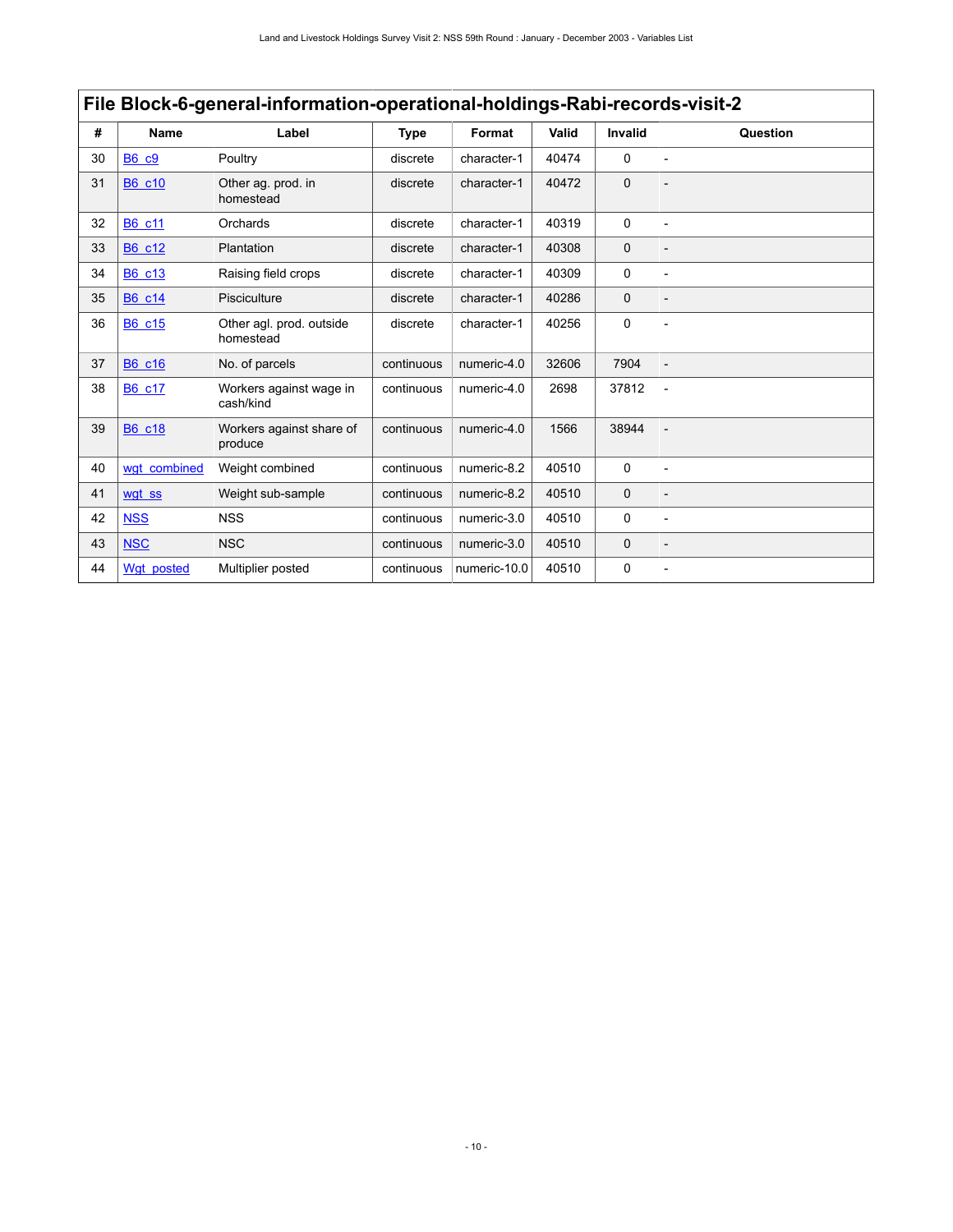# <span id="page-14-0"></span>**Variables Description**

<span id="page-14-9"></span><span id="page-14-8"></span><span id="page-14-7"></span><span id="page-14-6"></span><span id="page-14-5"></span><span id="page-14-4"></span><span id="page-14-3"></span><span id="page-14-2"></span><span id="page-14-1"></span>

| Dataset contains117 variable(s) |                |                                                                                                                                                             |                                           |            |        |
|---------------------------------|----------------|-------------------------------------------------------------------------------------------------------------------------------------------------------------|-------------------------------------------|------------|--------|
|                                 |                | File Block-1-identification of sample household-records-visit-1                                                                                             |                                           |            |        |
|                                 |                | #1 Key_hhold: Key to locate Household                                                                                                                       |                                           |            |        |
| <b>Information</b>              |                | [Type= discrete] [Format=character] [Missing=*]                                                                                                             |                                           |            |        |
| <b>Statistics [NW/ W]</b>       |                | [Valid=81053 /-] [Invalid=0 /-]                                                                                                                             |                                           |            |        |
| #2 Rec_id: Record identifier    |                |                                                                                                                                                             |                                           |            |        |
| Information                     |                | [Type= discrete] [Format=character] [Missing=*]                                                                                                             |                                           |            |        |
| Statistics [NW/ W]              |                | [Valid=81053 /-] [Invalid=0 /-]                                                                                                                             |                                           |            |        |
| Value                           | Label          |                                                                                                                                                             | Cases                                     | Percentage |        |
| 01                              |                | Block-1 of schedule                                                                                                                                         | 81053                                     |            | 100.0% |
|                                 |                | Warning: these figures indicate the number of cases found in the data file. They cannot be interpreted as summary statistics of the population of interest. |                                           |            |        |
|                                 |                | #3 CSR: Centre code, Round, Shift                                                                                                                           |                                           |            |        |
| <b>Information</b>              |                | [Type= discrete] [Format=character] [Missing=*]                                                                                                             |                                           |            |        |
| Statistics [NW/ W]              |                | [Valid=81053 /-] [Invalid=0 /-]                                                                                                                             |                                           |            |        |
|                                 |                |                                                                                                                                                             | Frequency table not shown (56 Modalities) |            |        |
| #4 FSU: LOT/FSU Serial No.      |                |                                                                                                                                                             |                                           |            |        |
| Information                     |                | [Type= discrete] [Format=character] [Missing=*]                                                                                                             |                                           |            |        |
| Statistics [NW/W]               |                | [Valid=81053 /-] [Invalid=0 /-]                                                                                                                             |                                           |            |        |
| #5 Round: Round                 |                |                                                                                                                                                             |                                           |            |        |
| Information                     |                | [Type= discrete] [Format=character] [Missing=*]                                                                                                             |                                           |            |        |
| <b>Statistics [NW/ W]</b>       |                | [Valid=81053 /-] [Invalid=0 /-]                                                                                                                             |                                           |            |        |
| Value                           | Label          |                                                                                                                                                             | Cases                                     | Percentage |        |
| 59                              | NSS 59th Round |                                                                                                                                                             | 81053                                     |            | 100.0% |
|                                 |                | Warning: these figures indicate the number of cases found in the data file. They cannot be interpreted as summary statistics of the population of interest. |                                           |            |        |
| #6 Schedule: Schedule           |                |                                                                                                                                                             |                                           |            |        |
| Information                     |                | [Type= discrete] [Format=character] [Missing=*]                                                                                                             |                                           |            |        |
| Statistics [NW/W]               |                | [Valid=81053 /-] [Invalid=0 /-]                                                                                                                             |                                           |            |        |
| Value                           | Label          |                                                                                                                                                             | Cases                                     | Percentage |        |
| 181                             | Schedule 18.1  |                                                                                                                                                             | 81053                                     |            | 100.0% |
|                                 |                | Warning: these figures indicate the number of cases found in the data file. They cannot be interpreted as summary statistics of the population of interest. |                                           |            |        |
| #7 Sample: Sample               |                |                                                                                                                                                             |                                           |            |        |
| <b>Information</b>              |                | [Type= discrete] [Format=character] [Missing=*]                                                                                                             |                                           |            |        |
| Statistics [NW/ W]              |                | [Valid=81053 /-] [Invalid=0 /-]                                                                                                                             |                                           |            |        |
| Value                           | Label          |                                                                                                                                                             | Cases                                     | Percentage |        |
| 1                               | Central sample |                                                                                                                                                             | 81053                                     |            | 100.0% |
| $\overline{2}$                  | State sample   |                                                                                                                                                             | 0                                         | 0.0%       |        |
|                                 |                | Warning: these figures indicate the number of cases found in the data file. They cannot be interpreted as summary statistics of the population of interest. |                                           |            |        |
| #8 Sector: Sector               |                |                                                                                                                                                             |                                           |            |        |
| <b>Information</b>              |                | [Type= discrete] [Format=character] [Missing=*]                                                                                                             |                                           |            |        |
| <b>Statistics [NW/ W]</b>       |                | [Valid=81053 /-] [Invalid=0 /-]                                                                                                                             |                                           |            |        |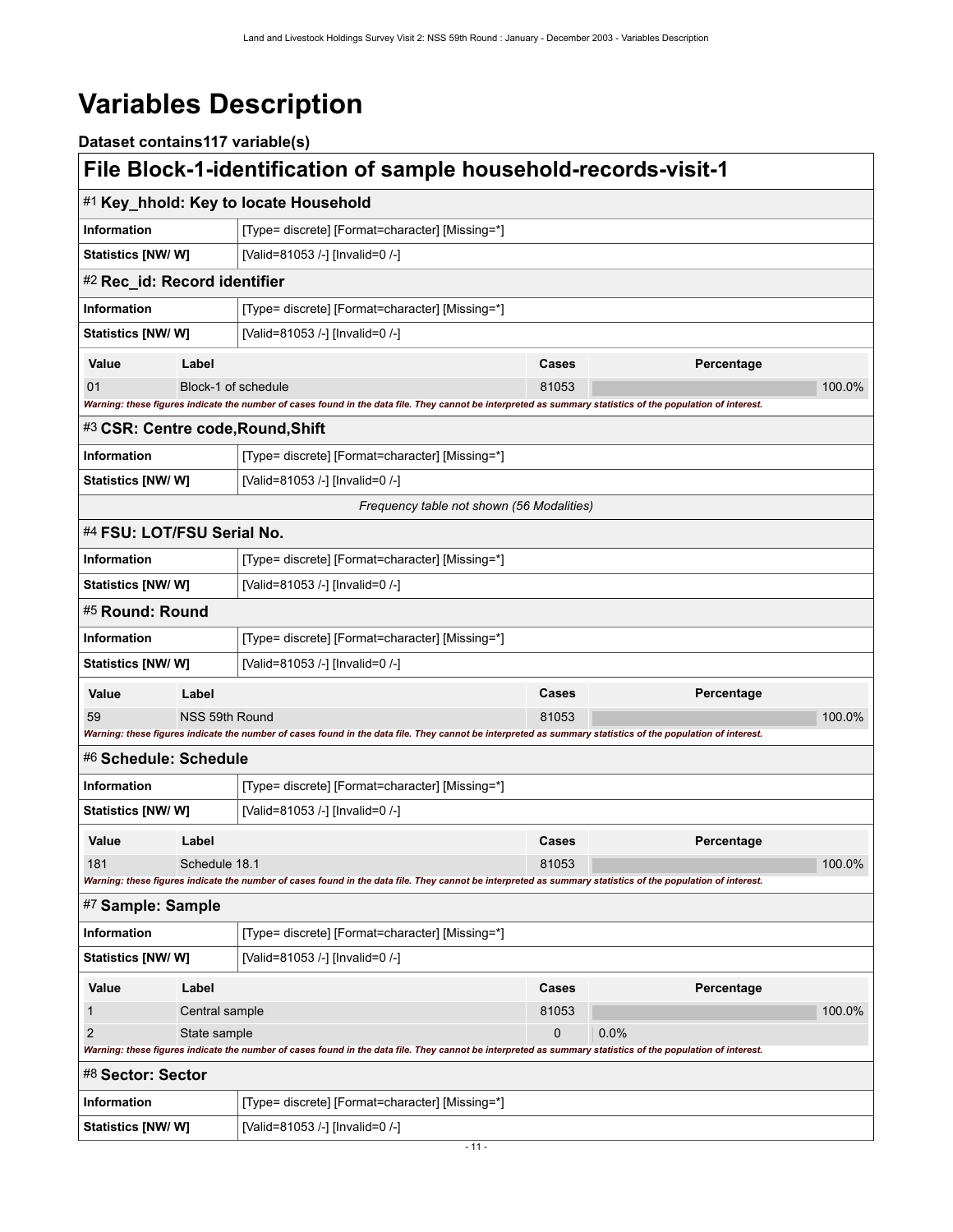<span id="page-15-6"></span><span id="page-15-5"></span><span id="page-15-4"></span><span id="page-15-3"></span><span id="page-15-2"></span><span id="page-15-1"></span><span id="page-15-0"></span>

| #8 Sector: Sector             |              |                                                                                                                                                             |       |            |       |
|-------------------------------|--------------|-------------------------------------------------------------------------------------------------------------------------------------------------------------|-------|------------|-------|
| Value                         | Label        |                                                                                                                                                             | Cases | Percentage |       |
| 1                             | Rural        |                                                                                                                                                             | 51786 |            | 63.9% |
| $\overline{2}$                | Urban        |                                                                                                                                                             | 29267 | 36.1%      |       |
|                               |              | Warning: these figures indicate the number of cases found in the data file. They cannot be interpreted as summary statistics of the population of interest. |       |            |       |
| #9 State_Region: State-Region |              |                                                                                                                                                             |       |            |       |
| <b>Information</b>            |              | [Type= discrete] [Format=character] [Missing=*]                                                                                                             |       |            |       |
| <b>Statistics [NW/ W]</b>     |              | [Valid=81053 /-] [Invalid=0 /-]                                                                                                                             |       |            |       |
|                               |              | Frequency table not shown (78 Modalities)                                                                                                                   |       |            |       |
| #10 state: State code         |              |                                                                                                                                                             |       |            |       |
| Information                   |              | [Type= discrete] [Format=character] [Missing=*]                                                                                                             |       |            |       |
| <b>Statistics [NW/ W]</b>     |              | [Valid=81053 /-] [Invalid=0 /-]                                                                                                                             |       |            |       |
|                               |              | Frequency table not shown (35 Modalities)                                                                                                                   |       |            |       |
| #11 District: District        |              |                                                                                                                                                             |       |            |       |
| Information                   |              | [Type= discrete] [Format=character] [Missing=*]                                                                                                             |       |            |       |
| <b>Statistics [NW/ W]</b>     |              | [Valid=81053 /-] [Invalid=0 /-]                                                                                                                             |       |            |       |
|                               |              | Frequency table not shown (70 Modalities)                                                                                                                   |       |            |       |
| #12 Stratum: Stratum          |              |                                                                                                                                                             |       |            |       |
| Information                   |              | [Type= discrete] [Format=character] [Missing=*]                                                                                                             |       |            |       |
| Statistics [NW/ W]            |              | [Valid=81053 /-] [Invalid=0 /-]                                                                                                                             |       |            |       |
|                               |              | Frequency table not shown (89 Modalities)                                                                                                                   |       |            |       |
| #13 Sub_Round: Sub-Round      |              |                                                                                                                                                             |       |            |       |
| Information                   |              | [Type= discrete] [Format=character] [Missing=*]                                                                                                             |       |            |       |
| <b>Statistics [NW/ W]</b>     |              | [Valid=81053 /-] [Invalid=0 /-]                                                                                                                             |       |            |       |
| Value                         | Label        |                                                                                                                                                             | Cases | Percentage |       |
| 1                             | Sub-round-1  |                                                                                                                                                             | 40494 |            | 50.0% |
| 2                             | Sub-round-2  |                                                                                                                                                             | 40559 |            | 50.0% |
|                               |              | Warning: these figures indicate the number of cases found in the data file. They cannot be interpreted as summary statistics of the population of interest. |       |            |       |
| #14 Sub_Sample: Sub-Sample    |              |                                                                                                                                                             |       |            |       |
| Information                   |              | [Type= discrete] [Format=character] [Missing=*]                                                                                                             |       |            |       |
| Statistics [NW/W]             |              | [Valid=81053 /-] [Invalid=0 /-]                                                                                                                             |       |            |       |
| Value                         | Label        |                                                                                                                                                             | Cases | Percentage |       |
| 1                             | Sub-sample-1 |                                                                                                                                                             | 40547 |            | 50.0% |
| $\overline{2}$                | Sub-sample-2 |                                                                                                                                                             | 40506 |            | 50.0% |
|                               |              | Warning: these figures indicate the number of cases found in the data file. They cannot be interpreted as summary statistics of the population of interest. |       |            |       |
|                               |              | #15 FOD_Sub_Region: FOD Sub-Region                                                                                                                          |       |            |       |
| Information                   |              | [Type= discrete] [Format=character] [Missing=*]                                                                                                             |       |            |       |
| Statistics [NW/W]             |              | [Valid=81053 /-] [Invalid=0 /-]                                                                                                                             |       |            |       |
|                               |              | Frequency table not shown (192 Modalities)                                                                                                                  |       |            |       |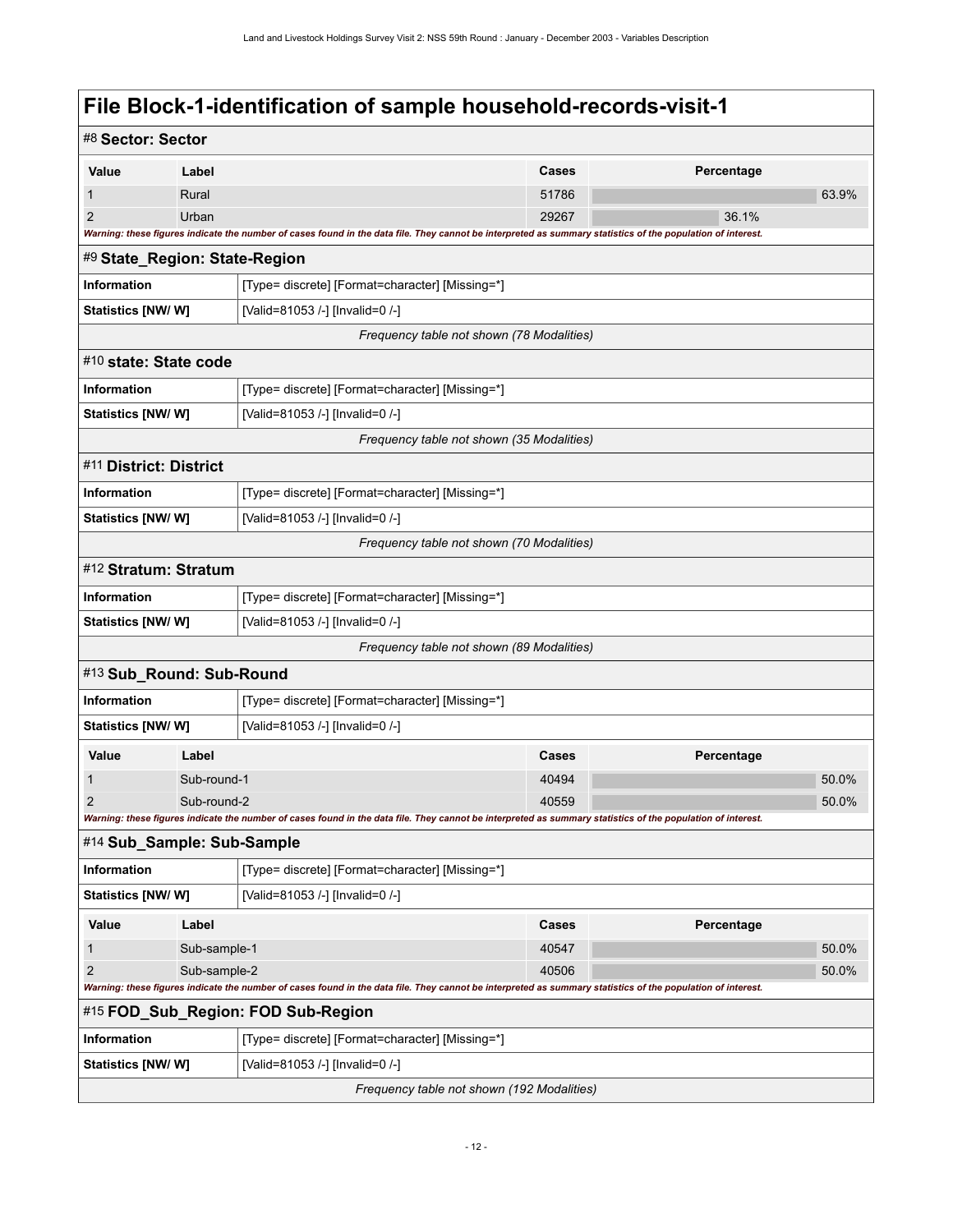<span id="page-16-2"></span><span id="page-16-1"></span><span id="page-16-0"></span>

|                                                                       |                                 | #16 Sub_Block_no: Hamlet Group/Sub-Block no.                                                                                                                                                                          |       |                 |            |        |  |  |
|-----------------------------------------------------------------------|---------------------------------|-----------------------------------------------------------------------------------------------------------------------------------------------------------------------------------------------------------------------|-------|-----------------|------------|--------|--|--|
| Information                                                           |                                 | [Type= discrete] [Format=character] [Missing=*]                                                                                                                                                                       |       |                 |            |        |  |  |
| Statistics [NW/W]                                                     | [Valid=81053 /-] [Invalid=0 /-] |                                                                                                                                                                                                                       |       |                 |            |        |  |  |
| Value                                                                 | Label                           |                                                                                                                                                                                                                       | Cases |                 | Percentage |        |  |  |
| 1                                                                     | 1                               |                                                                                                                                                                                                                       | 61026 |                 |            | 75.3%  |  |  |
| $\overline{2}$                                                        | $\overline{2}$                  |                                                                                                                                                                                                                       | 20027 |                 | 24.7%      |        |  |  |
|                                                                       |                                 | Warning: these figures indicate the number of cases found in the data file. They cannot be interpreted as summary statistics of the population of interest.                                                           |       |                 |            |        |  |  |
|                                                                       |                                 | #17 Second_Stage_Stratum: Second Stage Stratum                                                                                                                                                                        |       |                 |            |        |  |  |
| Information                                                           |                                 | [Type= discrete] [Format=character] [Missing=*]                                                                                                                                                                       |       |                 |            |        |  |  |
| Statistics [NW/W]                                                     |                                 | [Valid=81053 /-] [Invalid=0 /-]                                                                                                                                                                                       |       |                 |            |        |  |  |
| Value                                                                 | Label                           |                                                                                                                                                                                                                       | Cases |                 | Percentage |        |  |  |
| 1                                                                     | $\mathbf 1$                     |                                                                                                                                                                                                                       | 16669 |                 | 20.6%      |        |  |  |
| 2                                                                     | 2                               |                                                                                                                                                                                                                       | 23945 |                 |            | 29.5%  |  |  |
| 3                                                                     | 3                               |                                                                                                                                                                                                                       | 22722 |                 |            | 28.0%  |  |  |
|                                                                       | 4                               |                                                                                                                                                                                                                       | 17717 |                 |            | 21.9%  |  |  |
|                                                                       |                                 | Warning: these figures indicate the number of cases found in the data file. They cannot be interpreted as summary statistics of the population of interest.                                                           |       |                 |            |        |  |  |
| #18 Visit_number: Visit number                                        |                                 |                                                                                                                                                                                                                       |       |                 |            |        |  |  |
| <b>Information</b><br>[Type= discrete] [Format=character] [Missing=*] |                                 |                                                                                                                                                                                                                       |       |                 |            |        |  |  |
| <b>Statistics [NW/W]</b>                                              |                                 | [Valid=81053 /-] [Invalid=0 /-]                                                                                                                                                                                       |       |                 |            |        |  |  |
| Value                                                                 | Label                           |                                                                                                                                                                                                                       | Cases |                 | Percentage |        |  |  |
| 2                                                                     | Visit-2                         |                                                                                                                                                                                                                       | 81053 |                 |            | 100.0% |  |  |
|                                                                       |                                 | Warning: these figures indicate the number of cases found in the data file. They cannot be interpreted as summary statistics of the population of interest.                                                           |       |                 |            |        |  |  |
|                                                                       |                                 | #19 Hhold_SI_No.: Sample HHS No.                                                                                                                                                                                      |       |                 |            |        |  |  |
| Information                                                           |                                 | [Type= discrete] [Format=character] [Missing=*]                                                                                                                                                                       |       |                 |            |        |  |  |
| <b>Statistics [NW/W]</b>                                              |                                 | [Valid=81053 /-] [Invalid=0 /-]                                                                                                                                                                                       |       |                 |            |        |  |  |
| Value                                                                 | Label                           |                                                                                                                                                                                                                       | Cases |                 | Percentage |        |  |  |
| 01                                                                    |                                 |                                                                                                                                                                                                                       | 54663 |                 |            | 67.4%  |  |  |
| 02                                                                    |                                 |                                                                                                                                                                                                                       | 21835 |                 | 26.9%      |        |  |  |
| 03                                                                    |                                 |                                                                                                                                                                                                                       | 2509  | $\boxed{3.1\%}$ |            |        |  |  |
| 04                                                                    |                                 |                                                                                                                                                                                                                       | 1651  | 2.0%            |            |        |  |  |
| 05                                                                    |                                 |                                                                                                                                                                                                                       | 203   | 0.3%            |            |        |  |  |
| 06                                                                    |                                 |                                                                                                                                                                                                                       | 126   | 0.2%            |            |        |  |  |
| 07                                                                    |                                 |                                                                                                                                                                                                                       | 36    | 0.0%            |            |        |  |  |
| 08                                                                    |                                 |                                                                                                                                                                                                                       | 30    | 0.0%            |            |        |  |  |
|                                                                       |                                 | Warning: these figures indicate the number of cases found in the data file. They cannot be interpreted as summary statistics of the population of interest.                                                           |       |                 |            |        |  |  |
| #20 B1_q16: Informant SI.No.                                          |                                 |                                                                                                                                                                                                                       |       |                 |            |        |  |  |
| Information                                                           |                                 | [Type= discrete] [Format=character] [Missing=*]                                                                                                                                                                       |       |                 |            |        |  |  |
| <b>Statistics [NW/W]</b>                                              |                                 | [Valid=81046 /-] [Invalid=0 /-]                                                                                                                                                                                       |       |                 |            |        |  |  |
| Interviewer's<br>instructions                                         |                                 | The serial number of the person recorded in column (1) of block 4, schedule 18.1 from whom the bulk of<br>the information is collected will be entered. Information is to be collected from members of the household. |       |                 |            |        |  |  |

<span id="page-16-4"></span><span id="page-16-3"></span> Sometimes some persons although not a member of the household may give correct information e.g. head of the household who is staying away from home for his job/business. In some other cases, due to practical difficulty, the informant may not strictly be a member of the household and collection of information from such informants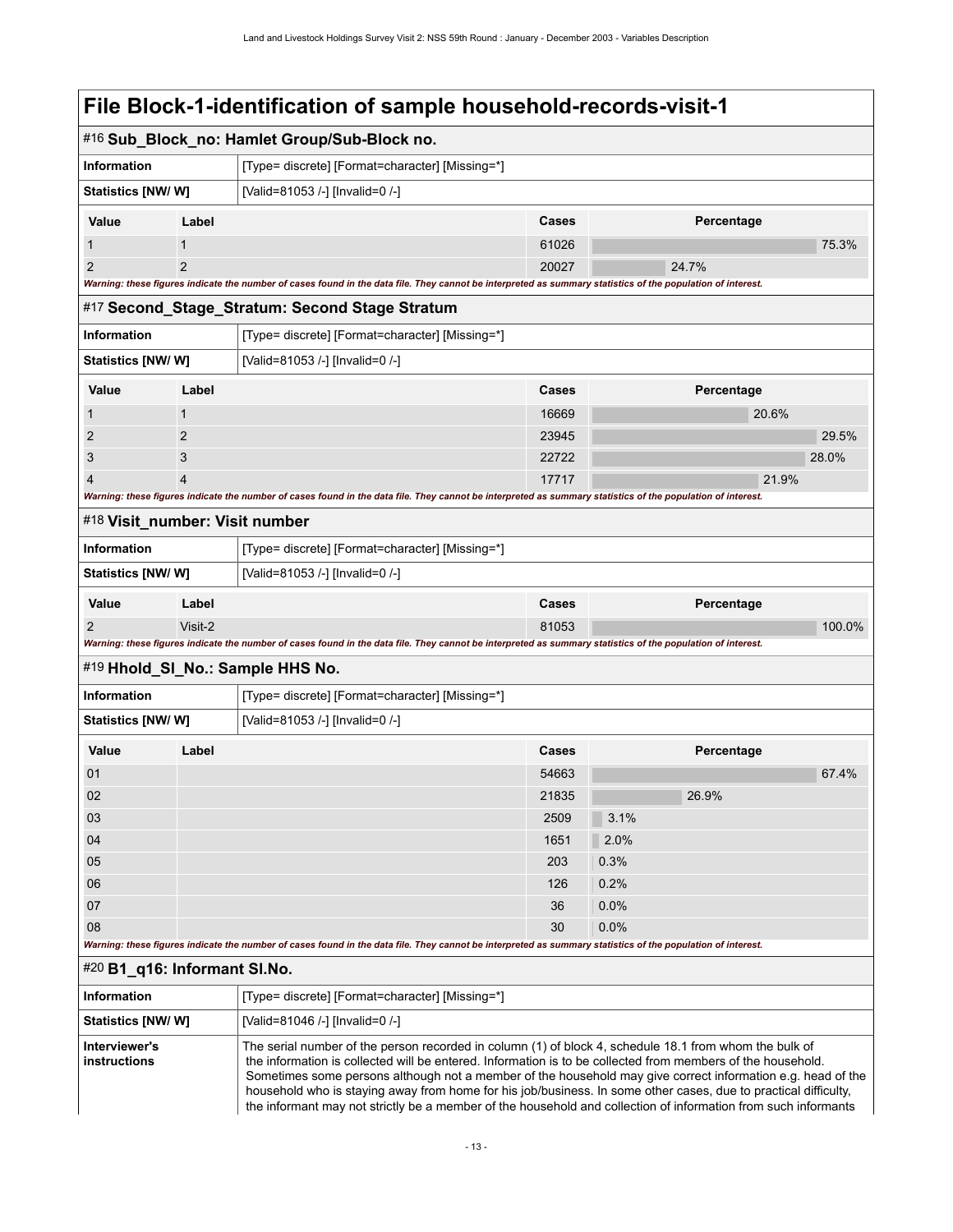### #20 **B1\_q16: Informant Sl.No.**

 may be justified. In all such cases, code '99' is to be reported against this item. However, if during the second visit information is not collected from the person who supplied information in the first visit, '99' will be recorded.

#### *Frequency table not shown (42 Modalities)*

### <span id="page-17-0"></span>#21 **B1\_q17: Response Code**

| <b>Information</b><br>[Type= discrete] [Format=character] [Missing=*]                                                                                                                                                                                                              |           |                                     |       |            |       |  |
|------------------------------------------------------------------------------------------------------------------------------------------------------------------------------------------------------------------------------------------------------------------------------------|-----------|-------------------------------------|-------|------------|-------|--|
| <b>Statistics [NW/W]</b>                                                                                                                                                                                                                                                           |           | [Valid=80216 /-] [Invalid=0 /-]     |       |            |       |  |
| Interviewer's<br>This item is to be filled after canvassing the schedule. The type of informant, considering his co-operation and<br>capability in providing the required information, will be recorded against this item in terms of specified response<br>instructions<br>codes. |           |                                     |       |            |       |  |
| Value                                                                                                                                                                                                                                                                              | Label     |                                     | Cases | Percentage |       |  |
|                                                                                                                                                                                                                                                                                    |           | informant: co-operative and capable | 63917 |            | 79.7% |  |
|                                                                                                                                                                                                                                                                                    |           | co-operative but not capable        | 14192 | 17.7%      |       |  |
| 3                                                                                                                                                                                                                                                                                  | busy      |                                     | 1016  | 1.3%       |       |  |
|                                                                                                                                                                                                                                                                                    | reluctant |                                     | 924   | 1.2%       |       |  |
|                                                                                                                                                                                                                                                                                    | others    |                                     | 167   | 0.2%       |       |  |

*Warning: these figures indicate the number of cases found in the data file. They cannot be interpreted as summary statistics of the population of interest.*

#### <span id="page-17-1"></span>#22 **B1\_q18: Survey Code**

| Information<br>[Type= discrete] [Format=character] [Missing=*]                                                                                                                                                                                                                                                                                                                                                                                                                                                                       |            |  |             |            |       |
|--------------------------------------------------------------------------------------------------------------------------------------------------------------------------------------------------------------------------------------------------------------------------------------------------------------------------------------------------------------------------------------------------------------------------------------------------------------------------------------------------------------------------------------|------------|--|-------------|------------|-------|
| <b>Statistics [NW/ W]</b><br>[Valid=81053 /-] [Invalid=0 /-]                                                                                                                                                                                                                                                                                                                                                                                                                                                                         |            |  |             |            |       |
| Whether the originally selected sample household has been surveyed or a substituted household has been<br>Interviewer's<br>surveyed or no household could be surveyed will be indicated against this item. During visit 1, code 1 will be<br>instructions<br>recorded if it is the originally selected sample household and 2 if it is the substituted one and if neither the<br>originally selected household nor the substituted household can be surveyed i.e. if the sample household is a<br>casualty, code 3 will be recorded. |            |  |             |            |       |
| Value                                                                                                                                                                                                                                                                                                                                                                                                                                                                                                                                | Label      |  | Cases       | Percentage |       |
|                                                                                                                                                                                                                                                                                                                                                                                                                                                                                                                                      | original   |  | 80054       |            | 98.8% |
| 2                                                                                                                                                                                                                                                                                                                                                                                                                                                                                                                                    | substitute |  | $\mathbf 0$ | 0.0%       |       |
| 3                                                                                                                                                                                                                                                                                                                                                                                                                                                                                                                                    | casualty   |  | 999         | 1.2%       |       |

*Warning: these figures indicate the number of cases found in the data file. They cannot be interpreted as summary statistics of the population of interest.*

#### <span id="page-17-2"></span>#23 **B1\_q19: Substitution Code**

| <b>Information</b>                                                                                                                                          |                           | [Type= discrete] [Format=character] [Missing=*]                                                                                                                                                                                                                                                                                                                                                                                                                                                                                                                                                                                                                  |     |      |       |  |
|-------------------------------------------------------------------------------------------------------------------------------------------------------------|---------------------------|------------------------------------------------------------------------------------------------------------------------------------------------------------------------------------------------------------------------------------------------------------------------------------------------------------------------------------------------------------------------------------------------------------------------------------------------------------------------------------------------------------------------------------------------------------------------------------------------------------------------------------------------------------------|-----|------|-------|--|
| <b>Statistics [NW/W]</b>                                                                                                                                    |                           | [Valid=1006 /-] [Invalid=0 /-]                                                                                                                                                                                                                                                                                                                                                                                                                                                                                                                                                                                                                                   |     |      |       |  |
| Interviewer's<br>instructions                                                                                                                               |                           | The description of this item in schedules is different in different visits although the list of codes is same. The<br>description of the item for visit 1 is 'reason for first substitution of original household', and for visit 2, it is 'reason<br>for casualty of household'. For an originally selected sample household which could not be surveyed in visit<br>1, irrespective of whether a substituted household could be surveyed or not, the reason for not surveying<br>the original household will be recorded against item 19 in terms of code. If the household surveyed in visit 1<br>becomes casualty in visit 2, then this item will be filled. |     |      |       |  |
| Value                                                                                                                                                       | Label                     | Cases<br>Percentage                                                                                                                                                                                                                                                                                                                                                                                                                                                                                                                                                                                                                                              |     |      |       |  |
|                                                                                                                                                             | informant busy            |                                                                                                                                                                                                                                                                                                                                                                                                                                                                                                                                                                                                                                                                  | 9   | 0.9% |       |  |
| 2                                                                                                                                                           | members away from home    |                                                                                                                                                                                                                                                                                                                                                                                                                                                                                                                                                                                                                                                                  | 386 |      | 38.4% |  |
| 3                                                                                                                                                           | informant non-cooperative |                                                                                                                                                                                                                                                                                                                                                                                                                                                                                                                                                                                                                                                                  | 18  | 1.8% |       |  |
| 9<br>others                                                                                                                                                 |                           | 593                                                                                                                                                                                                                                                                                                                                                                                                                                                                                                                                                                                                                                                              |     |      | 58.9% |  |
| Warning: these figures indicate the number of cases found in the data file. They cannot be interpreted as summary statistics of the population of interest. |                           |                                                                                                                                                                                                                                                                                                                                                                                                                                                                                                                                                                                                                                                                  |     |      |       |  |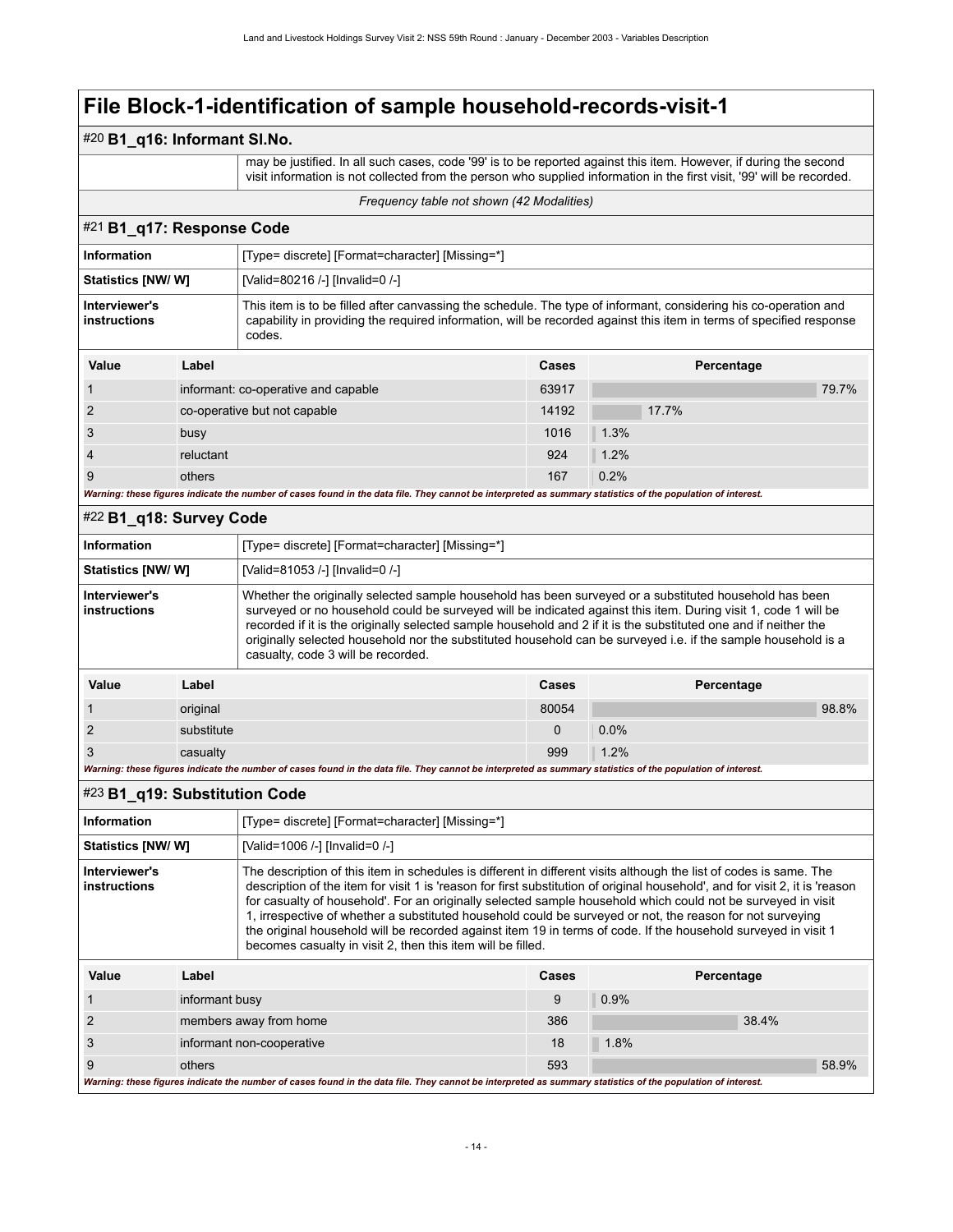<span id="page-18-1"></span>

| $#24$ B1 q20: No. of partitioned hhids (for visit-2) |                                                                                                                                                                                                                                                                                                                                                                                                                                                                                                                                                                                                                                                                                        |  |  |  |
|------------------------------------------------------|----------------------------------------------------------------------------------------------------------------------------------------------------------------------------------------------------------------------------------------------------------------------------------------------------------------------------------------------------------------------------------------------------------------------------------------------------------------------------------------------------------------------------------------------------------------------------------------------------------------------------------------------------------------------------------------|--|--|--|
| Information                                          | [Type= continuous] [Format=numeric] [Missing=*]                                                                                                                                                                                                                                                                                                                                                                                                                                                                                                                                                                                                                                        |  |  |  |
| Statistics [NW/ W]                                   | [Valid=274 /-] [Invalid=80779 /-]                                                                                                                                                                                                                                                                                                                                                                                                                                                                                                                                                                                                                                                      |  |  |  |
| Interviewer's<br>instructions                        | This item will be filled during visit 2 only. It is generally not expected that a household surveyed in the first visit<br>will be partitioned during the period intervening the two visits. On rare occasions, when it is found to have been<br>partitioned in the second visit, total number of households formed from the parent household due to partition<br>will be entered against this item. In all other cases, a dash (-) will be put against this item. In case, a household<br>of visit 1 is partitioned before visit 2, the partitioned household with the senior most household member of the<br>parent household living in the sample village / block will be surveyed. |  |  |  |

## <span id="page-18-2"></span>#25 **B2\_q2i: Date of Survey Information information [Type= continuous] [Format=numeric] [Missing=\*] Statistics [NW/ W]** [Valid=81048 /-] [Invalid=5 /-]

### <span id="page-18-3"></span>#26 **B2\_q2iv: Date of Despatch**

| Information        | [Type= continuous] [Format=numeric] [Missing=*] |
|--------------------|-------------------------------------------------|
| Statistics [NW/ W] | [Valid=81048 /-] [Invalid=5 /-]                 |

## <span id="page-18-4"></span>#27 **B2\_q4: Time to canvass(mins.)**

| Information       | [Type= continuous] [Format=numeric] [Missing=*] |
|-------------------|-------------------------------------------------|
| Statistics [NW/W] | [Valid=80868 /-] [Invalid=185 /-]               |

## <span id="page-18-5"></span>#28 **wgt\_ss: Weight sub-sample**

| <b>Information</b>       | [Type= continuous] [Format=numeric] [Range= 4.5-475427.76] [Missing=*] |
|--------------------------|------------------------------------------------------------------------|
| <b>Statistics [NW/W]</b> | [Valid=81053 /-] [Invalid=0 /-] [Mean=5078.44 /-] [StdDev=7566.315 /-] |

## <span id="page-18-6"></span>#29 **wgt\_combined: Weight combined Information If Type= continuous**] [Format=numeric] [Range= 2.25-237713.88] [Missing=\*]

<span id="page-18-7"></span>

| Statistics [NW/ W]       | [Valid=81053 /-] [Invalid=0 /-] [Mean=2556.249 /-] [StdDev=3930.896 /-] |  |  |  |
|--------------------------|-------------------------------------------------------------------------|--|--|--|
| #30 NSS: NSS             |                                                                         |  |  |  |
| <b>Information</b>       | [Type= continuous] [Format=numeric] [Range= 1-76] [Missing=*]           |  |  |  |
| <b>Statistics [NW/W]</b> | [Valid=81053 /-] [Invalid=0 /-] [Mean=9.956 /-] [StdDev=11.053 /-]      |  |  |  |
| #31 NSC: NSC             |                                                                         |  |  |  |
| <b>Information</b>       | [Type= continuous] [Format=numeric] [Range= 1-152] [Missing=*]          |  |  |  |

## <span id="page-18-9"></span>#32 **Wgt\_posted: Multiplier posted**

| Information              | [Type= continuous] [Format=numeric] [Range= 450-47542776] [Missing=*]       |
|--------------------------|-----------------------------------------------------------------------------|
| <b>Statistics [NW/W]</b> | [Valid=81053 /-] [Invalid=0 /-] [Mean=507844.035 /-] [StdDev=756631.545 /-] |

## <span id="page-18-0"></span>**File Block-5-particulars-land-household-records-visit-2**

<span id="page-18-8"></span>**Statistics [NW/ W]** [Valid=81053 /-] [Invalid=0 /-] [Mean=19.893 /-] [StdDev=22.115 /-]

### <span id="page-18-10"></span>#1 **Key\_plot: Key to locate plot number**

<span id="page-18-11"></span>

| <b>Information</b>                    | [Type= discrete] [Format=character] [Missing=*] |  |
|---------------------------------------|-------------------------------------------------|--|
| <b>Statistics [NW/ W]</b>             | [Valid=280737 /-] [Invalid=0 /-]                |  |
| #2 Key hhold: Key to locate Household |                                                 |  |
| <b>Information</b>                    | [Type= discrete] [Format=character] [Missing=*] |  |
| Statistics [NW/W]                     | [Valid=280737 /-] [Invalid=0 /-]                |  |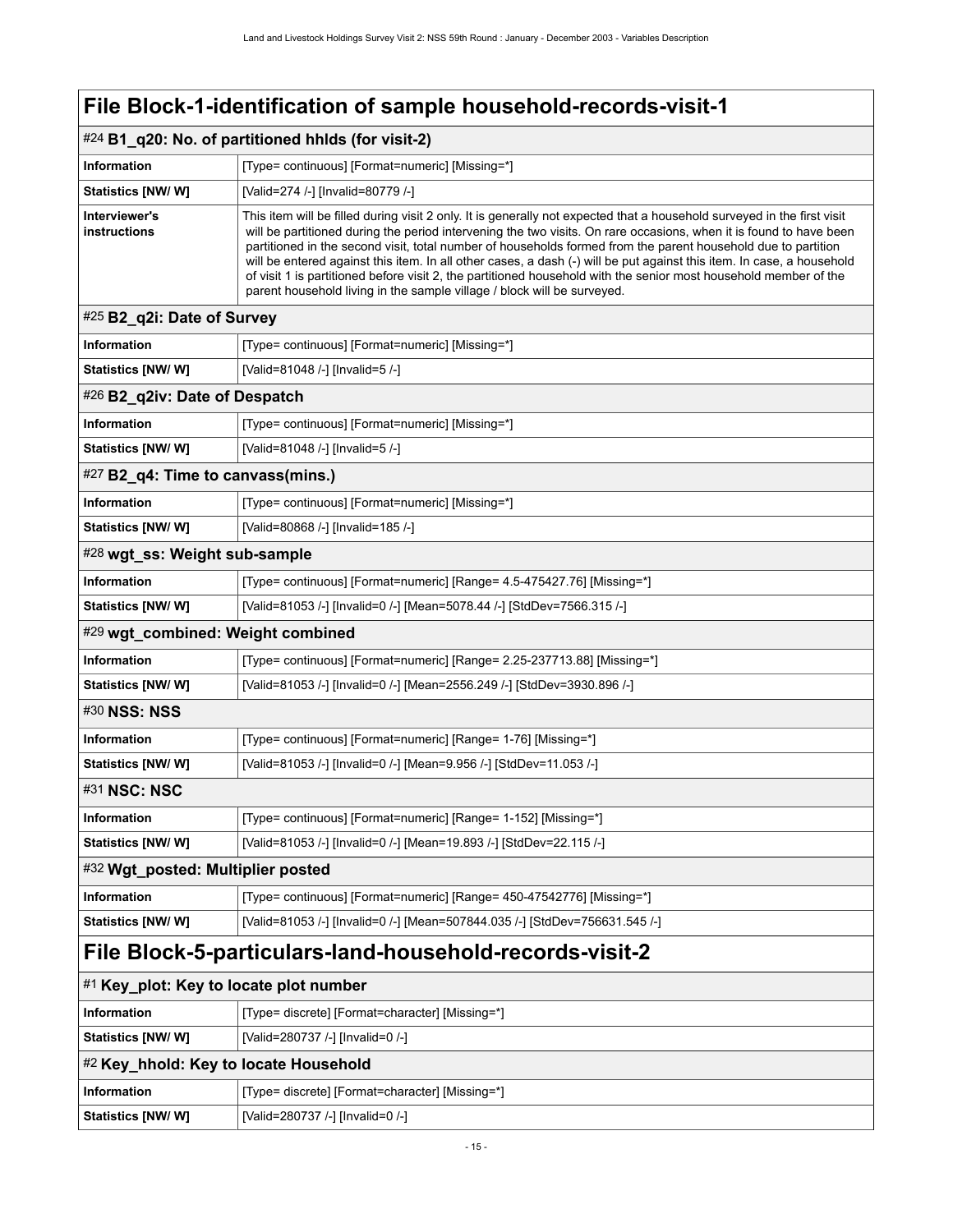<span id="page-19-7"></span><span id="page-19-6"></span><span id="page-19-5"></span><span id="page-19-4"></span><span id="page-19-3"></span><span id="page-19-2"></span><span id="page-19-1"></span><span id="page-19-0"></span>

| #3 Rec_id: Record identifier                                   |                     |                                                                                                                                                             |        |            |        |
|----------------------------------------------------------------|---------------------|-------------------------------------------------------------------------------------------------------------------------------------------------------------|--------|------------|--------|
| <b>Information</b>                                             |                     | [Type= discrete] [Format=character] [Missing=*]                                                                                                             |        |            |        |
| Statistics [NW/W]                                              |                     | [Valid=280737 /-] [Invalid=0 /-]                                                                                                                            |        |            |        |
| Value                                                          | Label               |                                                                                                                                                             | Cases  | Percentage |        |
| 05                                                             | Block-5 of schedule |                                                                                                                                                             | 280737 |            | 100.0% |
|                                                                |                     | Warning: these figures indicate the number of cases found in the data file. They cannot be interpreted as summary statistics of the population of interest. |        |            |        |
| #4 CSR: Centre code, Round, Shift                              |                     |                                                                                                                                                             |        |            |        |
| Information                                                    |                     | [Type= discrete] [Format=character] [Missing=*]                                                                                                             |        |            |        |
| <b>Statistics [NW/ W]</b>                                      |                     | [Valid=280737 /-] [Invalid=0 /-]                                                                                                                            |        |            |        |
|                                                                |                     | Frequency table not shown (127 Modalities)                                                                                                                  |        |            |        |
| #5 FSU: LOT/FSU Serial No.                                     |                     |                                                                                                                                                             |        |            |        |
| Information                                                    |                     | [Type= discrete] [Format=character] [Missing=*]                                                                                                             |        |            |        |
| <b>Statistics [NW/ W]</b>                                      |                     | [Valid=280737 /-] [Invalid=0 /-]                                                                                                                            |        |            |        |
| #6 Round: Round                                                |                     |                                                                                                                                                             |        |            |        |
| Information                                                    |                     | [Type= discrete] [Format=character] [Missing=*]                                                                                                             |        |            |        |
| <b>Statistics [NW/ W]</b>                                      |                     | [Valid=280737 /-] [Invalid=0 /-]                                                                                                                            |        |            |        |
| Value                                                          | Label               |                                                                                                                                                             | Cases  | Percentage |        |
| 59                                                             | NSS 59th Round      |                                                                                                                                                             | 280737 |            | 100.0% |
|                                                                |                     | Warning: these figures indicate the number of cases found in the data file. They cannot be interpreted as summary statistics of the population of interest. |        |            |        |
| #7 Schedule: Schedule                                          |                     |                                                                                                                                                             |        |            |        |
| Information                                                    |                     | [Type= discrete] [Format=character] [Missing=*]                                                                                                             |        |            |        |
| <b>Statistics [NW/ W]</b>                                      |                     | [Valid=280737 /-] [Invalid=0 /-]                                                                                                                            |        |            |        |
| Value                                                          | Label               |                                                                                                                                                             | Cases  | Percentage |        |
| 181                                                            | Schedule 18.1       |                                                                                                                                                             | 280737 |            | 100.0% |
| #8 Sample: Sample                                              |                     | Warning: these figures indicate the number of cases found in the data file. They cannot be interpreted as summary statistics of the population of interest. |        |            |        |
|                                                                |                     |                                                                                                                                                             |        |            |        |
| <b>Information</b>                                             |                     | [Type= discrete] [Format=character] [Missing=*]                                                                                                             |        |            |        |
| Statistics [NW/ W]                                             |                     | [Valid=280737 /-] [Invalid=0 /-]                                                                                                                            |        |            |        |
| Value                                                          | Label               |                                                                                                                                                             | Cases  | Percentage |        |
| 1                                                              | Central sample      |                                                                                                                                                             | 280737 |            | 100.0% |
| $\overline{2}$                                                 | State sample        | Warning: these figures indicate the number of cases found in the data file. They cannot be interpreted as summary statistics of the population of interest. | 0      | 0.0%       |        |
| #9 Sector: Sector                                              |                     |                                                                                                                                                             |        |            |        |
| Information<br>[Type= discrete] [Format=character] [Missing=*] |                     |                                                                                                                                                             |        |            |        |
| Statistics [NW/ W]                                             |                     | [Valid=280737 /-] [Invalid=0 /-]                                                                                                                            |        |            |        |
| Value                                                          | Label               |                                                                                                                                                             | Cases  | Percentage |        |
| 1                                                              | Rural               |                                                                                                                                                             | 215164 |            | 76.6%  |
| $\overline{2}$                                                 | Urban               |                                                                                                                                                             | 65573  | 23.4%      |        |
|                                                                |                     | Warning: these figures indicate the number of cases found in the data file. They cannot be interpreted as summary statistics of the population of interest. |        |            |        |
| #10 State_Region: State-Region                                 |                     |                                                                                                                                                             |        |            |        |
| Information                                                    |                     | [Type= discrete] [Format=character] [Missing=*]                                                                                                             |        |            |        |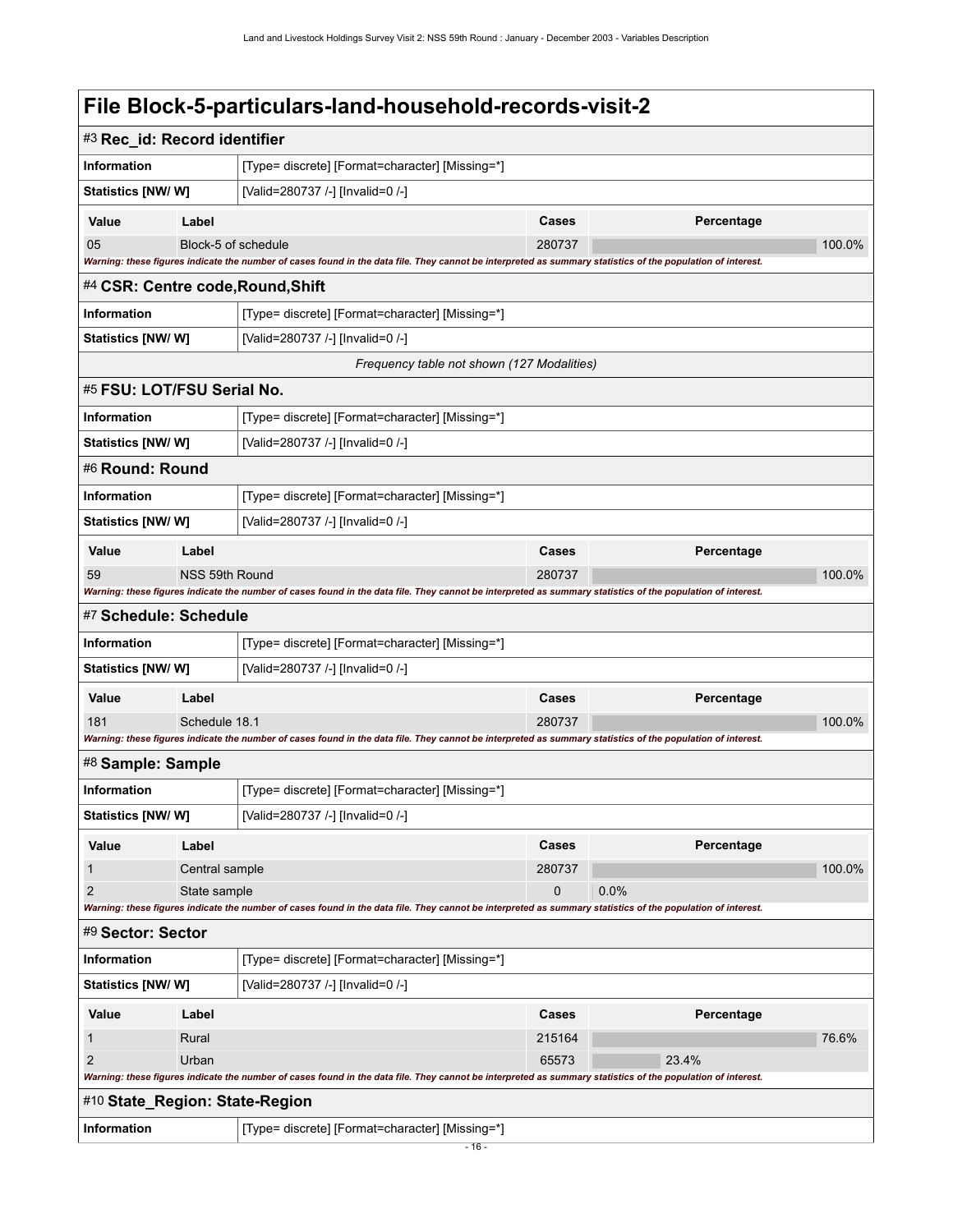<span id="page-20-6"></span><span id="page-20-5"></span><span id="page-20-4"></span><span id="page-20-3"></span><span id="page-20-2"></span><span id="page-20-1"></span><span id="page-20-0"></span>

| #10 State_Region: State-Region |                                                               |                                                                                                                                                             |                 |            |       |
|--------------------------------|---------------------------------------------------------------|-------------------------------------------------------------------------------------------------------------------------------------------------------------|-----------------|------------|-------|
|                                | [Valid=280737 /-] [Invalid=0 /-]<br><b>Statistics [NW/ W]</b> |                                                                                                                                                             |                 |            |       |
|                                |                                                               | Frequency table not shown (78 Modalities)                                                                                                                   |                 |            |       |
| #11 state: State code          |                                                               |                                                                                                                                                             |                 |            |       |
| Information                    |                                                               | [Type= discrete] [Format=character] [Missing=*]                                                                                                             |                 |            |       |
| Statistics [NW/W]              |                                                               | [Valid=280737 /-] [Invalid=0 /-]                                                                                                                            |                 |            |       |
|                                |                                                               | Frequency table not shown (35 Modalities)                                                                                                                   |                 |            |       |
| #12 District: District         |                                                               |                                                                                                                                                             |                 |            |       |
| <b>Information</b>             |                                                               | [Type= discrete] [Format=character] [Missing=*]                                                                                                             |                 |            |       |
| <b>Statistics [NW/W]</b>       |                                                               | [Valid=280737 /-] [Invalid=0 /-]                                                                                                                            |                 |            |       |
|                                |                                                               | Frequency table not shown (70 Modalities)                                                                                                                   |                 |            |       |
| #13 Stratum: Stratum           |                                                               |                                                                                                                                                             |                 |            |       |
| <b>Information</b>             |                                                               | [Type= discrete] [Format=character] [Missing=*]                                                                                                             |                 |            |       |
| Statistics [NW/ W]             |                                                               | [Valid=280737 /-] [Invalid=0 /-]                                                                                                                            |                 |            |       |
|                                |                                                               | Frequency table not shown (89 Modalities)                                                                                                                   |                 |            |       |
| #14 Sub_Round: Sub-Round       |                                                               |                                                                                                                                                             |                 |            |       |
| <b>Information</b>             |                                                               | [Type= discrete] [Format=character] [Missing=*]                                                                                                             |                 |            |       |
| <b>Statistics [NW/ W]</b>      |                                                               | [Valid=280737 /-] [Invalid=0 /-]                                                                                                                            |                 |            |       |
| Value                          | Label                                                         |                                                                                                                                                             | Cases           | Percentage |       |
| 1                              | $\mathbf{1}$                                                  |                                                                                                                                                             | 141061          |            | 50.2% |
| 2                              | $\mathfrak{p}$                                                |                                                                                                                                                             | 139676          |            | 49.8% |
| #15 Sub_Sample: Sub-Sample     |                                                               | Warning: these figures indicate the number of cases found in the data file. They cannot be interpreted as summary statistics of the population of interest. |                 |            |       |
| Information                    |                                                               | [Type= discrete] [Format=character] [Missing=*]                                                                                                             |                 |            |       |
| <b>Statistics [NW/W]</b>       |                                                               | [Valid=280737 /-] [Invalid=0 /-]                                                                                                                            |                 |            |       |
|                                |                                                               |                                                                                                                                                             |                 |            |       |
| Value                          | Label<br>$\mathbf{1}$                                         |                                                                                                                                                             | Cases<br>140633 | Percentage | 50.1% |
| 1                              |                                                               |                                                                                                                                                             | 140104          |            | 49.9% |
|                                |                                                               | Warning: these figures indicate the number of cases found in the data file. They cannot be interpreted as summary statistics of the population of interest. |                 |            |       |
|                                |                                                               | #16 FOD_Sub_Region: FOD Sub-Region                                                                                                                          |                 |            |       |
| Information                    |                                                               | [Type= discrete] [Format=character] [Missing=*]                                                                                                             |                 |            |       |
| <b>Statistics [NW/W]</b>       |                                                               | [Valid=280737 /-] [Invalid=0 /-]                                                                                                                            |                 |            |       |
|                                |                                                               | Frequency table not shown (192 Modalities)                                                                                                                  |                 |            |       |
|                                |                                                               | #17 Sub_Block_no: Hamlet Group/Sub-Block no.                                                                                                                |                 |            |       |
| Information                    | [Type= discrete] [Format=character] [Missing=*]               |                                                                                                                                                             |                 |            |       |
| Statistics [NW/W]              |                                                               | [Valid=280737 /-] [Invalid=0 /-]                                                                                                                            |                 |            |       |
| Value                          | Label                                                         |                                                                                                                                                             | Cases           | Percentage |       |
| 1                              | 1                                                             |                                                                                                                                                             | 202548          |            | 72.1% |
| $\overline{2}$                 | $\overline{2}$                                                |                                                                                                                                                             | 78189           | 27.9%      |       |
|                                |                                                               | Warning: these figures indicate the number of cases found in the data file. They cannot be interpreted as summary statistics of the population of interest. |                 |            |       |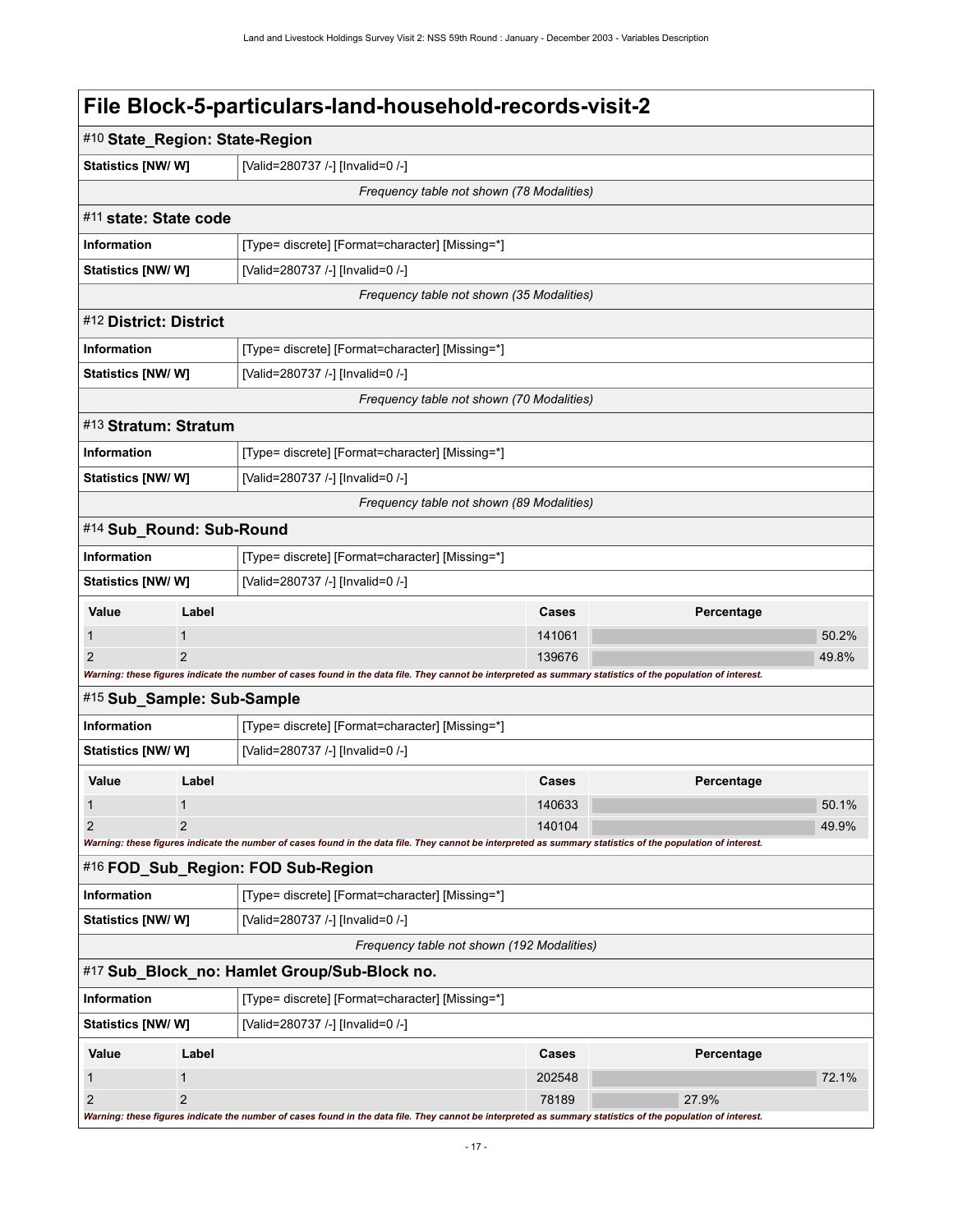<span id="page-21-4"></span><span id="page-21-3"></span><span id="page-21-2"></span><span id="page-21-1"></span><span id="page-21-0"></span>

|                                                                                                                                                                                                                                                                                                                                                                                                                                                                                                                                                                                                                                                                                                                                                                                                                                                                                                                                                                                                                                                                                                                                                                                                              |                | #18 Second_Stage_Stratum: Second Stage Stratum                                                                                                              |                                                                                                                      |            |        |  |
|--------------------------------------------------------------------------------------------------------------------------------------------------------------------------------------------------------------------------------------------------------------------------------------------------------------------------------------------------------------------------------------------------------------------------------------------------------------------------------------------------------------------------------------------------------------------------------------------------------------------------------------------------------------------------------------------------------------------------------------------------------------------------------------------------------------------------------------------------------------------------------------------------------------------------------------------------------------------------------------------------------------------------------------------------------------------------------------------------------------------------------------------------------------------------------------------------------------|----------------|-------------------------------------------------------------------------------------------------------------------------------------------------------------|----------------------------------------------------------------------------------------------------------------------|------------|--------|--|
| <b>Information</b>                                                                                                                                                                                                                                                                                                                                                                                                                                                                                                                                                                                                                                                                                                                                                                                                                                                                                                                                                                                                                                                                                                                                                                                           |                | [Type= discrete] [Format=character] [Missing=*]                                                                                                             |                                                                                                                      |            |        |  |
| Statistics [NW/ W]                                                                                                                                                                                                                                                                                                                                                                                                                                                                                                                                                                                                                                                                                                                                                                                                                                                                                                                                                                                                                                                                                                                                                                                           |                | [Valid=280737 /-] [Invalid=0 /-]                                                                                                                            |                                                                                                                      |            |        |  |
| Value                                                                                                                                                                                                                                                                                                                                                                                                                                                                                                                                                                                                                                                                                                                                                                                                                                                                                                                                                                                                                                                                                                                                                                                                        | Label          |                                                                                                                                                             | Cases                                                                                                                | Percentage |        |  |
|                                                                                                                                                                                                                                                                                                                                                                                                                                                                                                                                                                                                                                                                                                                                                                                                                                                                                                                                                                                                                                                                                                                                                                                                              | $\mathbf{1}$   |                                                                                                                                                             | 36942                                                                                                                | 13.2%      |        |  |
| 2                                                                                                                                                                                                                                                                                                                                                                                                                                                                                                                                                                                                                                                                                                                                                                                                                                                                                                                                                                                                                                                                                                                                                                                                            | $\overline{2}$ |                                                                                                                                                             | 68955                                                                                                                | 24.6%      |        |  |
| 3                                                                                                                                                                                                                                                                                                                                                                                                                                                                                                                                                                                                                                                                                                                                                                                                                                                                                                                                                                                                                                                                                                                                                                                                            | 3              |                                                                                                                                                             | 85998                                                                                                                |            | 30.6%  |  |
| 4                                                                                                                                                                                                                                                                                                                                                                                                                                                                                                                                                                                                                                                                                                                                                                                                                                                                                                                                                                                                                                                                                                                                                                                                            | $\overline{4}$ |                                                                                                                                                             | 88842                                                                                                                |            | 31.6%  |  |
| #19 Visit_number: Visit number                                                                                                                                                                                                                                                                                                                                                                                                                                                                                                                                                                                                                                                                                                                                                                                                                                                                                                                                                                                                                                                                                                                                                                               |                | Warning: these figures indicate the number of cases found in the data file. They cannot be interpreted as summary statistics of the population of interest. |                                                                                                                      |            |        |  |
| <b>Information</b>                                                                                                                                                                                                                                                                                                                                                                                                                                                                                                                                                                                                                                                                                                                                                                                                                                                                                                                                                                                                                                                                                                                                                                                           |                | [Type= discrete] [Format=character] [Missing=*]                                                                                                             |                                                                                                                      |            |        |  |
| Statistics [NW/W]                                                                                                                                                                                                                                                                                                                                                                                                                                                                                                                                                                                                                                                                                                                                                                                                                                                                                                                                                                                                                                                                                                                                                                                            |                | [Valid=280737 /-] [Invalid=0 /-]                                                                                                                            |                                                                                                                      |            |        |  |
|                                                                                                                                                                                                                                                                                                                                                                                                                                                                                                                                                                                                                                                                                                                                                                                                                                                                                                                                                                                                                                                                                                                                                                                                              |                |                                                                                                                                                             |                                                                                                                      |            |        |  |
| Value                                                                                                                                                                                                                                                                                                                                                                                                                                                                                                                                                                                                                                                                                                                                                                                                                                                                                                                                                                                                                                                                                                                                                                                                        | Label          |                                                                                                                                                             | Cases                                                                                                                | Percentage |        |  |
| 2                                                                                                                                                                                                                                                                                                                                                                                                                                                                                                                                                                                                                                                                                                                                                                                                                                                                                                                                                                                                                                                                                                                                                                                                            | Visit-2        | Warning: these figures indicate the number of cases found in the data file. They cannot be interpreted as summary statistics of the population of interest. | 280737                                                                                                               |            | 100.0% |  |
|                                                                                                                                                                                                                                                                                                                                                                                                                                                                                                                                                                                                                                                                                                                                                                                                                                                                                                                                                                                                                                                                                                                                                                                                              |                | #20 Hhold_SI_No: Sample HHS No.                                                                                                                             |                                                                                                                      |            |        |  |
| <b>Information</b>                                                                                                                                                                                                                                                                                                                                                                                                                                                                                                                                                                                                                                                                                                                                                                                                                                                                                                                                                                                                                                                                                                                                                                                           |                | [Type= discrete] [Format=character] [Missing=*]                                                                                                             |                                                                                                                      |            |        |  |
| Statistics [NW/W]                                                                                                                                                                                                                                                                                                                                                                                                                                                                                                                                                                                                                                                                                                                                                                                                                                                                                                                                                                                                                                                                                                                                                                                            |                | [Valid=280737 /-] [Invalid=0 /-]                                                                                                                            |                                                                                                                      |            |        |  |
| Value                                                                                                                                                                                                                                                                                                                                                                                                                                                                                                                                                                                                                                                                                                                                                                                                                                                                                                                                                                                                                                                                                                                                                                                                        | Label          |                                                                                                                                                             | Cases                                                                                                                | Percentage |        |  |
| 01                                                                                                                                                                                                                                                                                                                                                                                                                                                                                                                                                                                                                                                                                                                                                                                                                                                                                                                                                                                                                                                                                                                                                                                                           |                |                                                                                                                                                             | 198812                                                                                                               |            | 70.8%  |  |
| 02                                                                                                                                                                                                                                                                                                                                                                                                                                                                                                                                                                                                                                                                                                                                                                                                                                                                                                                                                                                                                                                                                                                                                                                                           |                |                                                                                                                                                             | 68185                                                                                                                | 24.3%      |        |  |
| 03                                                                                                                                                                                                                                                                                                                                                                                                                                                                                                                                                                                                                                                                                                                                                                                                                                                                                                                                                                                                                                                                                                                                                                                                           |                |                                                                                                                                                             | 7624                                                                                                                 | 2.7%       |        |  |
| 04                                                                                                                                                                                                                                                                                                                                                                                                                                                                                                                                                                                                                                                                                                                                                                                                                                                                                                                                                                                                                                                                                                                                                                                                           |                |                                                                                                                                                             | 4891                                                                                                                 | 1.7%       |        |  |
| 05                                                                                                                                                                                                                                                                                                                                                                                                                                                                                                                                                                                                                                                                                                                                                                                                                                                                                                                                                                                                                                                                                                                                                                                                           |                |                                                                                                                                                             | 607                                                                                                                  | 0.2%       |        |  |
| 06                                                                                                                                                                                                                                                                                                                                                                                                                                                                                                                                                                                                                                                                                                                                                                                                                                                                                                                                                                                                                                                                                                                                                                                                           |                |                                                                                                                                                             | 390                                                                                                                  | 0.1%       |        |  |
| 07                                                                                                                                                                                                                                                                                                                                                                                                                                                                                                                                                                                                                                                                                                                                                                                                                                                                                                                                                                                                                                                                                                                                                                                                           |                |                                                                                                                                                             | 125                                                                                                                  | 0.0%       |        |  |
| 08                                                                                                                                                                                                                                                                                                                                                                                                                                                                                                                                                                                                                                                                                                                                                                                                                                                                                                                                                                                                                                                                                                                                                                                                           |                | Warning: these figures indicate the number of cases found in the data file. They cannot be interpreted as summary statistics of the population of interest. | 103                                                                                                                  | 0.0%       |        |  |
| $#21$ B5_c1: Plot srl no.                                                                                                                                                                                                                                                                                                                                                                                                                                                                                                                                                                                                                                                                                                                                                                                                                                                                                                                                                                                                                                                                                                                                                                                    |                |                                                                                                                                                             |                                                                                                                      |            |        |  |
| Information                                                                                                                                                                                                                                                                                                                                                                                                                                                                                                                                                                                                                                                                                                                                                                                                                                                                                                                                                                                                                                                                                                                                                                                                  |                | [Type= discrete] [Format=character] [Missing=*]                                                                                                             |                                                                                                                      |            |        |  |
| <b>Statistics [NW/W]</b>                                                                                                                                                                                                                                                                                                                                                                                                                                                                                                                                                                                                                                                                                                                                                                                                                                                                                                                                                                                                                                                                                                                                                                                     |                | [Valid=280730 /-] [Invalid=0 /-]                                                                                                                            |                                                                                                                      |            |        |  |
| Interviewer's                                                                                                                                                                                                                                                                                                                                                                                                                                                                                                                                                                                                                                                                                                                                                                                                                                                                                                                                                                                                                                                                                                                                                                                                |                |                                                                                                                                                             | A running serial number will be given to each of the plots in the specified order mentioned above. For all the plots |            |        |  |
| instructions<br>which are found in second visit but not included in first visit, serial numbers will be listed after the plots reported<br>in visit 1 and given after the last serial number of the plots of first visit irrespective of their 'kind of possession'.<br>However, all such additional plots will be arranged among themselves in the prescribed order. In no case, a<br>serial number assigned to a plot in first visit will be altered in second visit. Three serial numbers 97, 98 and 99<br>have already been printed in last three rows of the block. Serial numbers 97 and 98 are meant for homestead<br>land. The part of homestead land which has been operated in the agricultural year 2002-03 will be reported<br>against '97' and the remaining land, against '98'. The row with serial number '99' will give the column totals for the<br>relevant columns. If in visit 2, it is found that a plot was missed in visit 1 for one reason or the other, necessary<br>corrections may be intimated to DP Centre for modifying visit 1 schedule. However, in such cases, 'sl. no.' to be<br>assigned to such plot will be the next to the highest serial number given during visit 1. |                |                                                                                                                                                             |                                                                                                                      |            |        |  |
|                                                                                                                                                                                                                                                                                                                                                                                                                                                                                                                                                                                                                                                                                                                                                                                                                                                                                                                                                                                                                                                                                                                                                                                                              |                | Frequency table not shown (68 Modalities)                                                                                                                   |                                                                                                                      |            |        |  |
| #22 B5_c3: Kind of possession                                                                                                                                                                                                                                                                                                                                                                                                                                                                                                                                                                                                                                                                                                                                                                                                                                                                                                                                                                                                                                                                                                                                                                                |                |                                                                                                                                                             |                                                                                                                      |            |        |  |
| <b>Information</b>                                                                                                                                                                                                                                                                                                                                                                                                                                                                                                                                                                                                                                                                                                                                                                                                                                                                                                                                                                                                                                                                                                                                                                                           |                | [Type= discrete] [Format=character] [Missing=*]                                                                                                             |                                                                                                                      |            |        |  |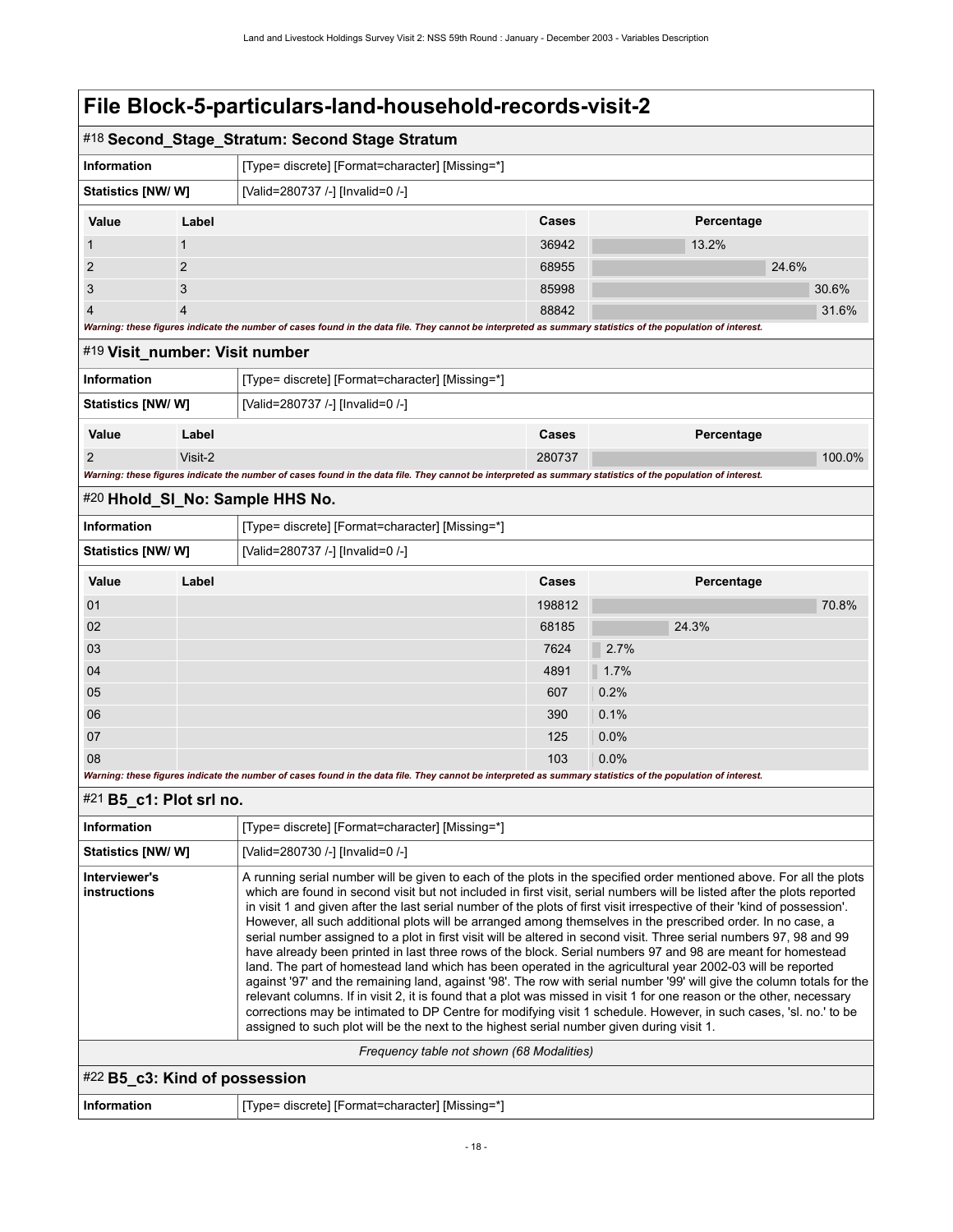<span id="page-22-2"></span><span id="page-22-1"></span><span id="page-22-0"></span>

| #22 B5_c3: Kind of possession                                                                                                                                                                                                                                                                                                                         |                                                                                                                                                             |                                                                                                                                                                                                                                                                                                                                                                                                                                                                                                                  |        |            |        |  |
|-------------------------------------------------------------------------------------------------------------------------------------------------------------------------------------------------------------------------------------------------------------------------------------------------------------------------------------------------------|-------------------------------------------------------------------------------------------------------------------------------------------------------------|------------------------------------------------------------------------------------------------------------------------------------------------------------------------------------------------------------------------------------------------------------------------------------------------------------------------------------------------------------------------------------------------------------------------------------------------------------------------------------------------------------------|--------|------------|--------|--|
| <b>Statistics [NW/ W]</b>                                                                                                                                                                                                                                                                                                                             |                                                                                                                                                             | [Valid=200441 /-] [Invalid=0 /-]                                                                                                                                                                                                                                                                                                                                                                                                                                                                                 |        |            |        |  |
| Interviewer's<br><b>instructions</b>                                                                                                                                                                                                                                                                                                                  |                                                                                                                                                             | This item will be filled in terms of code.                                                                                                                                                                                                                                                                                                                                                                                                                                                                       |        |            |        |  |
| Value                                                                                                                                                                                                                                                                                                                                                 | Label                                                                                                                                                       |                                                                                                                                                                                                                                                                                                                                                                                                                                                                                                                  | Cases  | Percentage |        |  |
| 1                                                                                                                                                                                                                                                                                                                                                     |                                                                                                                                                             | owned and possessed                                                                                                                                                                                                                                                                                                                                                                                                                                                                                              | 173266 |            | 86.4%  |  |
| 2                                                                                                                                                                                                                                                                                                                                                     | leased-in                                                                                                                                                   |                                                                                                                                                                                                                                                                                                                                                                                                                                                                                                                  | 18591  | 9.3%       |        |  |
| 3                                                                                                                                                                                                                                                                                                                                                     | leased-out                                                                                                                                                  |                                                                                                                                                                                                                                                                                                                                                                                                                                                                                                                  | 4119   | 2.1%       |        |  |
| $\overline{4}$                                                                                                                                                                                                                                                                                                                                        |                                                                                                                                                             | otherwise possessed                                                                                                                                                                                                                                                                                                                                                                                                                                                                                              | 4243   | 2.1%       |        |  |
| 5                                                                                                                                                                                                                                                                                                                                                     |                                                                                                                                                             | operated during kharif but neither owned nor possessed                                                                                                                                                                                                                                                                                                                                                                                                                                                           | 222    | 0.1%       |        |  |
|                                                                                                                                                                                                                                                                                                                                                       |                                                                                                                                                             | Warning: these figures indicate the number of cases found in the data file. They cannot be interpreted as summary statistics of the population of interest.                                                                                                                                                                                                                                                                                                                                                      |        |            |        |  |
| #23 B5_c4: Area of land (0.000)                                                                                                                                                                                                                                                                                                                       |                                                                                                                                                             |                                                                                                                                                                                                                                                                                                                                                                                                                                                                                                                  |        |            |        |  |
| <b>Information</b>                                                                                                                                                                                                                                                                                                                                    |                                                                                                                                                             | [Type= continuous] [Format=numeric] [Missing=*]                                                                                                                                                                                                                                                                                                                                                                                                                                                                  |        |            |        |  |
| Statistics [NW/ W]                                                                                                                                                                                                                                                                                                                                    |                                                                                                                                                             | [Valid=280542 /-] [Invalid=195 /-]                                                                                                                                                                                                                                                                                                                                                                                                                                                                               |        |            |        |  |
| Interviewer's<br>The total geographical area of the plot will be recorded in this column in hectare in three places of decimals. This<br>instructions<br>column is split vertically into two parts to record the integral part of area in the left-hand part and the decimal part<br>(which is to be recorded in three places) in the right-hand part |                                                                                                                                                             |                                                                                                                                                                                                                                                                                                                                                                                                                                                                                                                  |        |            |        |  |
|                                                                                                                                                                                                                                                                                                                                                       |                                                                                                                                                             | #24 B5_c5: Included in operational holdings?                                                                                                                                                                                                                                                                                                                                                                                                                                                                     |        |            |        |  |
| <b>Information</b>                                                                                                                                                                                                                                                                                                                                    |                                                                                                                                                             | [Type= discrete] [Format=character] [Missing=*]                                                                                                                                                                                                                                                                                                                                                                                                                                                                  |        |            |        |  |
| <b>Statistics [NW/ W]</b>                                                                                                                                                                                                                                                                                                                             |                                                                                                                                                             | [Valid=200975 /-] [Invalid=0 /-]                                                                                                                                                                                                                                                                                                                                                                                                                                                                                 |        |            |        |  |
| Interviewer's<br><b>instructions</b>                                                                                                                                                                                                                                                                                                                  |                                                                                                                                                             | Whether the plot is included in one of the operational holdings of the household during the Kharif season for<br>visit 1 or agricultural year 2002-03 for visit 2 may be assessed and reported in codes - yes: Kharif only -1, Rabi<br>only-2, both Kharif and Rabi-3, no -4. If the plot of land is possessed for more than three months during the<br>agricultural year 2002-03 and the household has operated some land, then code will be 1, 2 or 3. Otherwise code<br>4 will be recorded against this item. |        |            |        |  |
| Value                                                                                                                                                                                                                                                                                                                                                 | Label                                                                                                                                                       |                                                                                                                                                                                                                                                                                                                                                                                                                                                                                                                  | Cases  | Percentage |        |  |
| 1                                                                                                                                                                                                                                                                                                                                                     | Yes                                                                                                                                                         |                                                                                                                                                                                                                                                                                                                                                                                                                                                                                                                  | 148108 |            | 73.7%  |  |
| $\overline{c}$                                                                                                                                                                                                                                                                                                                                        | No                                                                                                                                                          |                                                                                                                                                                                                                                                                                                                                                                                                                                                                                                                  | 52632  | 26.2%      |        |  |
| 9                                                                                                                                                                                                                                                                                                                                                     | Invalid                                                                                                                                                     |                                                                                                                                                                                                                                                                                                                                                                                                                                                                                                                  | 235    | 0.1%       |        |  |
|                                                                                                                                                                                                                                                                                                                                                       |                                                                                                                                                             | Warning: these figures indicate the number of cases found in the data file. They cannot be interpreted as summary statistics of the population of interest.                                                                                                                                                                                                                                                                                                                                                      |        |            |        |  |
| $#25$ B5_c6: Soil type                                                                                                                                                                                                                                                                                                                                |                                                                                                                                                             |                                                                                                                                                                                                                                                                                                                                                                                                                                                                                                                  |        |            |        |  |
| Information                                                                                                                                                                                                                                                                                                                                           |                                                                                                                                                             | [Type= discrete] [Format=character] [Missing=*]                                                                                                                                                                                                                                                                                                                                                                                                                                                                  |        |            |        |  |
| Statistics [NW/W]                                                                                                                                                                                                                                                                                                                                     |                                                                                                                                                             | [Valid=1 /-] [Invalid=0 /-]                                                                                                                                                                                                                                                                                                                                                                                                                                                                                      |        |            |        |  |
| Interviewer's<br>Soil type indicates texture of the soil. Three important factors which determine the soil texture are sand, silt and<br><b>instructions</b><br>clay. Depending on their quantum in the soil, the soil can be divided into five groups, viz., sand, loam, silt, clay<br>and clay-loam. This column will be filled in terms of code.   |                                                                                                                                                             |                                                                                                                                                                                                                                                                                                                                                                                                                                                                                                                  |        |            |        |  |
| Value                                                                                                                                                                                                                                                                                                                                                 | Label                                                                                                                                                       |                                                                                                                                                                                                                                                                                                                                                                                                                                                                                                                  | Cases  | Percentage |        |  |
| $\mathbf{1}$                                                                                                                                                                                                                                                                                                                                          | sand                                                                                                                                                        |                                                                                                                                                                                                                                                                                                                                                                                                                                                                                                                  | 0      | 0.0%       |        |  |
| $\overline{c}$                                                                                                                                                                                                                                                                                                                                        | loam                                                                                                                                                        |                                                                                                                                                                                                                                                                                                                                                                                                                                                                                                                  | 0      | 0.0%       |        |  |
| 3                                                                                                                                                                                                                                                                                                                                                     | silt                                                                                                                                                        |                                                                                                                                                                                                                                                                                                                                                                                                                                                                                                                  | 1      |            | 100.0% |  |
| 4                                                                                                                                                                                                                                                                                                                                                     | light clay                                                                                                                                                  |                                                                                                                                                                                                                                                                                                                                                                                                                                                                                                                  | 0      | 0.0%       |        |  |
| 5                                                                                                                                                                                                                                                                                                                                                     | heavy clay                                                                                                                                                  |                                                                                                                                                                                                                                                                                                                                                                                                                                                                                                                  | 0      | 0.0%       |        |  |
| 9                                                                                                                                                                                                                                                                                                                                                     | others                                                                                                                                                      |                                                                                                                                                                                                                                                                                                                                                                                                                                                                                                                  | 0      | 0.0%       |        |  |
|                                                                                                                                                                                                                                                                                                                                                       | Warning: these figures indicate the number of cases found in the data file. They cannot be interpreted as summary statistics of the population of interest. |                                                                                                                                                                                                                                                                                                                                                                                                                                                                                                                  |        |            |        |  |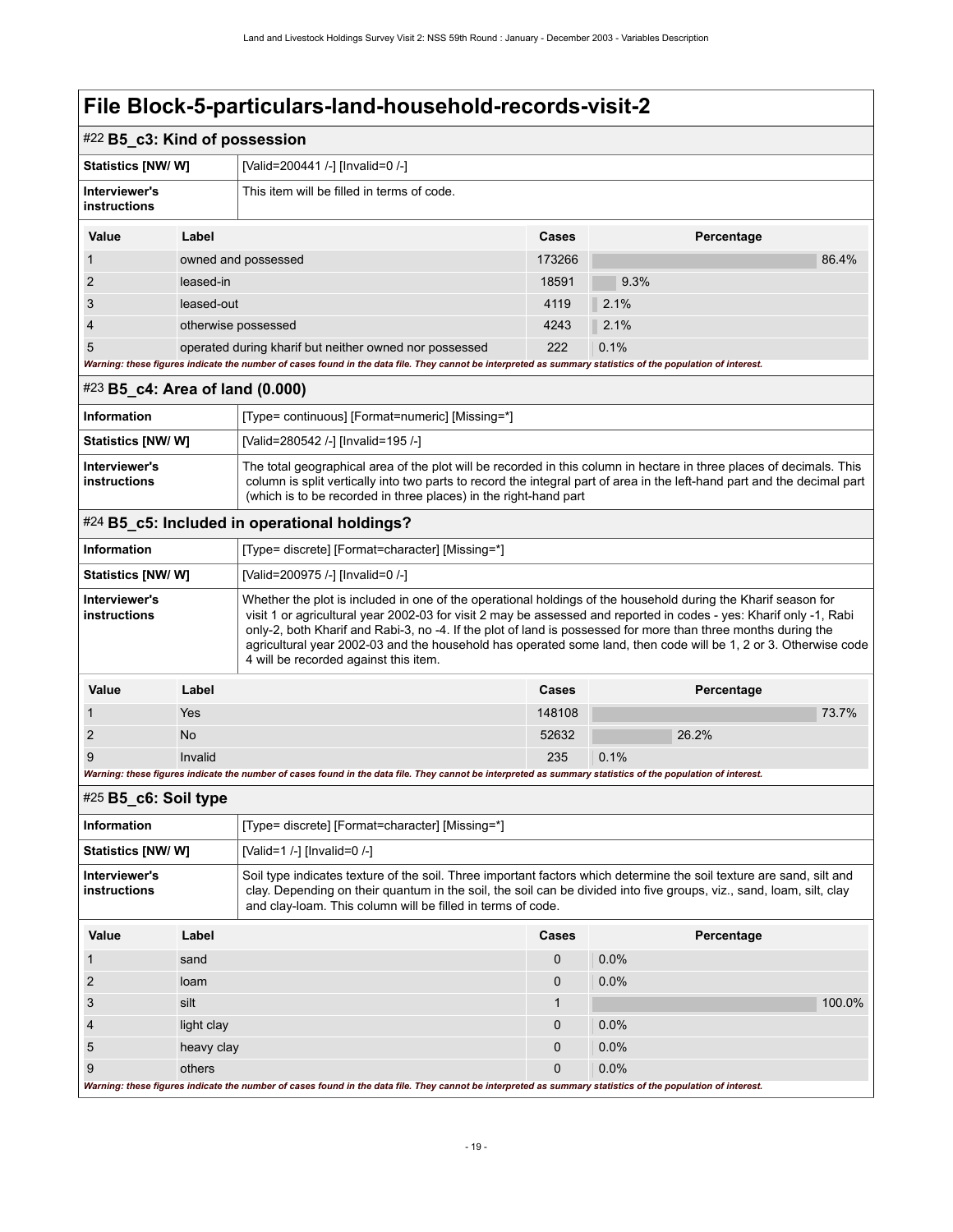<span id="page-23-1"></span><span id="page-23-0"></span>

| #26 B5_c7: Type of possession                                                                                                                                                                                                                                                                                                                                                                                                                                                                                                                                                                                                                                                                               |                    |                                                                                                                                                                                                                                                                                                                                                           |        |            |       |  |
|-------------------------------------------------------------------------------------------------------------------------------------------------------------------------------------------------------------------------------------------------------------------------------------------------------------------------------------------------------------------------------------------------------------------------------------------------------------------------------------------------------------------------------------------------------------------------------------------------------------------------------------------------------------------------------------------------------------|--------------------|-----------------------------------------------------------------------------------------------------------------------------------------------------------------------------------------------------------------------------------------------------------------------------------------------------------------------------------------------------------|--------|------------|-------|--|
| <b>Information</b><br>[Type= discrete] [Format=character] [Missing=*]                                                                                                                                                                                                                                                                                                                                                                                                                                                                                                                                                                                                                                       |                    |                                                                                                                                                                                                                                                                                                                                                           |        |            |       |  |
| Statistics [NW/W]                                                                                                                                                                                                                                                                                                                                                                                                                                                                                                                                                                                                                                                                                           |                    | [Valid=22312 /-] [Invalid=0 /-]                                                                                                                                                                                                                                                                                                                           |        |            |       |  |
| Interviewer's<br>instructions                                                                                                                                                                                                                                                                                                                                                                                                                                                                                                                                                                                                                                                                               |                    | For plots with code 2, 4 or 5 in column (3), it will be ascertained whether the portion of land held by the household<br>is taken on lease or otherwise possessed. A lease contract may be written or oral. Hence, whether or not the<br>lease is recorded will also be ascertained and appropriate entries will be made in this column in terms of codes |        |            |       |  |
| Value                                                                                                                                                                                                                                                                                                                                                                                                                                                                                                                                                                                                                                                                                                       | Label              |                                                                                                                                                                                                                                                                                                                                                           | Cases  | Percentage |       |  |
|                                                                                                                                                                                                                                                                                                                                                                                                                                                                                                                                                                                                                                                                                                             | recorded lease     |                                                                                                                                                                                                                                                                                                                                                           | 3584   | 16.1%      |       |  |
| 2                                                                                                                                                                                                                                                                                                                                                                                                                                                                                                                                                                                                                                                                                                           | not recorded lease |                                                                                                                                                                                                                                                                                                                                                           | 14485  |            | 64.9% |  |
| 3                                                                                                                                                                                                                                                                                                                                                                                                                                                                                                                                                                                                                                                                                                           |                    | otherwise possessed                                                                                                                                                                                                                                                                                                                                       | 4243   | 19.0%      |       |  |
|                                                                                                                                                                                                                                                                                                                                                                                                                                                                                                                                                                                                                                                                                                             |                    | Warning: these figures indicate the number of cases found in the data file. They cannot be interpreted as summary statistics of the population of interest.                                                                                                                                                                                               |        |            |       |  |
|                                                                                                                                                                                                                                                                                                                                                                                                                                                                                                                                                                                                                                                                                                             |                    | #27 B5_c8: Duration of possession                                                                                                                                                                                                                                                                                                                         |        |            |       |  |
| Information                                                                                                                                                                                                                                                                                                                                                                                                                                                                                                                                                                                                                                                                                                 |                    | [Type= discrete] [Format=character] [Missing=*]                                                                                                                                                                                                                                                                                                           |        |            |       |  |
| Statistics [NW/W]                                                                                                                                                                                                                                                                                                                                                                                                                                                                                                                                                                                                                                                                                           |                    | [Valid=22414 /-] [Invalid=0 /-]                                                                                                                                                                                                                                                                                                                           |        |            |       |  |
| Interviewer's<br>instructions                                                                                                                                                                                                                                                                                                                                                                                                                                                                                                                                                                                                                                                                               |                    | The period for which the leased-in or otherwise possessed land is actually possessed by the household without<br>break will be considered as the 'duration of possession'. It will be recorded in terms of codes                                                                                                                                          |        |            |       |  |
| Value                                                                                                                                                                                                                                                                                                                                                                                                                                                                                                                                                                                                                                                                                                       | Label              |                                                                                                                                                                                                                                                                                                                                                           | Cases  | Percentage |       |  |
|                                                                                                                                                                                                                                                                                                                                                                                                                                                                                                                                                                                                                                                                                                             |                    | less than one agricultural season                                                                                                                                                                                                                                                                                                                         | 1348   | 6.0%       |       |  |
| 2                                                                                                                                                                                                                                                                                                                                                                                                                                                                                                                                                                                                                                                                                                           | year               | at least one agricultural season but less than one agricultural                                                                                                                                                                                                                                                                                           | 2765   | 12.3%      |       |  |
| 3                                                                                                                                                                                                                                                                                                                                                                                                                                                                                                                                                                                                                                                                                                           | years              | at least one agricultural year but less than two agricultural                                                                                                                                                                                                                                                                                             | 4855   |            | 21.7% |  |
| 4                                                                                                                                                                                                                                                                                                                                                                                                                                                                                                                                                                                                                                                                                                           | years              | at least two agricultural years but less than five agricultural                                                                                                                                                                                                                                                                                           |        |            | 22.2% |  |
| 5                                                                                                                                                                                                                                                                                                                                                                                                                                                                                                                                                                                                                                                                                                           | years              | at least five agricultural years but less than twelve agricultural                                                                                                                                                                                                                                                                                        | 3663   | 16.3%      |       |  |
| 6                                                                                                                                                                                                                                                                                                                                                                                                                                                                                                                                                                                                                                                                                                           |                    | twelve agricultural years or more                                                                                                                                                                                                                                                                                                                         | 4803   |            | 21.4% |  |
|                                                                                                                                                                                                                                                                                                                                                                                                                                                                                                                                                                                                                                                                                                             |                    | Warning: these figures indicate the number of cases found in the data file. They cannot be interpreted as summary statistics of the population of interest.                                                                                                                                                                                               |        |            |       |  |
|                                                                                                                                                                                                                                                                                                                                                                                                                                                                                                                                                                                                                                                                                                             |                    | #28 B5_c9: No.of lessor/lessee households                                                                                                                                                                                                                                                                                                                 |        |            |       |  |
| Information                                                                                                                                                                                                                                                                                                                                                                                                                                                                                                                                                                                                                                                                                                 |                    | [Type= continuous] [Format=numeric] [Missing=*]                                                                                                                                                                                                                                                                                                           |        |            |       |  |
| Statistics [NW/W]                                                                                                                                                                                                                                                                                                                                                                                                                                                                                                                                                                                                                                                                                           |                    | [Valid=22218 /-] [Invalid=258519 /-]                                                                                                                                                                                                                                                                                                                      |        |            |       |  |
| Interviewer's<br>Columns (9) - (11): particulars of leased-in or out: These columns will be filled only for the plots either leased-in or<br>instructions<br>leased-out i.e. where kind of possession code is either 2 or 3.<br>The number of households to which a plot is leased out or leased in by the household, as the case may be, will<br>be recorded in this column. In most cases, a plot is leased out (or leased in) to (by) a single household. Entry in<br>all such cases against this item will be 1. On the rare occasions when it is leased out to (or leased in by) two or<br>more households, the number of lessee (or lessor) households, which will be more than one, will be entered. |                    |                                                                                                                                                                                                                                                                                                                                                           |        |            |       |  |
|                                                                                                                                                                                                                                                                                                                                                                                                                                                                                                                                                                                                                                                                                                             |                    | #29 B5_c10: Recoded type of lessor                                                                                                                                                                                                                                                                                                                        |        |            |       |  |
| Information                                                                                                                                                                                                                                                                                                                                                                                                                                                                                                                                                                                                                                                                                                 |                    | [Type= discrete] [Format=character] [Missing=*]                                                                                                                                                                                                                                                                                                           |        |            |       |  |
| Statistics [NW/W]                                                                                                                                                                                                                                                                                                                                                                                                                                                                                                                                                                                                                                                                                           |                    | [Valid=280737 /-] [Invalid=0 /-]                                                                                                                                                                                                                                                                                                                          |        |            |       |  |
| Value                                                                                                                                                                                                                                                                                                                                                                                                                                                                                                                                                                                                                                                                                                       | Label              |                                                                                                                                                                                                                                                                                                                                                           | Cases  | Percentage |       |  |
| 10                                                                                                                                                                                                                                                                                                                                                                                                                                                                                                                                                                                                                                                                                                          | <b>NR</b>          |                                                                                                                                                                                                                                                                                                                                                           | 203703 |            | 72.6% |  |
| 11                                                                                                                                                                                                                                                                                                                                                                                                                                                                                                                                                                                                                                                                                                          |                    | farming household: within the sample village(for rural areas)                                                                                                                                                                                                                                                                                             | 7190   | 2.6%       |       |  |
| 12                                                                                                                                                                                                                                                                                                                                                                                                                                                                                                                                                                                                                                                                                                          | other rural areas  |                                                                                                                                                                                                                                                                                                                                                           | 1223   | 0.4%       |       |  |
| 13                                                                                                                                                                                                                                                                                                                                                                                                                                                                                                                                                                                                                                                                                                          |                    | other rural households                                                                                                                                                                                                                                                                                                                                    | 1947   | 0.7%       |       |  |

<span id="page-23-3"></span><span id="page-23-2"></span>14 urban households(for rural areas) 550 0.2%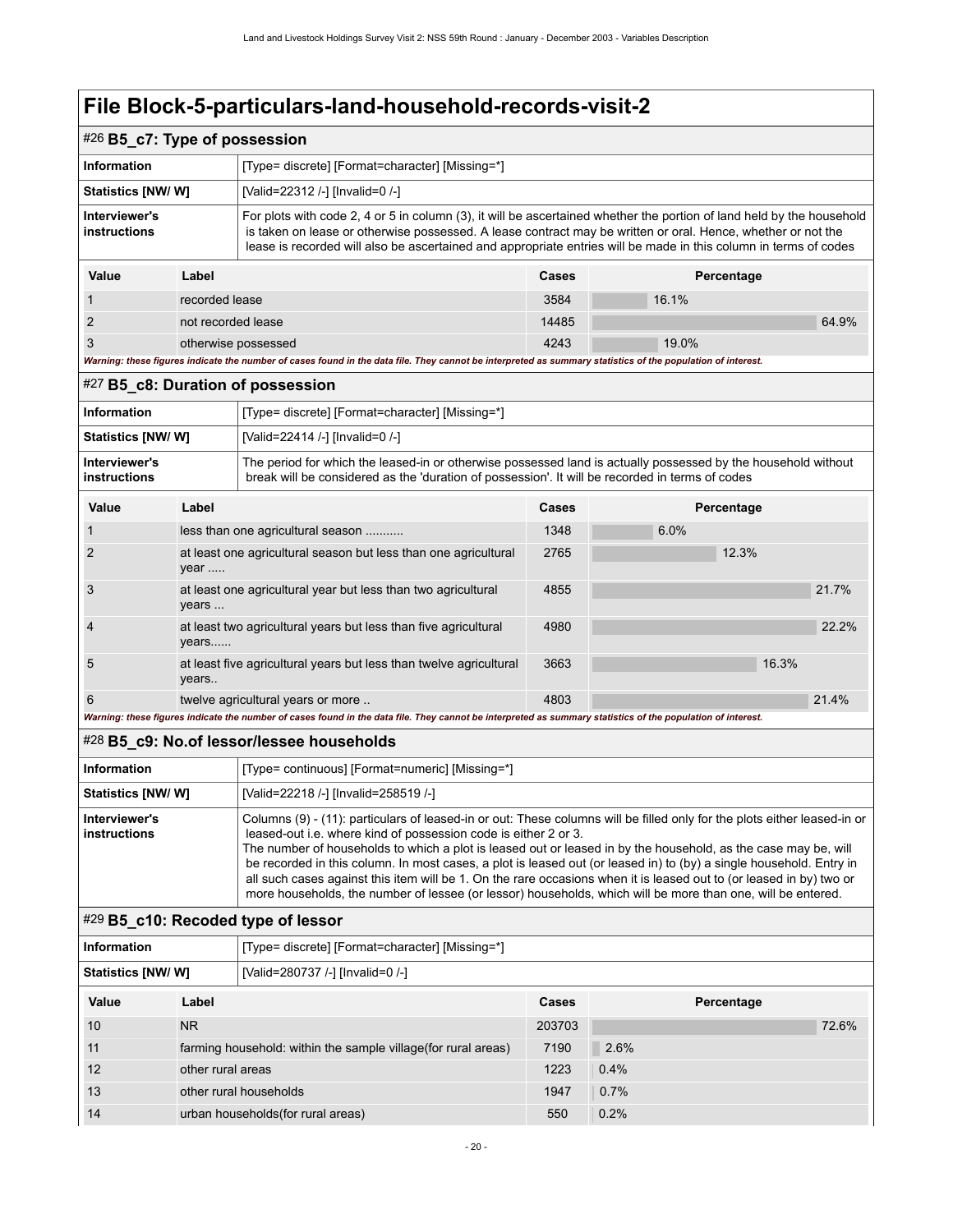### #29 **B5\_c10: Recoded type of lessor**

|       | . .                                                                                                                                                         |       |            |
|-------|-------------------------------------------------------------------------------------------------------------------------------------------------------------|-------|------------|
| Value | Label                                                                                                                                                       | Cases | Percentage |
| 19    | others (for rural areas)                                                                                                                                    | 551   | 0.2%       |
| 20    | N <sub>R</sub>                                                                                                                                              | 54783 | 19.5%      |
| 21    | farming household: within the sample town (for urban areas)                                                                                                 | 1529  | 0.5%       |
| 22    | other urban areas(for urban areas)                                                                                                                          | 548   | 0.2%       |
| 23    | other urban households                                                                                                                                      | 5676  | 2.0%       |
| 24    | rural households (for urban areas)                                                                                                                          | 1318  | 0.5%       |
| 29    | others (for urban areas)                                                                                                                                    | 1719  | 0.6%       |
|       | Warning: these figures indicate the number of cases found in the data file. They cannot be interpreted as summary statistics of the population of interest. |       |            |

#### <span id="page-24-0"></span>#30 **B5\_c11: Terms of lease**

| <b>Information</b>            | [Type= discrete] [Format=character] [Missing=*]                                                                                                                                                                                                                                                                                                                     |
|-------------------------------|---------------------------------------------------------------------------------------------------------------------------------------------------------------------------------------------------------------------------------------------------------------------------------------------------------------------------------------------------------------------|
| Statistics [NW/ W]            | [Valid=22226 /-] [Invalid=0 /-]                                                                                                                                                                                                                                                                                                                                     |
| Interviewer's<br>instructions | Columns (9) - (11): particulars of leased-in or out: These columns will be filled only for the plots either leased-in or<br>leased-out i.e. where kind of possession code is either 2 or 3.<br>The terms of lease on which the area is leased out to the lessee household or leased in by the lessor household<br>will be recorded in this column in terms of code. |

| Value          | Label                                          | Cases | Percentage |
|----------------|------------------------------------------------|-------|------------|
|                | for fixed money                                | 11604 | 52.2%      |
| 2              | for fixed produce                              | 2016  | 9.1%       |
| 3              | for share of produce                           | 4363  | 19.6%      |
| $\overline{4}$ | for service contract                           | 938   | 4.2%       |
| 5              | for share of produce together with other terms | 228   | 1.0%       |
| 6              | under usufructuary mortgage                    | 164   | 0.7%       |
|                | from relatives under no specified terms        | 1255  | 5.6%       |
| 9              | under other terms                              | 1658  | 7.5%       |

#### *Warning: these figures indicate the number of cases found in the data file. They cannot be interpreted as summary statistics of the population of interest.*

#### <span id="page-24-1"></span>#31 **B5\_c12: Water-logged?**

| Information                   |       | [Type= discrete] [Format=character] [Missing=*]                                                                                                                                                                                                                                                                                                                                                                                                                                                                                                                                                                                                      |       |            |
|-------------------------------|-------|------------------------------------------------------------------------------------------------------------------------------------------------------------------------------------------------------------------------------------------------------------------------------------------------------------------------------------------------------------------------------------------------------------------------------------------------------------------------------------------------------------------------------------------------------------------------------------------------------------------------------------------------------|-------|------------|
| Statistics [NW/ W]            |       | [Valid=194783 /-] [Invalid=0 /-]                                                                                                                                                                                                                                                                                                                                                                                                                                                                                                                                                                                                                     |       |            |
| Interviewer's<br>instructions |       | Information on availability of drainage facility will be ascertained for the plots of the operational holding which are<br>generally affected by water-logging and recorded in codes - yes -1, no -2. The information has to be collected for<br>Kharif season during visit 1 and for Rabi season during visit 2. If a plot, or a part of it, is affected by water-logging<br>over a certain period of the reference agricultural season, code 1 will be recorded. If a part of a plot remained<br>water-logged, the plot will be considered as water-logged if the area of the plot under water-log is more than the<br>remaining area of the plot. |       |            |
| Value                         | Label |                                                                                                                                                                                                                                                                                                                                                                                                                                                                                                                                                                                                                                                      | Cases | Percentage |

| <br>---- | $-$    | .    |       |
|----------|--------|------|-------|
| Yes      | 4356   | 2.2% |       |
| No       | 190427 |      | 97.8% |

*Warning: these figures indicate the number of cases found in the data file. They cannot be interpreted as summary statistics of the population of interest.*

#### <span id="page-24-2"></span>#32 **B5\_c13: Land use**

| Information                   | [Type= discrete] [Format=character] [Missing=*]                                                                                                                                                      |
|-------------------------------|------------------------------------------------------------------------------------------------------------------------------------------------------------------------------------------------------|
| Statistics [NW/ W]            | [Valid=195622 /-] [Invalid=0 /-]                                                                                                                                                                     |
| Interviewer's<br>instructions | Each plot will be classified by its use in terms of code. The reference period for determining the appropriate land<br>use code will be Kharif season of the agricultural year 2002-03 for visit 1 a |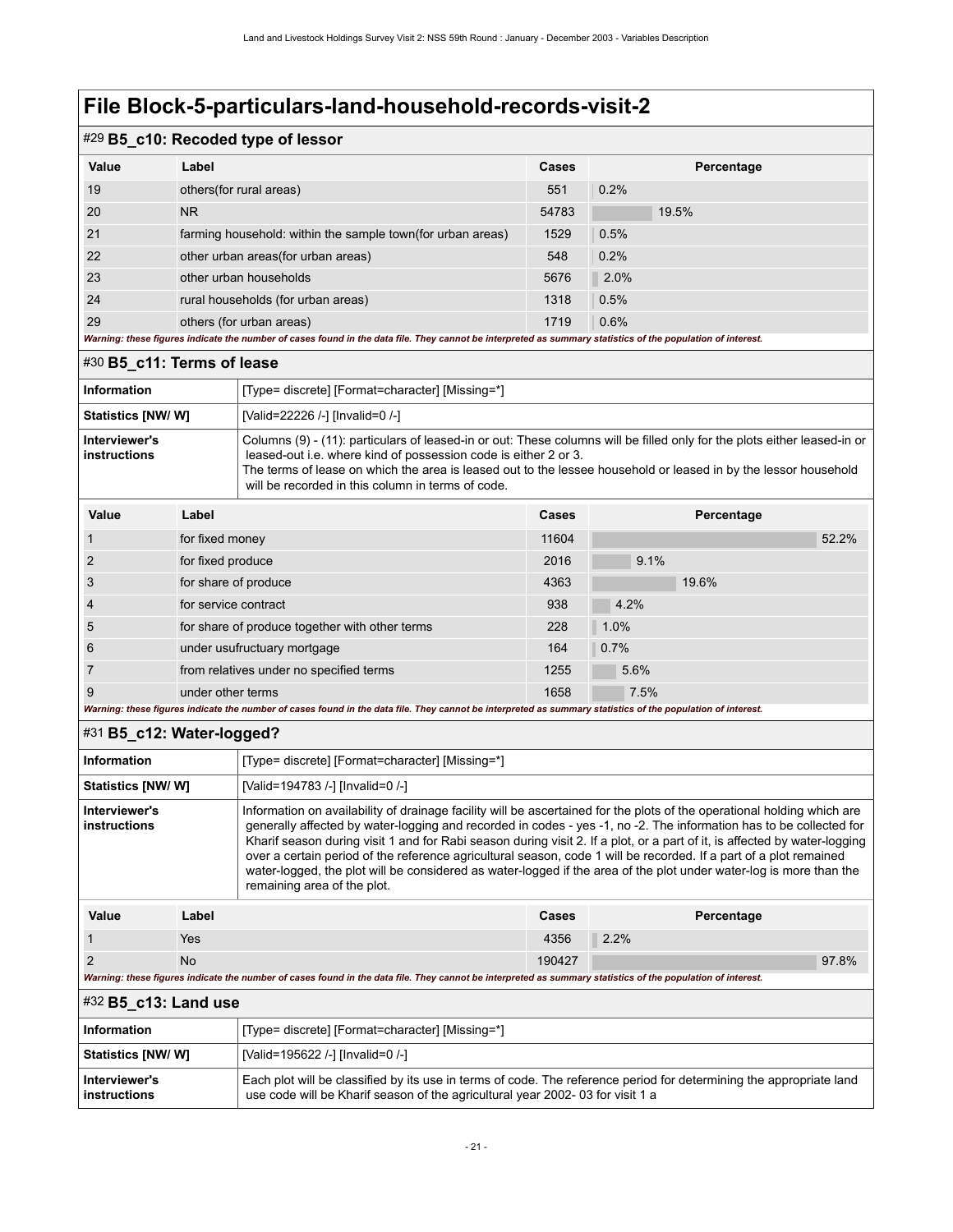## #32 **B5\_c13: Land use**

| Value                                                                                                                                                       | Label                          | Cases | Percentage |  |
|-------------------------------------------------------------------------------------------------------------------------------------------------------------|--------------------------------|-------|------------|--|
| 01                                                                                                                                                          | cereals                        | 36050 | 18.4%      |  |
| 02                                                                                                                                                          | pulses                         | 5296  | 2.7%       |  |
| 03                                                                                                                                                          | oilseeds                       | 3178  | 1.6%       |  |
| 04                                                                                                                                                          | mixed crop                     | 1791  | 0.9%       |  |
| 05                                                                                                                                                          | sugarcane                      | 1258  | 0.6%       |  |
| 06                                                                                                                                                          | other crop                     | 1161  | 0.6%       |  |
| 07                                                                                                                                                          | vegetables                     | 7994  | 4.1%       |  |
| 08                                                                                                                                                          | orchards.                      | 2355  | 1.2%       |  |
| 10                                                                                                                                                          | plantation                     | 3398  | 1.7%       |  |
| 11                                                                                                                                                          | fibre crop                     | 282   | 0.1%       |  |
| 12                                                                                                                                                          | fodder                         | 1284  | 0.7%       |  |
| 13                                                                                                                                                          | dairy                          | 17648 | 9.0%       |  |
| 14                                                                                                                                                          | piggery                        | 439   | 0.2%       |  |
| 15                                                                                                                                                          | poultry/duckery                | 1613  | 0.8%       |  |
| 16                                                                                                                                                          | fishery                        | 577   | 0.3%       |  |
| 17                                                                                                                                                          | bee-keeping                    | 14    | 0.0%       |  |
| 18                                                                                                                                                          | farming of other animals       | 2506  | 1.3%       |  |
| 20                                                                                                                                                          | forests                        | 467   | 0.2%       |  |
| 21                                                                                                                                                          | fallow for the season          | 27073 | 13.8%      |  |
| 22                                                                                                                                                          | current fallow                 | 3858  | 2.0%       |  |
| 23                                                                                                                                                          | land other than current fallow | 1047  | 0.5%       |  |
| 24                                                                                                                                                          | culturable waste               | 779   | 0.4%       |  |
| 25                                                                                                                                                          | other water bodies             | 366   | 0.2%       |  |
| 26                                                                                                                                                          | other non-agricultural uses    | 65488 | 33.5%      |  |
| 99                                                                                                                                                          | others                         | 9700  | 5.0%       |  |
| Warning: these figures indicate the number of cases found in the data file. They cannot be interpreted as summary statistics of the population of interest. |                                |       |            |  |

#### <span id="page-25-0"></span>#33 **B5\_c14: Whether irrigated**

| <b>Information</b>            |            | [Type= discrete] [Format=character] [Missing=*]                                                                                                                                                                                                                                                                                                                                                                                                                                                                                                                                                                                                                                                                                                                                                                                                                                                                              |       |            |
|-------------------------------|------------|------------------------------------------------------------------------------------------------------------------------------------------------------------------------------------------------------------------------------------------------------------------------------------------------------------------------------------------------------------------------------------------------------------------------------------------------------------------------------------------------------------------------------------------------------------------------------------------------------------------------------------------------------------------------------------------------------------------------------------------------------------------------------------------------------------------------------------------------------------------------------------------------------------------------------|-------|------------|
| Statistics [NW/ W]            |            | [Valid=63424 /-] [Invalid=0 /-]                                                                                                                                                                                                                                                                                                                                                                                                                                                                                                                                                                                                                                                                                                                                                                                                                                                                                              |       |            |
| Interviewer's<br>instructions |            | This column will be filled only if the 'land use' code is '01' to '12' i.e., the land is used for cultivation of orchard,<br>plantation and seasonal crops like cereals, pulses, oilseeds, mixed crop, sugarcane, other crop, vegetables,<br>fibre crop and fodder. Irrigation refers to purposely providing land with water, other than rain, for improving<br>pastures or crop production. Uncontrolled land flooding by overflowing of rivers or streams is not considered<br>irrigation. However, when rainwater or uncontrolled overflow from rivers and streams is collected and later used<br>on the land for crop or pasture production, it is considered irrigation. If the plot is irrigated during the reference<br>agricultural season (Kharif or Rabi), code 1 will be recorded, otherwise, code 2. Like water-logging, the plot will<br>be considered as irrigated if the major part of the plot is irrigated. |       |            |
| Value                         | Label      |                                                                                                                                                                                                                                                                                                                                                                                                                                                                                                                                                                                                                                                                                                                                                                                                                                                                                                                              | Cases | Percentage |
|                               | <b>Yes</b> |                                                                                                                                                                                                                                                                                                                                                                                                                                                                                                                                                                                                                                                                                                                                                                                                                                                                                                                              | 40034 | 63.1%      |
|                               | <b>No</b>  |                                                                                                                                                                                                                                                                                                                                                                                                                                                                                                                                                                                                                                                                                                                                                                                                                                                                                                                              | 23390 | 36.9%      |

*Warning: these figures indicate the number of cases found in the data file. They cannot be interpreted as summary statistics of the population of interest.*

## <span id="page-25-1"></span>#34 **B5\_c15: Source of irrigation**

| ∣ Information      | [Type= discrete] [Format=character] [Missing=*] |
|--------------------|-------------------------------------------------|
| Statistics [NW/ W] | [Valid=39898 /-] [Invalid=0 /-]                 |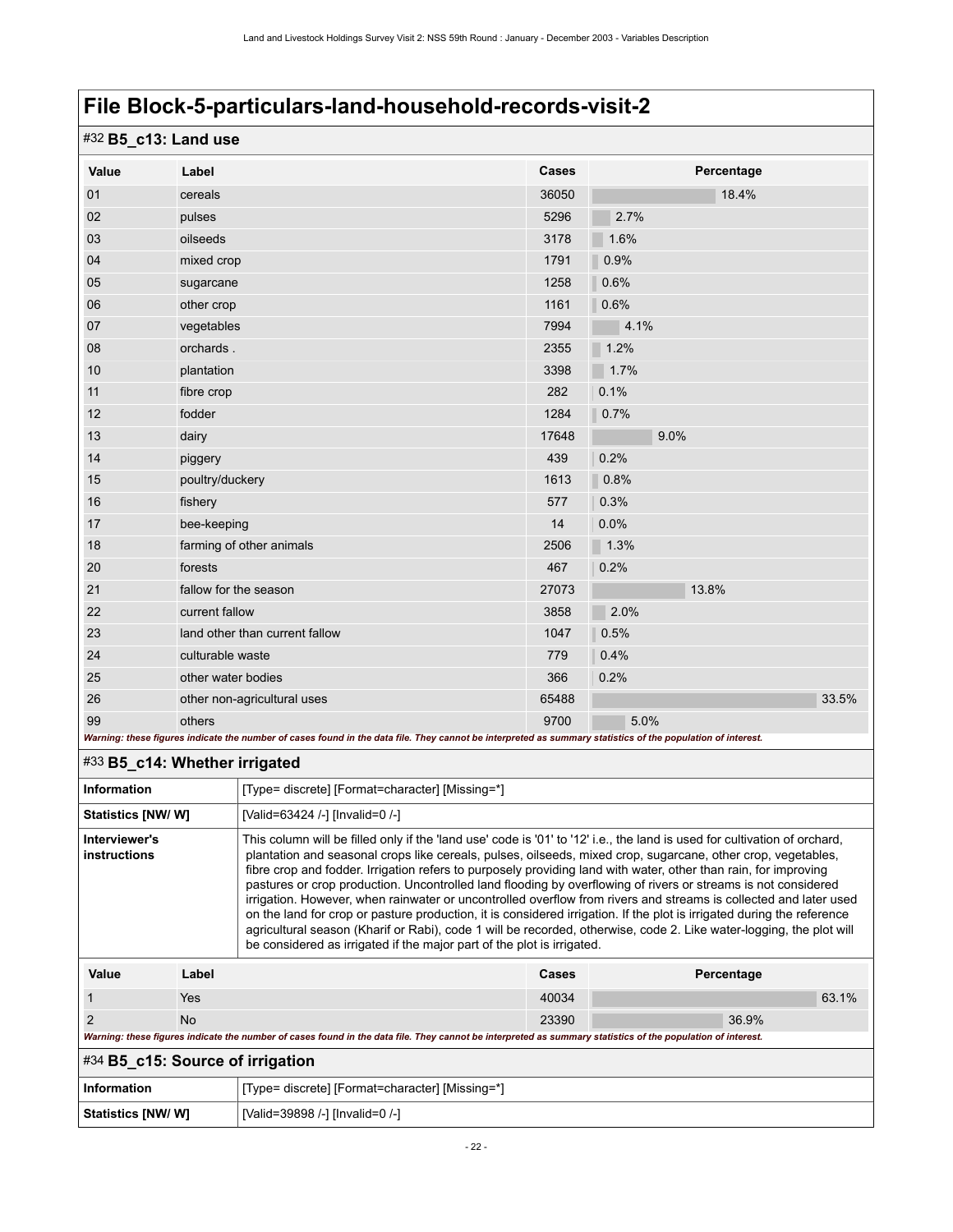<span id="page-26-0"></span>

| #34 B5_c15: Source of irrigation |                                                                                                                                                                                                                                                                                                                                                                                                                                                                                                                              |                                                                                                                                                                                                                                                                                                                                                                                                                                                                                                                            |        |            |
|----------------------------------|------------------------------------------------------------------------------------------------------------------------------------------------------------------------------------------------------------------------------------------------------------------------------------------------------------------------------------------------------------------------------------------------------------------------------------------------------------------------------------------------------------------------------|----------------------------------------------------------------------------------------------------------------------------------------------------------------------------------------------------------------------------------------------------------------------------------------------------------------------------------------------------------------------------------------------------------------------------------------------------------------------------------------------------------------------------|--------|------------|
| Interviewer's<br>instructions    | If a plot is irrigated then the corresponding source of irrigation will be recorded in this column in terms of code. It<br>may be noted that if operated area of a plot is irrigated by two or more different sources of irrigation during the<br>reference agricultural season, the code for the source attributable to the largest share of the gross area will be<br>considered for making entry. If a whole plot is irrigated twice from the source 'tank' and once from 'well', then<br>code 2 (tank) will be assigned. |                                                                                                                                                                                                                                                                                                                                                                                                                                                                                                                            |        |            |
| Value                            | Label                                                                                                                                                                                                                                                                                                                                                                                                                                                                                                                        | Cases<br>Percentage                                                                                                                                                                                                                                                                                                                                                                                                                                                                                                        |        |            |
| 1                                | canal                                                                                                                                                                                                                                                                                                                                                                                                                                                                                                                        |                                                                                                                                                                                                                                                                                                                                                                                                                                                                                                                            | 6817   | 17.1%      |
| $\overline{2}$                   | tank                                                                                                                                                                                                                                                                                                                                                                                                                                                                                                                         |                                                                                                                                                                                                                                                                                                                                                                                                                                                                                                                            | 1171   | 2.9%       |
| 3                                | tube-well                                                                                                                                                                                                                                                                                                                                                                                                                                                                                                                    |                                                                                                                                                                                                                                                                                                                                                                                                                                                                                                                            | 24517  | 61.4%      |
| $\overline{4}$                   | well                                                                                                                                                                                                                                                                                                                                                                                                                                                                                                                         |                                                                                                                                                                                                                                                                                                                                                                                                                                                                                                                            | 4145   | 10.4%      |
| 9                                | others                                                                                                                                                                                                                                                                                                                                                                                                                                                                                                                       |                                                                                                                                                                                                                                                                                                                                                                                                                                                                                                                            | 3248   | 8.1%       |
|                                  |                                                                                                                                                                                                                                                                                                                                                                                                                                                                                                                              | Warning: these figures indicate the number of cases found in the data file. They cannot be interpreted as summary statistics of the population of interest.                                                                                                                                                                                                                                                                                                                                                                |        |            |
|                                  |                                                                                                                                                                                                                                                                                                                                                                                                                                                                                                                              | #35 B5_c16: Agriculture Production                                                                                                                                                                                                                                                                                                                                                                                                                                                                                         |        |            |
| <b>Information</b>               |                                                                                                                                                                                                                                                                                                                                                                                                                                                                                                                              | [Type= discrete] [Format=character] [Missing=*]                                                                                                                                                                                                                                                                                                                                                                                                                                                                            |        |            |
| <b>Statistics [NW/ W]</b>        |                                                                                                                                                                                                                                                                                                                                                                                                                                                                                                                              | [Valid=196288 /-] [Invalid=0 /-]                                                                                                                                                                                                                                                                                                                                                                                                                                                                                           |        |            |
| Interviewer's<br>instructions    | For each plot listed in this block, it will be ascertained whether any agricultural production, as defined in Chapter<br>One, is carried out during the reference agricultural season in the plot included in the operational holding. If the<br>answer is in affirmative, code will be 1, otherwise code will be 2.                                                                                                                                                                                                         |                                                                                                                                                                                                                                                                                                                                                                                                                                                                                                                            |        |            |
|                                  | Label<br>Cases<br>Percentage                                                                                                                                                                                                                                                                                                                                                                                                                                                                                                 |                                                                                                                                                                                                                                                                                                                                                                                                                                                                                                                            |        |            |
| Value                            |                                                                                                                                                                                                                                                                                                                                                                                                                                                                                                                              |                                                                                                                                                                                                                                                                                                                                                                                                                                                                                                                            |        |            |
| 1                                | Yes                                                                                                                                                                                                                                                                                                                                                                                                                                                                                                                          |                                                                                                                                                                                                                                                                                                                                                                                                                                                                                                                            | 87163  | 44.4%      |
| 2                                | <b>No</b>                                                                                                                                                                                                                                                                                                                                                                                                                                                                                                                    |                                                                                                                                                                                                                                                                                                                                                                                                                                                                                                                            | 109125 | 55.6%      |
|                                  |                                                                                                                                                                                                                                                                                                                                                                                                                                                                                                                              | Warning: these figures indicate the number of cases found in the data file. They cannot be interpreted as summary statistics of the population of interest.                                                                                                                                                                                                                                                                                                                                                                |        |            |
|                                  |                                                                                                                                                                                                                                                                                                                                                                                                                                                                                                                              | #36 B5_c17: Possessed for the major part?                                                                                                                                                                                                                                                                                                                                                                                                                                                                                  |        |            |
| <b>Information</b>               |                                                                                                                                                                                                                                                                                                                                                                                                                                                                                                                              | [Type= discrete] [Format=character] [Missing=*]                                                                                                                                                                                                                                                                                                                                                                                                                                                                            |        |            |
| <b>Statistics [NW/ W]</b>        |                                                                                                                                                                                                                                                                                                                                                                                                                                                                                                                              | [Valid=196649 /-] [Invalid=0 /-]                                                                                                                                                                                                                                                                                                                                                                                                                                                                                           |        |            |
| <b>Literal question</b>          |                                                                                                                                                                                                                                                                                                                                                                                                                                                                                                                              | whether possessed for major part the period July - December 2002/ January-June 2003:                                                                                                                                                                                                                                                                                                                                                                                                                                       |        |            |
| Interviewer's<br>instructions    |                                                                                                                                                                                                                                                                                                                                                                                                                                                                                                                              | For each plot with 'kind of possession' code 1, 2, 4 or 5, it will be ascertained whether any agricultural production<br>is carried out for the major part of the reference period. The reference period for the item is July to December<br>2002 for visit 1 and January to June 2003 for visit 2. It means that the plot should be in possession for at least 3<br>months of the reference period (which is six months for both the visits). If the answer is affirmative, code 1 will be<br>recorded, otherwise code 2. |        |            |
| Value                            | Label                                                                                                                                                                                                                                                                                                                                                                                                                                                                                                                        |                                                                                                                                                                                                                                                                                                                                                                                                                                                                                                                            | Cases  | Percentage |
| $\mathbf{1}$                     | Yes                                                                                                                                                                                                                                                                                                                                                                                                                                                                                                                          |                                                                                                                                                                                                                                                                                                                                                                                                                                                                                                                            | 194032 | 98.7%      |
| $\overline{2}$                   | <b>No</b>                                                                                                                                                                                                                                                                                                                                                                                                                                                                                                                    |                                                                                                                                                                                                                                                                                                                                                                                                                                                                                                                            | 2617   | 1.3%       |
|                                  |                                                                                                                                                                                                                                                                                                                                                                                                                                                                                                                              | Warning: these figures indicate the number of cases found in the data file. They cannot be interpreted as summary statistics of the population of interest.                                                                                                                                                                                                                                                                                                                                                                |        |            |
|                                  |                                                                                                                                                                                                                                                                                                                                                                                                                                                                                                                              | #37 wgt combined: Multiplier combined                                                                                                                                                                                                                                                                                                                                                                                                                                                                                      |        |            |

<span id="page-26-4"></span><span id="page-26-3"></span><span id="page-26-2"></span><span id="page-26-1"></span>

| <b>Statistics [NW/W]</b>          | [Valid=280737 /-] [Invalid=0 /-] [Mean=2469.652 /-] [StdDev=3450.404 /-] |  |
|-----------------------------------|--------------------------------------------------------------------------|--|
| #38 wgt_ss: Multiplier sub-sample |                                                                          |  |
| <b>Information</b>                | [Type= continuous] [Format=numeric] [Range= 4.5-570513.31] [Missing=*]   |  |
| <b>Statistics [NW/W]</b>          | [Valid=280737 /-] [Invalid=0 /-] [Mean=4911.136 /-] [StdDev=6679.761 /-] |  |
| #39 NSS: NSS                      |                                                                          |  |
| <b>Information</b>                | [Type= continuous] [Format=numeric] [Range= 1-76] [Missing=*]            |  |
| <b>Statistics [NW/ W]</b>         | [Valid=280737 /-] [Invalid=0 /-] [Mean=8.479 /-] [StdDev=8.868 /-]       |  |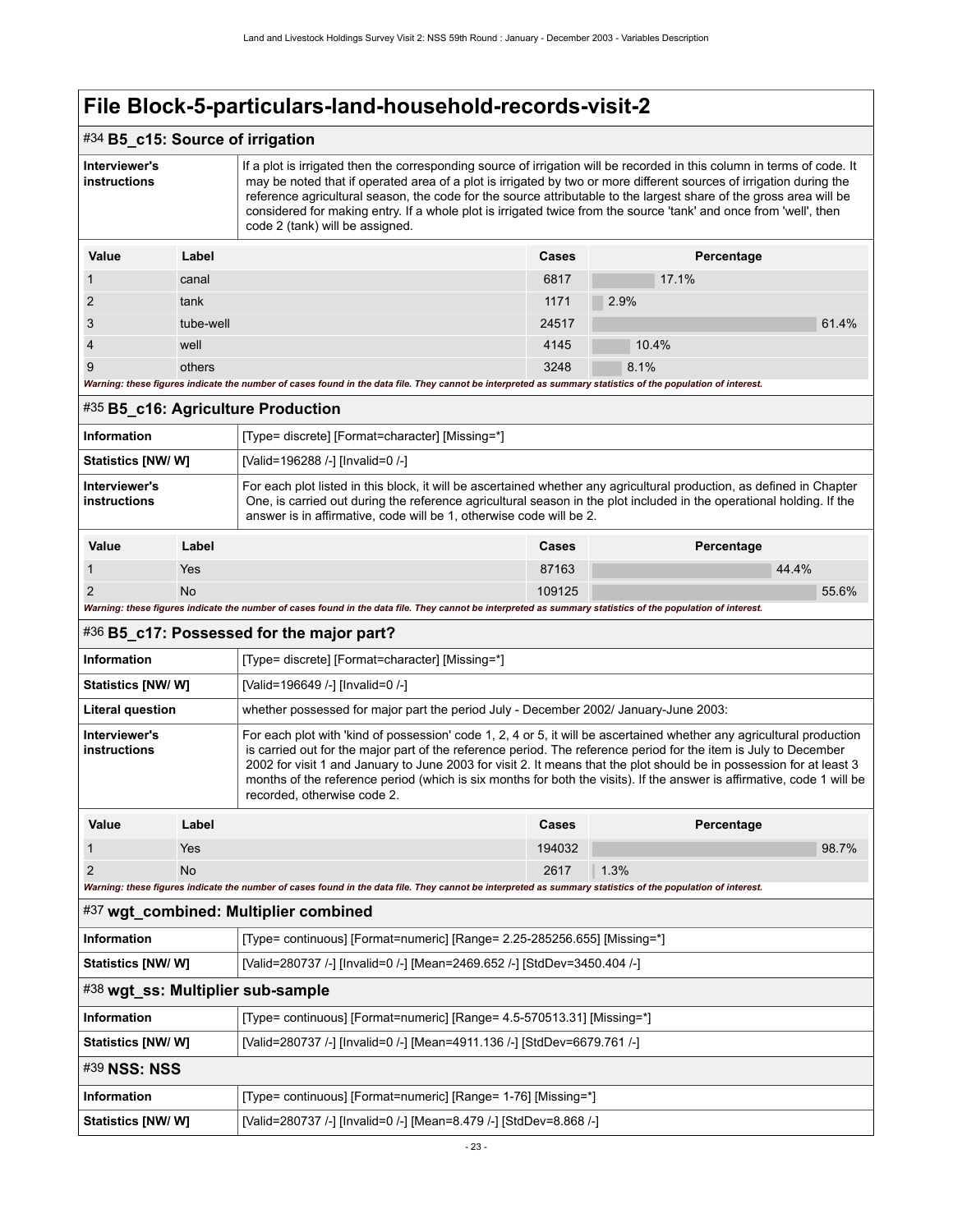<span id="page-27-5"></span><span id="page-27-4"></span><span id="page-27-3"></span><span id="page-27-2"></span><span id="page-27-1"></span><span id="page-27-0"></span>

| #40 NSC: NSC                                                                                                                                                |                                                                                                   |                                                                                                                                                             |       |            |  |  |
|-------------------------------------------------------------------------------------------------------------------------------------------------------------|---------------------------------------------------------------------------------------------------|-------------------------------------------------------------------------------------------------------------------------------------------------------------|-------|------------|--|--|
|                                                                                                                                                             |                                                                                                   |                                                                                                                                                             |       |            |  |  |
| <b>Information</b>                                                                                                                                          |                                                                                                   | [Type= continuous] [Format=numeric] [Range= 1-152] [Missing=*]                                                                                              |       |            |  |  |
|                                                                                                                                                             | <b>Statistics [NW/ W]</b><br>[Valid=280737 /-] [Invalid=0 /-] [Mean=16.938 /-] [StdDev=17.742 /-] |                                                                                                                                                             |       |            |  |  |
|                                                                                                                                                             |                                                                                                   | #41 Wgt_posted: Multiplier posted                                                                                                                           |       |            |  |  |
| <b>Information</b><br>[Type= continuous] [Format=numeric] [Range= 450-57051331] [Missing=*]                                                                 |                                                                                                   |                                                                                                                                                             |       |            |  |  |
|                                                                                                                                                             | Statistics [NW/ W]<br>[Valid=280737 /-] [Invalid=0 /-] [Mean=491113.58 /-] [StdDev=667976.081 /-] |                                                                                                                                                             |       |            |  |  |
| File Block-6-general-information-operational-holdings-Rabi-records-visit-2                                                                                  |                                                                                                   |                                                                                                                                                             |       |            |  |  |
| #1 key_oper_hold: Key to locate Operational holding no                                                                                                      |                                                                                                   |                                                                                                                                                             |       |            |  |  |
| <b>Information</b>                                                                                                                                          |                                                                                                   | [Type= discrete] [Format=character] [Missing=*]                                                                                                             |       |            |  |  |
| Statistics [NW/ W]                                                                                                                                          |                                                                                                   | [Valid=40510 /-] [Invalid=0 /-]                                                                                                                             |       |            |  |  |
|                                                                                                                                                             |                                                                                                   | #2 key_hhold: Key to locate Household                                                                                                                       |       |            |  |  |
| <b>Information</b>                                                                                                                                          |                                                                                                   | [Type= discrete] [Format=character] [Missing=*]                                                                                                             |       |            |  |  |
| Statistics [NW/ W]                                                                                                                                          |                                                                                                   | [Valid=40510 /-] [Invalid=0 /-]                                                                                                                             |       |            |  |  |
| #3 Rec_id: Record identifier                                                                                                                                |                                                                                                   |                                                                                                                                                             |       |            |  |  |
| Information                                                                                                                                                 |                                                                                                   | [Type= discrete] [Format=character] [Missing=*]                                                                                                             |       |            |  |  |
| <b>Statistics [NW/ W]</b>                                                                                                                                   |                                                                                                   | [Valid=40510 /-] [Invalid=0 /-]                                                                                                                             |       |            |  |  |
| Value                                                                                                                                                       | Label                                                                                             |                                                                                                                                                             | Cases | Percentage |  |  |
| 06                                                                                                                                                          | Block-6 of schedule                                                                               |                                                                                                                                                             | 40510 | 100.0%     |  |  |
| Warning: these figures indicate the number of cases found in the data file. They cannot be interpreted as summary statistics of the population of interest. |                                                                                                   |                                                                                                                                                             |       |            |  |  |
| #4 CSR: Centre code, Round, Shift                                                                                                                           |                                                                                                   |                                                                                                                                                             |       |            |  |  |
| <b>Information</b>                                                                                                                                          | [Type= discrete] [Format=character] [Missing=*]                                                   |                                                                                                                                                             |       |            |  |  |
|                                                                                                                                                             | <b>Statistics [NW/ W]</b><br>[Valid=40510 /-] [Invalid=0 /-]                                      |                                                                                                                                                             |       |            |  |  |
| Frequency table not shown (83 Modalities)                                                                                                                   |                                                                                                   |                                                                                                                                                             |       |            |  |  |
| #5 FSU: LOT/FSU Serial No.                                                                                                                                  |                                                                                                   |                                                                                                                                                             |       |            |  |  |
| <b>Information</b>                                                                                                                                          |                                                                                                   | [Type= discrete] [Format=character] [Missing=*]                                                                                                             |       |            |  |  |
| <b>Statistics [NW/ W]</b>                                                                                                                                   |                                                                                                   | [Valid=40510 /-] [Invalid=0 /-]                                                                                                                             |       |            |  |  |
| #6 Round: Round                                                                                                                                             |                                                                                                   |                                                                                                                                                             |       |            |  |  |
| <b>Information</b>                                                                                                                                          |                                                                                                   | [Type= discrete] [Format=character] [Missing=*]                                                                                                             |       |            |  |  |
| Statistics [NW/W]                                                                                                                                           |                                                                                                   | [Valid=40510 /-] [Invalid=0 /-]                                                                                                                             |       |            |  |  |
| Value                                                                                                                                                       | Label                                                                                             |                                                                                                                                                             | Cases | Percentage |  |  |
| 59<br>NSS 59th Round                                                                                                                                        |                                                                                                   |                                                                                                                                                             | 40510 | 100.0%     |  |  |
|                                                                                                                                                             |                                                                                                   | Warning: these figures indicate the number of cases found in the data file. They cannot be interpreted as summary statistics of the population of interest. |       |            |  |  |
| #7 Schedule: Schedule                                                                                                                                       |                                                                                                   |                                                                                                                                                             |       |            |  |  |
| <b>Information</b>                                                                                                                                          |                                                                                                   | [Type= discrete] [Format=character] [Missing=*]                                                                                                             |       |            |  |  |
| <b>Statistics [NW/ W]</b>                                                                                                                                   |                                                                                                   | [Valid=40510 /-] [Invalid=0 /-]                                                                                                                             |       |            |  |  |
| Value                                                                                                                                                       | Label                                                                                             |                                                                                                                                                             | Cases | Percentage |  |  |
| 181                                                                                                                                                         | Schedule 18.1                                                                                     |                                                                                                                                                             | 40510 | 100.0%     |  |  |

<span id="page-27-9"></span><span id="page-27-8"></span><span id="page-27-7"></span><span id="page-27-6"></span>*Warning: these figures indicate the number of cases found in the data file. They cannot be interpreted as summary statistics of the population of interest.*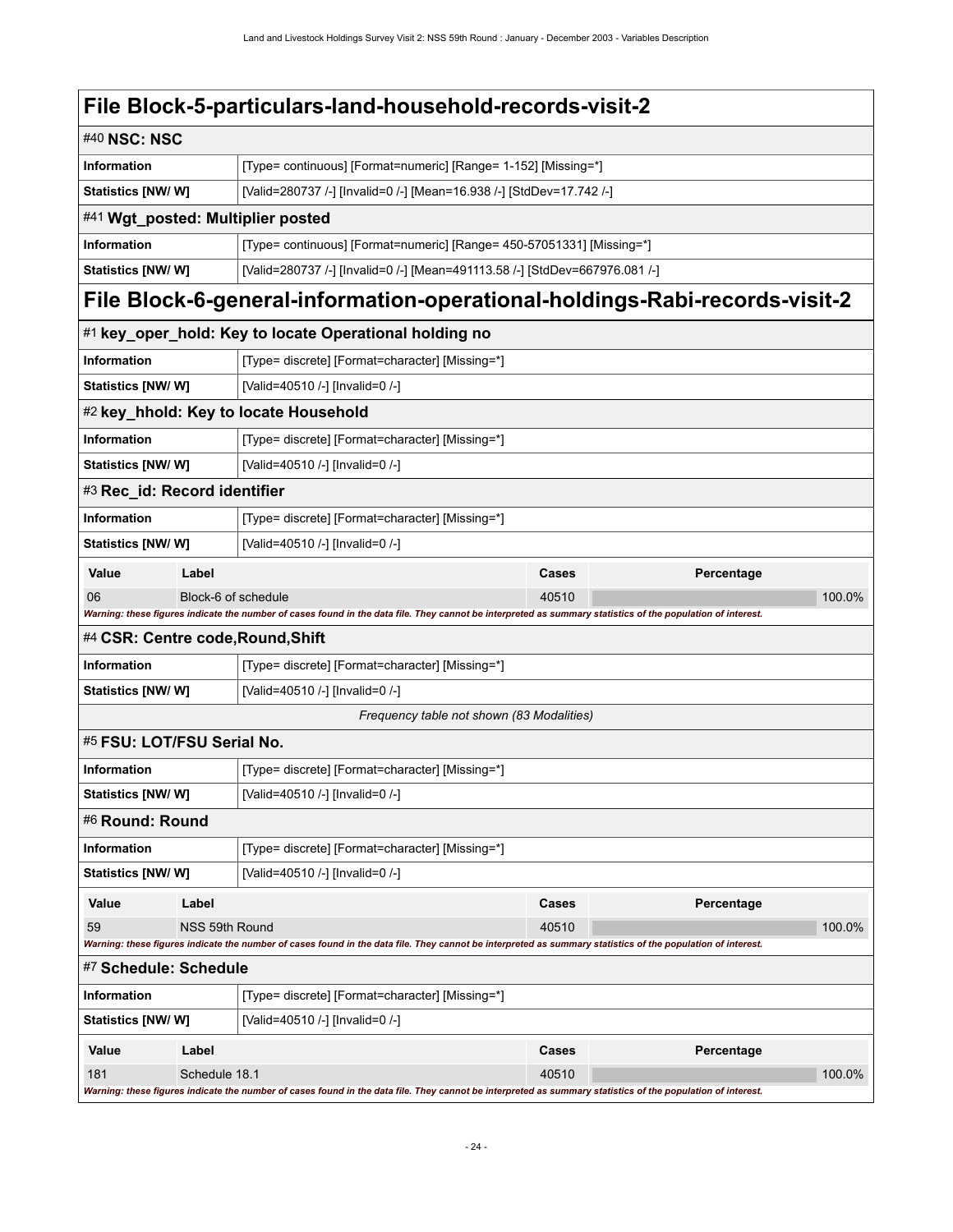<span id="page-28-7"></span><span id="page-28-6"></span><span id="page-28-5"></span><span id="page-28-4"></span><span id="page-28-3"></span><span id="page-28-2"></span><span id="page-28-1"></span><span id="page-28-0"></span>

|                                                      | #8 Sample: Sample                                                                                                                                                                |                                                                                                                                                             |             |            |        |  |
|------------------------------------------------------|----------------------------------------------------------------------------------------------------------------------------------------------------------------------------------|-------------------------------------------------------------------------------------------------------------------------------------------------------------|-------------|------------|--------|--|
| <b>Information</b>                                   |                                                                                                                                                                                  | [Type= discrete] [Format=character] [Missing=*]                                                                                                             |             |            |        |  |
| <b>Statistics [NW/ W]</b>                            |                                                                                                                                                                                  | [Valid=40510 /-] [Invalid=0 /-]                                                                                                                             |             |            |        |  |
| Value                                                | Label                                                                                                                                                                            |                                                                                                                                                             | Cases       | Percentage |        |  |
| 1                                                    | Central sample                                                                                                                                                                   |                                                                                                                                                             | 40510       |            | 100.0% |  |
| $\overline{2}$                                       | State sample                                                                                                                                                                     |                                                                                                                                                             | $\mathbf 0$ | 0.0%       |        |  |
|                                                      | Warning: these figures indicate the number of cases found in the data file. They cannot be interpreted as summary statistics of the population of interest.<br>#9 Sector: Sector |                                                                                                                                                             |             |            |        |  |
| Information                                          | [Type= discrete] [Format=character] [Missing=*]                                                                                                                                  |                                                                                                                                                             |             |            |        |  |
| <b>Statistics [NW/ W]</b>                            |                                                                                                                                                                                  | [Valid=40510 /-] [Invalid=0 /-]                                                                                                                             |             |            |        |  |
| Value                                                | Label                                                                                                                                                                            |                                                                                                                                                             | Cases       | Percentage |        |  |
| 1                                                    | Rural                                                                                                                                                                            |                                                                                                                                                             | 36574       |            | 90.3%  |  |
| $\overline{2}$                                       | Urban                                                                                                                                                                            |                                                                                                                                                             | 3936        | 9.7%       |        |  |
|                                                      |                                                                                                                                                                                  | Warning: these figures indicate the number of cases found in the data file. They cannot be interpreted as summary statistics of the population of interest. |             |            |        |  |
| #10 State_Region: State-Region                       |                                                                                                                                                                                  |                                                                                                                                                             |             |            |        |  |
| <b>Information</b>                                   |                                                                                                                                                                                  | [Type= discrete] [Format=character] [Missing=*]                                                                                                             |             |            |        |  |
| <b>Statistics [NW/ W]</b>                            |                                                                                                                                                                                  | [Valid=40510 /-] [Invalid=0 /-]                                                                                                                             |             |            |        |  |
|                                                      |                                                                                                                                                                                  | Frequency table not shown (78 Modalities)                                                                                                                   |             |            |        |  |
| #11 state: State code                                |                                                                                                                                                                                  |                                                                                                                                                             |             |            |        |  |
| <b>Information</b>                                   | [Type= discrete] [Format=character] [Missing=*]                                                                                                                                  |                                                                                                                                                             |             |            |        |  |
| <b>Statistics [NW/W]</b>                             |                                                                                                                                                                                  | [Valid=40510 /-] [Invalid=0 /-]                                                                                                                             |             |            |        |  |
| Frequency table not shown (35 Modalities)            |                                                                                                                                                                                  |                                                                                                                                                             |             |            |        |  |
| #12 District: District                               |                                                                                                                                                                                  |                                                                                                                                                             |             |            |        |  |
| <b>Information</b>                                   |                                                                                                                                                                                  | [Type= discrete] [Format=character] [Missing=*]                                                                                                             |             |            |        |  |
|                                                      | [Valid=40510 /-] [Invalid=0 /-]<br>Statistics [NW/ W]                                                                                                                            |                                                                                                                                                             |             |            |        |  |
|                                                      | Frequency table not shown (70 Modalities)                                                                                                                                        |                                                                                                                                                             |             |            |        |  |
| #13 Stratum: Stratum                                 |                                                                                                                                                                                  |                                                                                                                                                             |             |            |        |  |
| <b>Information</b>                                   |                                                                                                                                                                                  | [Type= discrete] [Format=character] [Missing=*]                                                                                                             |             |            |        |  |
| Statistics [NW/ W]                                   |                                                                                                                                                                                  | [Valid=40510 /-] [Invalid=0 /-]                                                                                                                             |             |            |        |  |
|                                                      |                                                                                                                                                                                  | Frequency table not shown (89 Modalities)                                                                                                                   |             |            |        |  |
| #14 Sub_Round: Sub-Round                             |                                                                                                                                                                                  |                                                                                                                                                             |             |            |        |  |
| <b>Information</b>                                   |                                                                                                                                                                                  | [Type= discrete] [Format=character] [Missing=*]                                                                                                             |             |            |        |  |
| Statistics [NW/W]<br>[Valid=40510 /-] [Invalid=0 /-] |                                                                                                                                                                                  |                                                                                                                                                             |             |            |        |  |
| Value                                                | Label<br>Cases<br>Percentage                                                                                                                                                     |                                                                                                                                                             |             |            |        |  |
| Sub-round-1<br>1                                     |                                                                                                                                                                                  |                                                                                                                                                             | 20452       |            | 50.5%  |  |
| Sub-round-2<br>$\overline{c}$                        |                                                                                                                                                                                  |                                                                                                                                                             | 20058       |            | 49.5%  |  |
|                                                      |                                                                                                                                                                                  | Warning: these figures indicate the number of cases found in the data file. They cannot be interpreted as summary statistics of the population of interest. |             |            |        |  |
| #15 Sub_Sample: Sub-Sample                           |                                                                                                                                                                                  |                                                                                                                                                             |             |            |        |  |
| Information                                          |                                                                                                                                                                                  | [Type= discrete] [Format=character] [Missing=*]                                                                                                             |             |            |        |  |
| Statistics [NW/ W]                                   |                                                                                                                                                                                  | [Valid=40510 /-] [Invalid=0 /-]                                                                                                                             |             |            |        |  |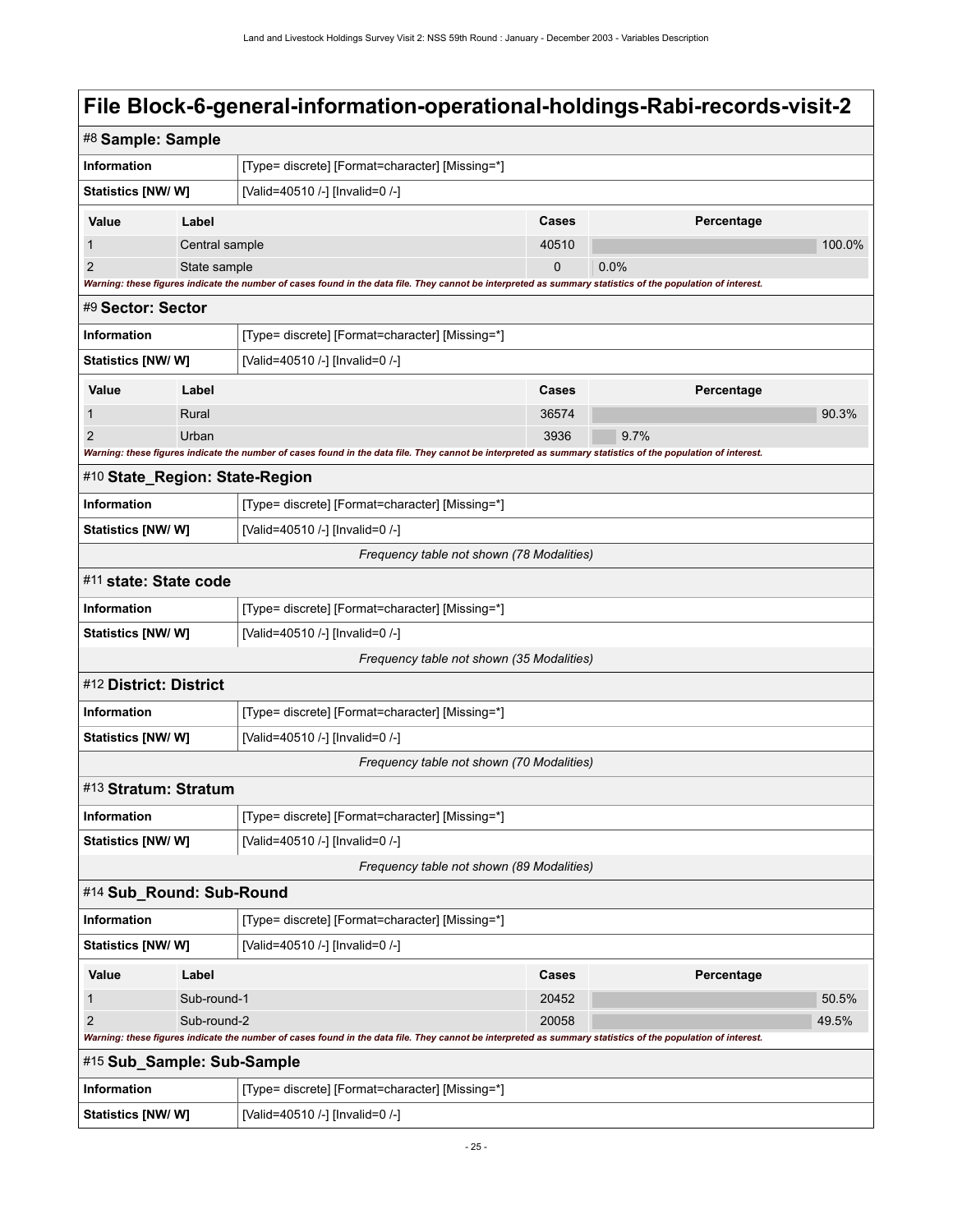<span id="page-29-4"></span><span id="page-29-3"></span><span id="page-29-2"></span><span id="page-29-1"></span><span id="page-29-0"></span>

| #15 Sub_Sample: Sub-Sample                           |                                                                                                                                                             |                                                                                                                                                             |              |            |        |  |
|------------------------------------------------------|-------------------------------------------------------------------------------------------------------------------------------------------------------------|-------------------------------------------------------------------------------------------------------------------------------------------------------------|--------------|------------|--------|--|
| Value                                                | Label                                                                                                                                                       |                                                                                                                                                             | Cases        | Percentage |        |  |
| 1                                                    | Sub-sample-1                                                                                                                                                |                                                                                                                                                             | 20209        |            | 49.9%  |  |
| 2                                                    | Sub-sample-2                                                                                                                                                |                                                                                                                                                             | 20301        |            | 50.1%  |  |
|                                                      |                                                                                                                                                             | Warning: these figures indicate the number of cases found in the data file. They cannot be interpreted as summary statistics of the population of interest. |              |            |        |  |
| #16 FOD_Sub_Region: FOD Sub-Region                   |                                                                                                                                                             |                                                                                                                                                             |              |            |        |  |
| <b>Information</b>                                   |                                                                                                                                                             | [Type= discrete] [Format=character] [Missing=*]                                                                                                             |              |            |        |  |
| Statistics [NW/W]<br>[Valid=40510 /-] [Invalid=0 /-] |                                                                                                                                                             |                                                                                                                                                             |              |            |        |  |
|                                                      |                                                                                                                                                             | Frequency table not shown (190 Modalities)                                                                                                                  |              |            |        |  |
|                                                      |                                                                                                                                                             | #17 Sub_Block_no: Hamlet Group/Sub-Block no.                                                                                                                |              |            |        |  |
| Information                                          |                                                                                                                                                             | [Type= discrete] [Format=character] [Missing=*]                                                                                                             |              |            |        |  |
| <b>Statistics [NW/ W]</b>                            |                                                                                                                                                             | [Valid=40510 /-] [Invalid=0 /-]                                                                                                                             |              |            |        |  |
| Value                                                | Label                                                                                                                                                       |                                                                                                                                                             | Cases        | Percentage |        |  |
| 1                                                    | $\mathbf 1$                                                                                                                                                 |                                                                                                                                                             | 27734        |            | 68.5%  |  |
| $\overline{2}$                                       | $\overline{2}$                                                                                                                                              |                                                                                                                                                             | 12776        | 31.5%      |        |  |
|                                                      |                                                                                                                                                             | Warning: these figures indicate the number of cases found in the data file. They cannot be interpreted as summary statistics of the population of interest. |              |            |        |  |
|                                                      |                                                                                                                                                             | #18 Second_Stage_Stratum: Second Stage Stratum                                                                                                              |              |            |        |  |
| <b>Information</b>                                   |                                                                                                                                                             | [Type= discrete] [Format=character] [Missing=*]                                                                                                             |              |            |        |  |
| Statistics [NW/W]<br>[Valid=40510 /-] [Invalid=0 /-] |                                                                                                                                                             |                                                                                                                                                             |              |            |        |  |
| Value                                                | Label                                                                                                                                                       |                                                                                                                                                             | <b>Cases</b> | Percentage |        |  |
| 1                                                    | $\mathbf 1$                                                                                                                                                 |                                                                                                                                                             | 3656         | 9.0%       |        |  |
| 2                                                    | 2                                                                                                                                                           |                                                                                                                                                             | 11030        |            | 27.2%  |  |
| 3                                                    | 3                                                                                                                                                           |                                                                                                                                                             | 13697        |            | 33.8%  |  |
|                                                      | 4                                                                                                                                                           |                                                                                                                                                             | 12127        |            | 29.9%  |  |
|                                                      | Warning: these figures indicate the number of cases found in the data file. They cannot be interpreted as summary statistics of the population of interest. |                                                                                                                                                             |              |            |        |  |
| #19 Visit_number: Visit number                       |                                                                                                                                                             |                                                                                                                                                             |              |            |        |  |
| <b>Information</b>                                   |                                                                                                                                                             | [Type= discrete] [Format=character] [Missing=*]                                                                                                             |              |            |        |  |
| Statistics [NW/ W]                                   |                                                                                                                                                             | [Valid=40510 /-] [Invalid=0 /-]                                                                                                                             |              |            |        |  |
| Value Label                                          |                                                                                                                                                             |                                                                                                                                                             | <b>Cases</b> | Percentage |        |  |
| $\overline{2}$                                       | Visit-2                                                                                                                                                     |                                                                                                                                                             | 40510        |            | 100.0% |  |
|                                                      |                                                                                                                                                             | Warning: these figures indicate the number of cases found in the data file. They cannot be interpreted as summary statistics of the population of interest. |              |            |        |  |
|                                                      |                                                                                                                                                             | #20 Hhold_SI_No: Sample HHS No.                                                                                                                             |              |            |        |  |
| Information                                          |                                                                                                                                                             | [Type= discrete] [Format=character] [Missing=*]                                                                                                             |              |            |        |  |
| Statistics [NW/W]                                    |                                                                                                                                                             | [Valid=40510 /-] [Invalid=0 /-]                                                                                                                             |              |            |        |  |
| Value                                                | Label                                                                                                                                                       |                                                                                                                                                             | Cases        | Percentage |        |  |
| 01                                                   |                                                                                                                                                             |                                                                                                                                                             | 29879        |            | 73.8%  |  |
| 02                                                   |                                                                                                                                                             |                                                                                                                                                             | 8711         | 21.5%      |        |  |
| 03                                                   |                                                                                                                                                             |                                                                                                                                                             | 1047         | 2.6%       |        |  |
| 04                                                   |                                                                                                                                                             |                                                                                                                                                             | 689          | 1.7%       |        |  |
| 05                                                   |                                                                                                                                                             |                                                                                                                                                             | 90           | 0.2%       |        |  |
| 06                                                   |                                                                                                                                                             |                                                                                                                                                             | 58           | 0.1%       |        |  |
| 07                                                   |                                                                                                                                                             |                                                                                                                                                             | 21           | 0.1%       |        |  |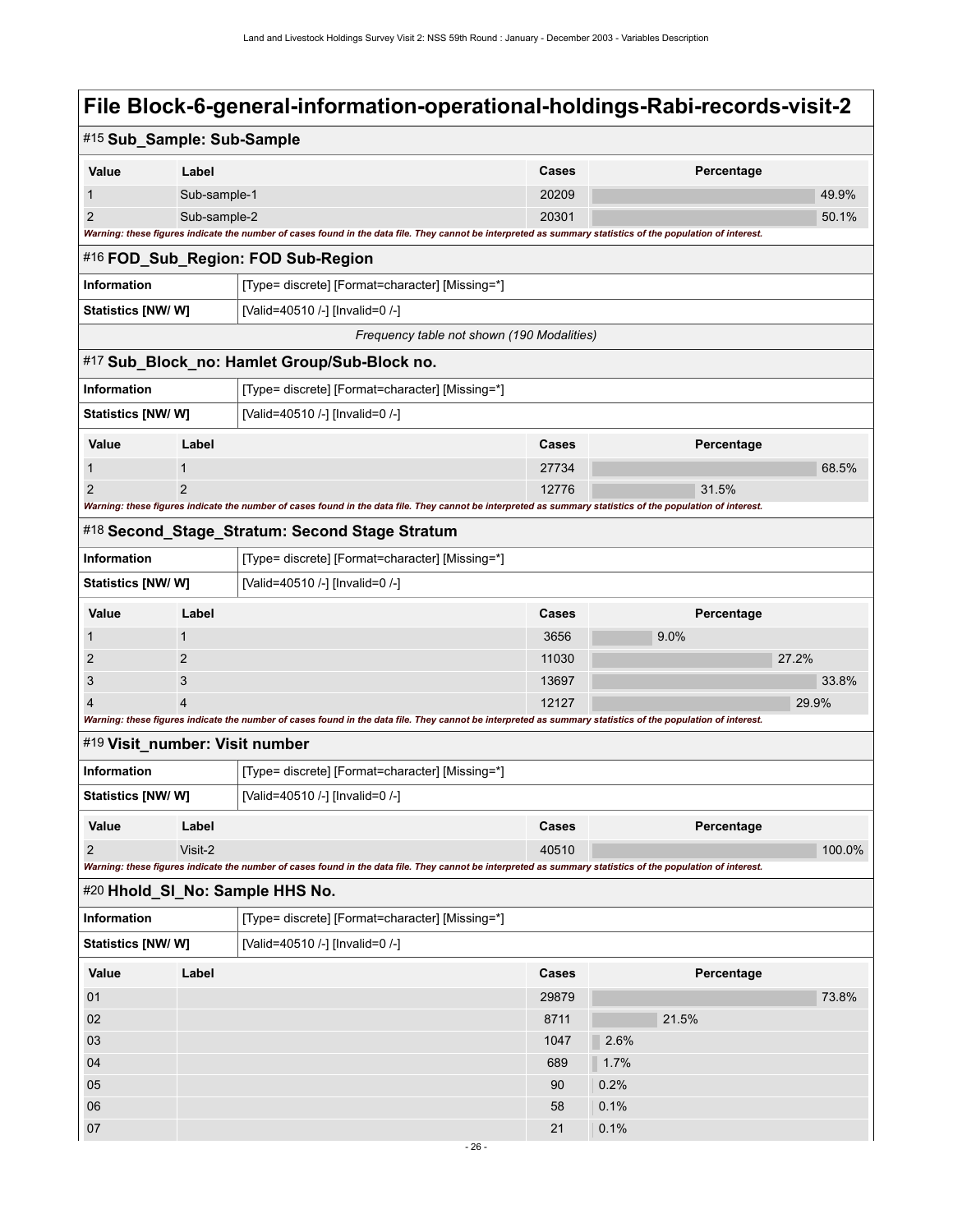### <span id="page-30-4"></span><span id="page-30-3"></span><span id="page-30-2"></span><span id="page-30-1"></span><span id="page-30-0"></span>#20 **Hhold\_Sl\_No: Sample HHS No. Value Label Cases Percentage** 08 15 0.0% *Warning: these figures indicate the number of cases found in the data file. They cannot be interpreted as summary statistics of the population of interest.* #21 **B6\_Col: Operational holding no. Information information** [Type= discrete] [Format=character] [Missing=\*] **Statistics [NW/ W]** [Valid=40510 /-] [Invalid=0 /-] **Value Label Cases Percentage** 01 40366 99.6% 02  $134$   $0.3\%$ 03 7 0.0% 04 3 0.0% and  $\sim$  0.0% and  $\sim$  0.0% and  $\sim$  0.0% and  $\sim$  0.0% and  $\sim$  0.0% and  $\sim$  0.0% *Warning: these figures indicate the number of cases found in the data file. They cannot be interpreted as summary statistics of the population of interest.* #22 **B6\_c1: How operated? Information information information [Type= discrete]** [Format=character] [Missing=\*] **Statistics [NW/ W]** [Valid=40508 /-] [Invalid=0 /-] **Interviewer's instructions** If the operational holding is managed solely by member(s) of the sample household, the holding will be treated as an individually operated holding and code 1 will be recorded against this item. On the other hand, if the operational holding is operated by members of two or more households, it will be treated as a jointly operated holding and code 2 will be entered. **Value Label Cases Percentage** 0 NR 6788 16.8% **NR** 6788 16.8% **NR** 6788 16.8% **NR** 6788 16.8% **NR** 6788 16.8% **NR** 6788 16.8% 1  $\sim$  Yes  $\sim$  82.5% 2 No  $\sim$  294  $0.7\%$ *Warning: these figures indicate the number of cases found in the data file. They cannot be interpreted as summary statistics of the population of interest.* #23 **B6\_c2: No. of partner households Information information** [Type= continuous] [Format=numeric] [Range= 0-20] [Missing=\*] **Statistics [NW/ W]** [Valid=8564 /-] [Invalid=31946 /-] **Interviewer's instructions** When the holding is jointly operated, (i.e. entry is 2 against item 1), the number of participating households, including the sample household, will be recorded in item 2 and the percentage share of land of the sample household will be recorded against item 3 in whole number. For individual holdings, a dash (-) may be put against item 3. #24 **B6\_c3: Percentage share of land Information information** [Type= continuous] [Format=numeric] [Missing=\*] **Statistics [NW/ W]** [Valid=8564 /-] [Invalid=31946 /-] [Mean=1.44 /-] [StdDev=8.014 /-] **Interviewer's instructions** As given in q2 #25 **B6\_c4: Class of area operated Information information information [Type= discrete]** [Format=character] [Missing=\*] **Statistics [NW/ W]** [Valid=40355 /-] [Invalid=0 /-] **Interviewer's instructions** The area of operational holdings is classified into 6 classes. In this item, the class of area operated of the holding will be recorded in terms of codes **Value Label Cases Percentage** 1 0.000 - 0.400 ha 18964 47.0% and 18964 47.0% and 18964 47.0% and 18964 47.0% and 18964 47.0% and 18964 47.0%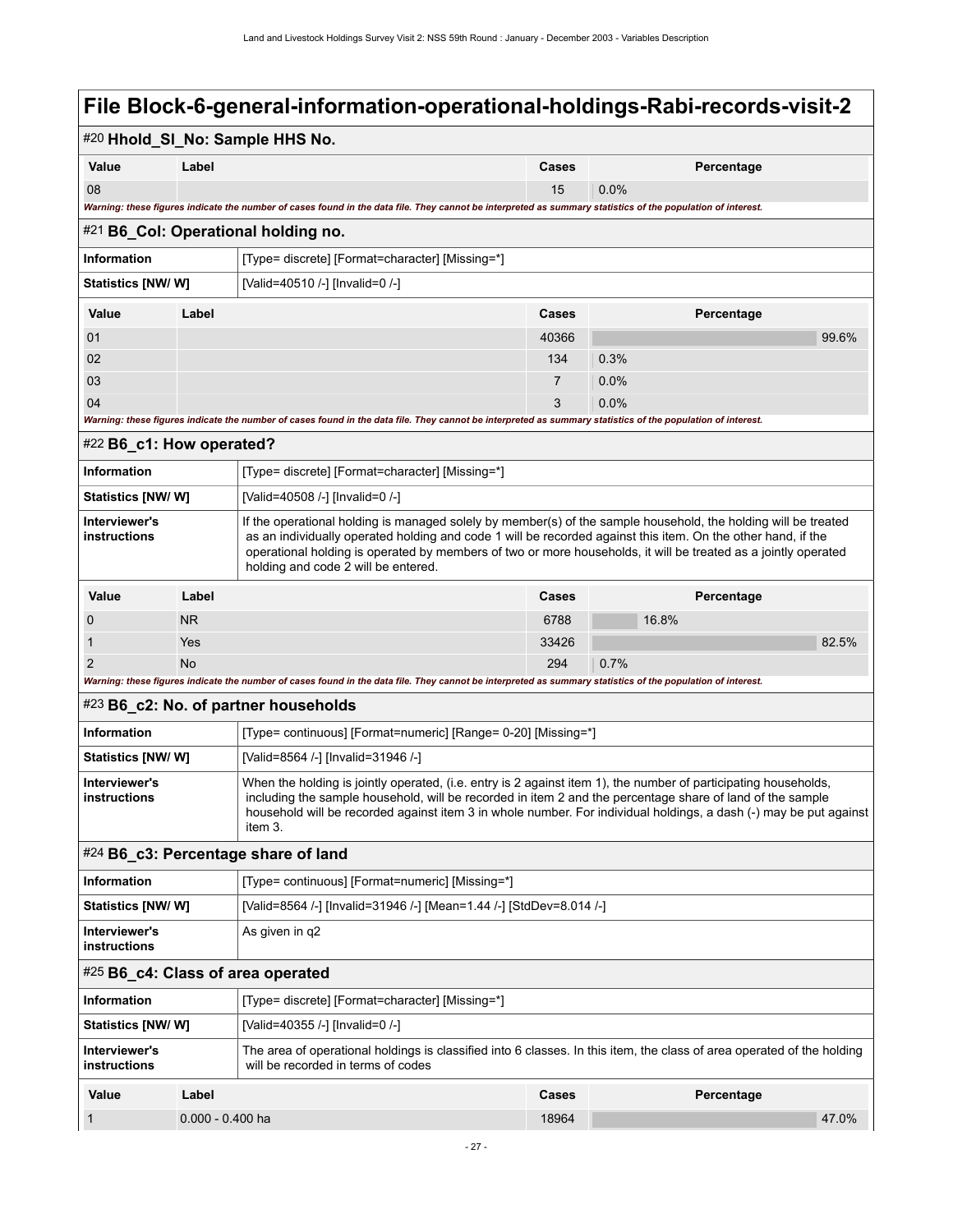| #25 B6_c4: Class of area operated |                                                                                                                                                             |       |            |  |
|-----------------------------------|-------------------------------------------------------------------------------------------------------------------------------------------------------------|-------|------------|--|
| Value                             | Label                                                                                                                                                       | Cases | Percentage |  |
| 2                                 | $0.401 - 1.000$ ha                                                                                                                                          | 9095  | 22.5%      |  |
| 3                                 | $1.001 - 2.000$ ha                                                                                                                                          | 6456  | 16.0%      |  |
| $\overline{4}$                    | $2.001 - 4.000$ ha                                                                                                                                          | 3650  | $9.0\%$    |  |
| 5                                 | 4.001 - 10.000 ha                                                                                                                                           | 1918  | 4.8%       |  |
| 6                                 | 10,001 and above                                                                                                                                            | 272   | 0.7%       |  |
|                                   | Warning: these figures indicate the number of cases found in the data file. They cannot be interpreted as summary statistics of the population of interest. |       |            |  |

### <span id="page-31-0"></span>#26 **B6\_c5: Type of holding**

| Information                   | [Type= discrete] [Format=character] [Missing=*]                                                                                                                                                                                                                                                                                                         |
|-------------------------------|---------------------------------------------------------------------------------------------------------------------------------------------------------------------------------------------------------------------------------------------------------------------------------------------------------------------------------------------------------|
| Statistics [NW/ W]            | [Valid=40369 /-] [Invalid=0 /-]                                                                                                                                                                                                                                                                                                                         |
| Interviewer's<br>instructions | an operational holding may be constituted of land owned and/or land leased-in by the household and, in a few<br>cases, may be constituted only of otherwise possessed land. Considering the type of possession of land included<br>in the holding, an operational holding will be classified in terms of code specified for different types of holdings |

| Value               | Label                        | <b>Cases</b> | Percentage |
|---------------------|------------------------------|--------------|------------|
|                     | <b>NR</b>                    |              | 0.0%       |
|                     | entirely owned               | 35555        | 88.1%      |
| 2                   | entirely leased-in           | 1394         | 3.5%       |
| 3                   | both owned and leased-in     | 2822         | 7.0%       |
| $\overline{4}$<br>- | entirely otherwise possessed | 597          | 1.5%       |

*Warning: these figures indicate the number of cases found in the data file. They cannot be interpreted as summary statistics of the population of interest.*

#### <span id="page-31-1"></span>#27 **B6\_c6: Main use of holding**

| Information                   | [Type= discrete] [Format=character] [Missing=*]                                                                                                                                                                                       |
|-------------------------------|---------------------------------------------------------------------------------------------------------------------------------------------------------------------------------------------------------------------------------------|
| <b>Statistics [NW/ W]</b>     | [Valid=40357 /-] [Invalid=0 /-]                                                                                                                                                                                                       |
| Interviewer's<br>instructions | The main use to which the operational holding is put will be recorded against this item in terms of code. The<br>holding will be classified according to the main use it is put to during the Kharif season 2002-03 in the first visi |

| Value          | Label                                                                                                                                                       | <b>Cases</b> | Percentage |
|----------------|-------------------------------------------------------------------------------------------------------------------------------------------------------------|--------------|------------|
| 0              | <b>NR</b>                                                                                                                                                   | 2            | 0.0%       |
|                | crop production other than vegetables                                                                                                                       | 21182        | 52.5%      |
| $\overline{2}$ | vegetables                                                                                                                                                  | 3454         | 8.6%       |
| 3              | horticulture crops/orchards                                                                                                                                 | 851          | 2.1%       |
| 4              | plantation crop other than forestry plantation                                                                                                              | 1976         | 4.9%       |
| 5              | forestry plantation                                                                                                                                         | 75           | 0.2%       |
| 6              | livestock keeping                                                                                                                                           | 10930        | 27.1%      |
| 7              | poultry raising                                                                                                                                             | 1233         | 3.1%       |
| 8              | pisciculture                                                                                                                                                | 167          | 0.4%       |
| 9              | others                                                                                                                                                      | 487          | 1.2%       |
|                | Warning: these figures indicate the number of cases found in the data file. They cannot be interpreted as summary statistics of the population of interest. |              |            |

<span id="page-31-2"></span>#28 **B6\_c7: Cultivation in kitchen garden**

| Information                   | [Type= discrete] [Format=character] [Missing=*]                                                                                                  |
|-------------------------------|--------------------------------------------------------------------------------------------------------------------------------------------------|
| <b>Statistics [NW/ W]</b>     | [Valid=40471 /-] [Invalid=0 /-]                                                                                                                  |
| Interviewer's<br>instructions | This item is meant for collecting information on the types of agricultural activities carried out in the holding during<br>the reference season. |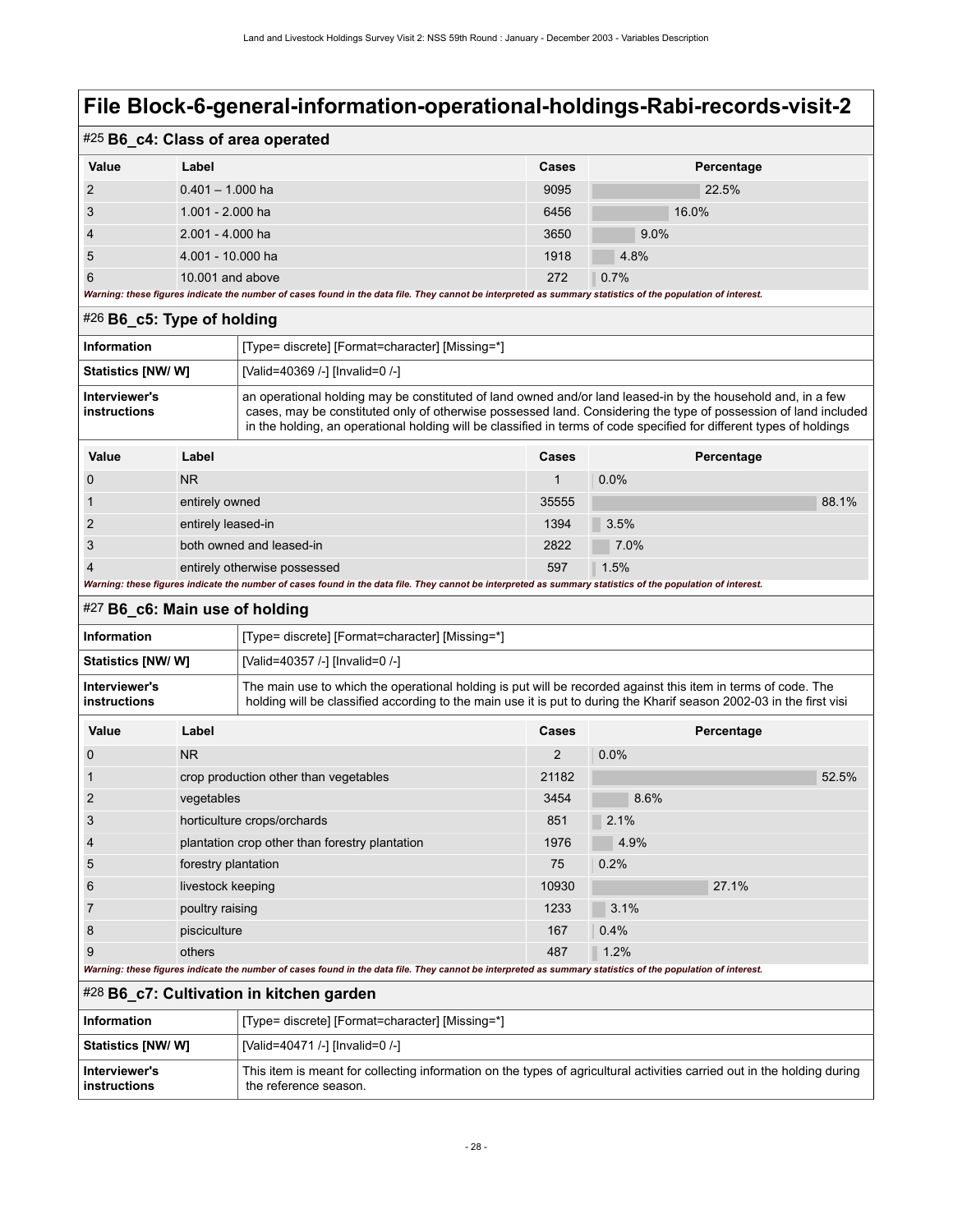<span id="page-32-4"></span><span id="page-32-3"></span><span id="page-32-2"></span><span id="page-32-1"></span><span id="page-32-0"></span>

|                                                                                                                                                                                   |                                                                                                                                                  | #28 B6_c7: Cultivation in kitchen garden                                                                                                                    |              |            |       |  |
|-----------------------------------------------------------------------------------------------------------------------------------------------------------------------------------|--------------------------------------------------------------------------------------------------------------------------------------------------|-------------------------------------------------------------------------------------------------------------------------------------------------------------|--------------|------------|-------|--|
| Value                                                                                                                                                                             | Label                                                                                                                                            |                                                                                                                                                             | Cases        | Percentage |       |  |
| $\mathbf 1$                                                                                                                                                                       | Yes                                                                                                                                              |                                                                                                                                                             | 6500         | 16.1%      |       |  |
| $\overline{2}$                                                                                                                                                                    | <b>No</b>                                                                                                                                        |                                                                                                                                                             | 33971        |            | 83.9% |  |
| Warning: these figures indicate the number of cases found in the data file. They cannot be interpreted as summary statistics of the population of interest.                       |                                                                                                                                                  |                                                                                                                                                             |              |            |       |  |
|                                                                                                                                                                                   | #29 B6_c8: Livestock keeping                                                                                                                     |                                                                                                                                                             |              |            |       |  |
| <b>Information</b>                                                                                                                                                                |                                                                                                                                                  | [Type= discrete] [Format=character] [Missing=*]                                                                                                             |              |            |       |  |
| <b>Statistics [NW/ W]</b><br>[Valid=40472 /-] [Invalid=0 /-]                                                                                                                      |                                                                                                                                                  |                                                                                                                                                             |              |            |       |  |
| Interviewer's<br>This item is meant for collecting information on the types of agricultural activities carried out in the holding during<br>instructions<br>the reference season. |                                                                                                                                                  |                                                                                                                                                             |              |            |       |  |
| Value                                                                                                                                                                             | Label<br>Percentage<br><b>Cases</b>                                                                                                              |                                                                                                                                                             |              |            |       |  |
| 1                                                                                                                                                                                 | Yes                                                                                                                                              |                                                                                                                                                             | 26884        |            | 66.4% |  |
| 2                                                                                                                                                                                 | <b>No</b>                                                                                                                                        |                                                                                                                                                             | 13588        | 33.6%      |       |  |
|                                                                                                                                                                                   |                                                                                                                                                  | Warning: these figures indicate the number of cases found in the data file. They cannot be interpreted as summary statistics of the population of interest. |              |            |       |  |
| $#30$ B6_c9: Poultry                                                                                                                                                              |                                                                                                                                                  |                                                                                                                                                             |              |            |       |  |
| <b>Information</b>                                                                                                                                                                |                                                                                                                                                  | [Type= discrete] [Format=character] [Missing=*]                                                                                                             |              |            |       |  |
| <b>Statistics [NW/ W]</b>                                                                                                                                                         |                                                                                                                                                  | [Valid=40474 /-] [Invalid=0 /-]                                                                                                                             |              |            |       |  |
| Interviewer's<br>instructions                                                                                                                                                     |                                                                                                                                                  | This item is meant for collecting information on the types of agricultural activities carried out in the holding during<br>the reference season.            |              |            |       |  |
| Value                                                                                                                                                                             | Label                                                                                                                                            |                                                                                                                                                             | Cases        | Percentage |       |  |
| 1                                                                                                                                                                                 | Yes                                                                                                                                              |                                                                                                                                                             | 6425         | 15.9%      |       |  |
| 2                                                                                                                                                                                 | No                                                                                                                                               |                                                                                                                                                             | 34049        |            | 84.1% |  |
| Warning: these figures indicate the number of cases found in the data file. They cannot be interpreted as summary statistics of the population of interest.                       |                                                                                                                                                  |                                                                                                                                                             |              |            |       |  |
|                                                                                                                                                                                   |                                                                                                                                                  | #31 B6_c10: Other ag. prod. in homestead                                                                                                                    |              |            |       |  |
| <b>Information</b>                                                                                                                                                                |                                                                                                                                                  | [Type= discrete] [Format=character] [Missing=*]                                                                                                             |              |            |       |  |
| Statistics [NW/W]                                                                                                                                                                 |                                                                                                                                                  | [Valid=40472 /-] [Invalid=0 /-]                                                                                                                             |              |            |       |  |
| Interviewer's<br>instructions                                                                                                                                                     |                                                                                                                                                  | This item is meant for collecting information on the types of agricultural activities carried out in the holding during<br>the reference season.            |              |            |       |  |
| Value                                                                                                                                                                             | Label                                                                                                                                            |                                                                                                                                                             | <b>Cases</b> | Percentage |       |  |
| 1                                                                                                                                                                                 | Yes                                                                                                                                              |                                                                                                                                                             | 3151         | 7.8%       |       |  |
| $\overline{2}$                                                                                                                                                                    | No                                                                                                                                               |                                                                                                                                                             | 37321        |            | 92.2% |  |
|                                                                                                                                                                                   |                                                                                                                                                  | Warning: these figures indicate the number of cases found in the data file. They cannot be interpreted as summary statistics of the population of interest. |              |            |       |  |
| #32 B6_c11: Orchards                                                                                                                                                              |                                                                                                                                                  |                                                                                                                                                             |              |            |       |  |
| Information                                                                                                                                                                       |                                                                                                                                                  | [Type= discrete] [Format=character] [Missing=*]                                                                                                             |              |            |       |  |
| <b>Statistics [NW/ W]</b>                                                                                                                                                         |                                                                                                                                                  | [Valid=40319 /-] [Invalid=0 /-]                                                                                                                             |              |            |       |  |
| Interviewer's<br>instructions                                                                                                                                                     | This item is meant for collecting information on the types of agricultural activities carried out in the holding during<br>the reference season. |                                                                                                                                                             |              |            |       |  |
| Value                                                                                                                                                                             | Label                                                                                                                                            |                                                                                                                                                             | Cases        | Percentage |       |  |
| 1                                                                                                                                                                                 | Yes                                                                                                                                              |                                                                                                                                                             | 2127         | 5.3%       |       |  |
| 2                                                                                                                                                                                 | No                                                                                                                                               |                                                                                                                                                             | 38192        |            | 94.7% |  |
|                                                                                                                                                                                   |                                                                                                                                                  | Warning: these figures indicate the number of cases found in the data file. They cannot be interpreted as summary statistics of the population of interest. |              |            |       |  |
| #33 B6_c12: Plantation                                                                                                                                                            |                                                                                                                                                  |                                                                                                                                                             |              |            |       |  |
| Information                                                                                                                                                                       |                                                                                                                                                  | [Type= discrete] [Format=character] [Missing=*]                                                                                                             |              |            |       |  |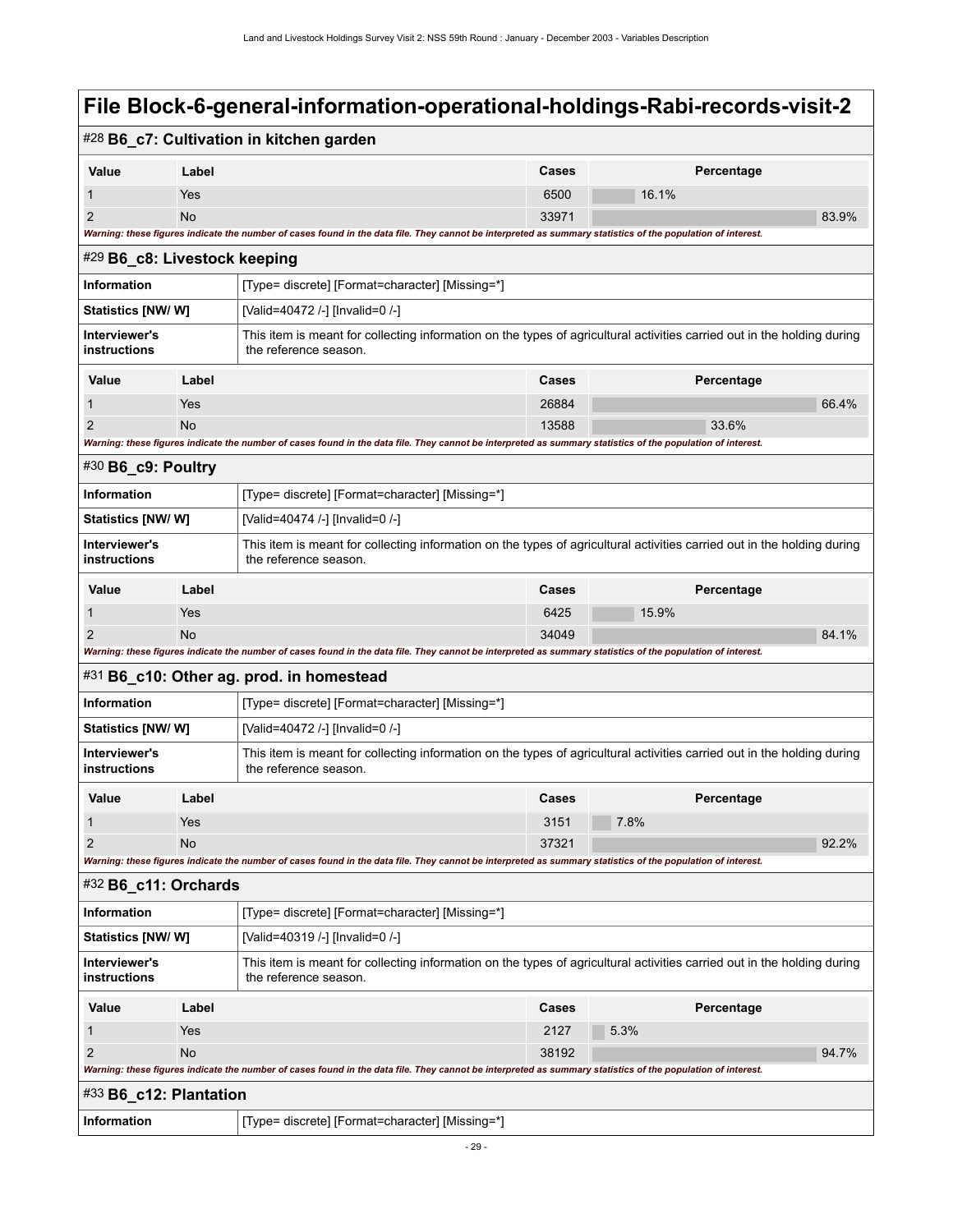<span id="page-33-4"></span><span id="page-33-3"></span><span id="page-33-2"></span><span id="page-33-1"></span><span id="page-33-0"></span>

| #33 B6_c12: Plantation                                                                                                                                                            |                                                                                                                                                                                                                                                                                                                               |                                                                                                                                                             |              |            |  |  |
|-----------------------------------------------------------------------------------------------------------------------------------------------------------------------------------|-------------------------------------------------------------------------------------------------------------------------------------------------------------------------------------------------------------------------------------------------------------------------------------------------------------------------------|-------------------------------------------------------------------------------------------------------------------------------------------------------------|--------------|------------|--|--|
| <b>Statistics [NW/ W]</b>                                                                                                                                                         |                                                                                                                                                                                                                                                                                                                               | [Valid=40308 /-] [Invalid=0 /-]                                                                                                                             |              |            |  |  |
| Interviewer's<br>instructions                                                                                                                                                     |                                                                                                                                                                                                                                                                                                                               | This item is meant for collecting information on the types of agricultural activities carried out in the holding during<br>the reference season.            |              |            |  |  |
| Value                                                                                                                                                                             | Label                                                                                                                                                                                                                                                                                                                         |                                                                                                                                                             | Cases        | Percentage |  |  |
| 1                                                                                                                                                                                 | Yes                                                                                                                                                                                                                                                                                                                           |                                                                                                                                                             | 2636         | 6.5%       |  |  |
| $\overline{2}$                                                                                                                                                                    | <b>No</b>                                                                                                                                                                                                                                                                                                                     |                                                                                                                                                             | 37672        | 93.5%      |  |  |
|                                                                                                                                                                                   |                                                                                                                                                                                                                                                                                                                               | Warning: these figures indicate the number of cases found in the data file. They cannot be interpreted as summary statistics of the population of interest. |              |            |  |  |
|                                                                                                                                                                                   | #34 B6_c13: Raising field crops                                                                                                                                                                                                                                                                                               |                                                                                                                                                             |              |            |  |  |
| Information                                                                                                                                                                       |                                                                                                                                                                                                                                                                                                                               | [Type= discrete] [Format=character] [Missing=*]                                                                                                             |              |            |  |  |
| Statistics [NW/ W]                                                                                                                                                                |                                                                                                                                                                                                                                                                                                                               | [Valid=40309 /-] [Invalid=0 /-]                                                                                                                             |              |            |  |  |
| Interviewer's<br>instructions                                                                                                                                                     |                                                                                                                                                                                                                                                                                                                               | This item is meant for collecting information on the types of agricultural activities carried out in the holding during<br>the reference season.            |              |            |  |  |
| Value                                                                                                                                                                             | Label                                                                                                                                                                                                                                                                                                                         |                                                                                                                                                             | Cases        | Percentage |  |  |
| 1                                                                                                                                                                                 | Yes                                                                                                                                                                                                                                                                                                                           |                                                                                                                                                             | 22154        | 55.0%      |  |  |
| 2                                                                                                                                                                                 | <b>No</b>                                                                                                                                                                                                                                                                                                                     |                                                                                                                                                             | 18155        | 45.0%      |  |  |
|                                                                                                                                                                                   |                                                                                                                                                                                                                                                                                                                               | Warning: these figures indicate the number of cases found in the data file. They cannot be interpreted as summary statistics of the population of interest. |              |            |  |  |
| #35 B6_c14: Pisciculture                                                                                                                                                          |                                                                                                                                                                                                                                                                                                                               |                                                                                                                                                             |              |            |  |  |
| Information                                                                                                                                                                       |                                                                                                                                                                                                                                                                                                                               | [Type= discrete] [Format=character] [Missing=*]                                                                                                             |              |            |  |  |
| <b>Statistics [NW/ W]</b>                                                                                                                                                         |                                                                                                                                                                                                                                                                                                                               | [Valid=40286 /-] [Invalid=0 /-]                                                                                                                             |              |            |  |  |
| Interviewer's<br>This item is meant for collecting information on the types of agricultural activities carried out in the holding during<br>instructions<br>the reference season. |                                                                                                                                                                                                                                                                                                                               |                                                                                                                                                             |              |            |  |  |
| Value                                                                                                                                                                             | Label                                                                                                                                                                                                                                                                                                                         |                                                                                                                                                             | Cases        | Percentage |  |  |
| 1                                                                                                                                                                                 | Yes                                                                                                                                                                                                                                                                                                                           |                                                                                                                                                             | 538          | 1.3%       |  |  |
| 2                                                                                                                                                                                 | <b>No</b>                                                                                                                                                                                                                                                                                                                     |                                                                                                                                                             | 39748        | 98.7%      |  |  |
|                                                                                                                                                                                   | Warning: these figures indicate the number of cases found in the data file. They cannot be interpreted as summary statistics of the population of interest.                                                                                                                                                                   |                                                                                                                                                             |              |            |  |  |
|                                                                                                                                                                                   |                                                                                                                                                                                                                                                                                                                               | #36 B6_c15: Other agl. prod. outside homestead                                                                                                              |              |            |  |  |
| Information                                                                                                                                                                       |                                                                                                                                                                                                                                                                                                                               | [Type= discrete] [Format=character] [Missing=*]                                                                                                             |              |            |  |  |
| <b>Statistics [NW/ W]</b>                                                                                                                                                         |                                                                                                                                                                                                                                                                                                                               | [Valid=40256 /-] [Invalid=0 /-]                                                                                                                             |              |            |  |  |
| Interviewer's<br>instructions                                                                                                                                                     |                                                                                                                                                                                                                                                                                                                               | This item is meant for collecting information on the types of agricultural activities carried out in the holding during<br>the reference season.            |              |            |  |  |
| Value                                                                                                                                                                             | Label                                                                                                                                                                                                                                                                                                                         |                                                                                                                                                             | <b>Cases</b> | Percentage |  |  |
| $\mathbf 1$                                                                                                                                                                       | Yes                                                                                                                                                                                                                                                                                                                           |                                                                                                                                                             | 3945         | 9.8%       |  |  |
| $\overline{2}$                                                                                                                                                                    | <b>No</b>                                                                                                                                                                                                                                                                                                                     |                                                                                                                                                             | 36311        | 90.2%      |  |  |
|                                                                                                                                                                                   |                                                                                                                                                                                                                                                                                                                               | Warning: these figures indicate the number of cases found in the data file. They cannot be interpreted as summary statistics of the population of interest. |              |            |  |  |
| #37 B6_c16: No. of parcels                                                                                                                                                        |                                                                                                                                                                                                                                                                                                                               |                                                                                                                                                             |              |            |  |  |
| <b>Information</b>                                                                                                                                                                |                                                                                                                                                                                                                                                                                                                               | [Type= continuous] [Format=numeric] [Range= 1-496] [Missing=*]                                                                                              |              |            |  |  |
| <b>Statistics [NW/ W]</b>                                                                                                                                                         |                                                                                                                                                                                                                                                                                                                               | [Valid=32606 /-] [Invalid=7904 /-] [Mean=2.671 /-] [StdDev=2.999 /-]                                                                                        |              |            |  |  |
| Interviewer's<br>instructions                                                                                                                                                     | As defined in Chapter One, a parcel of an operational holding is a piece of land surrounded by land not included<br>in the holding. A parcel of land may consist of one or more plots. The number of parcels constituting the<br>operational holding will be recorded in this column separately for each operational holding. |                                                                                                                                                             |              |            |  |  |
|                                                                                                                                                                                   |                                                                                                                                                                                                                                                                                                                               | #38 B6_c17: Workers against wage in cash/kind                                                                                                               |              |            |  |  |
| Information                                                                                                                                                                       |                                                                                                                                                                                                                                                                                                                               | [Type= continuous] [Format=numeric] [Range= 0-8500] [Missing=*]                                                                                             |              |            |  |  |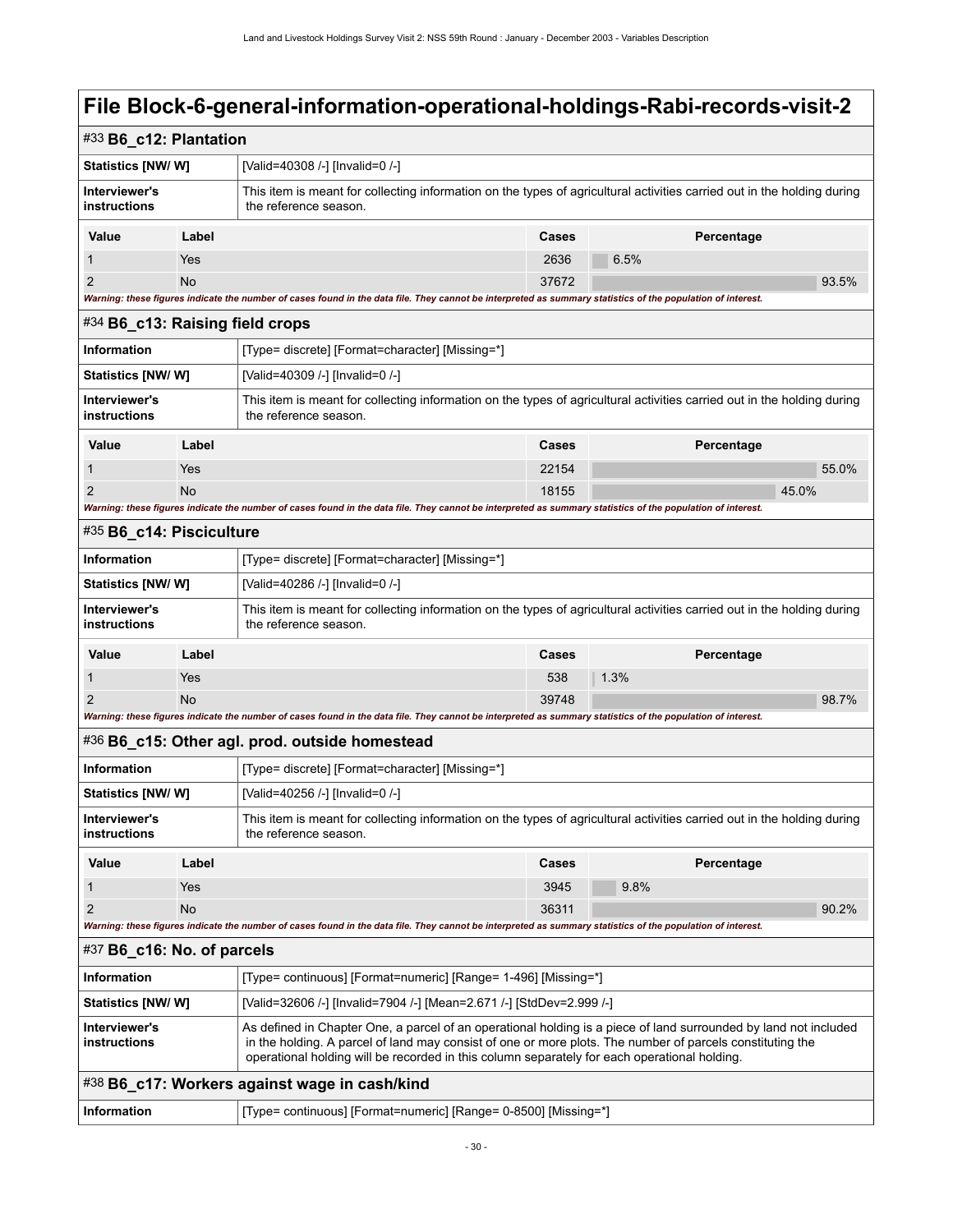### #38 **B6\_c17: Workers against wage in cash/kind**

| <b>Statistics [NW/W]</b>      | [Valid=2698 /-] [Invalid=37812 /-] [Mean=13.329 /-] [StdDev=178.507 /-]                                                                                                                                                                                                                                                                                                                                                                                                                                                                                                                                                        |
|-------------------------------|--------------------------------------------------------------------------------------------------------------------------------------------------------------------------------------------------------------------------------------------------------------------------------------------------------------------------------------------------------------------------------------------------------------------------------------------------------------------------------------------------------------------------------------------------------------------------------------------------------------------------------|
| Interviewer's<br>instructions | The number of permanent attached farm workers engaged in the operational holding during the Kharif season.<br>In ascertaining the number of such workers, the period during which various agricultural operations (from<br>preparation of soil to storing of grains) in respect of crop of the reference season are carried out will be taken into<br>consideration.<br>The number of attached farm workers so determined will be classified into two groups depending on the mode<br>of payment. If the payment is a fixed amount to be paid in cash or kind, the attached farm worker will be<br>enumerated against item 17. |

#### <span id="page-34-0"></span>#39 **B6\_c18: Workers against share of produce**

| Information                   | [Type= continuous] [Format=numeric] [Range= 0-1000] [Missing=*]                                                                                                                                                                                                                                                                                                                                                                                                                                                                                                                                                                                                                                                                                                                                                                                                                                                                                                                                                                              |
|-------------------------------|----------------------------------------------------------------------------------------------------------------------------------------------------------------------------------------------------------------------------------------------------------------------------------------------------------------------------------------------------------------------------------------------------------------------------------------------------------------------------------------------------------------------------------------------------------------------------------------------------------------------------------------------------------------------------------------------------------------------------------------------------------------------------------------------------------------------------------------------------------------------------------------------------------------------------------------------------------------------------------------------------------------------------------------------|
| <b>Statistics [NW/ W]</b>     | [Valid=1566 /-] [Invalid=38944 /-]                                                                                                                                                                                                                                                                                                                                                                                                                                                                                                                                                                                                                                                                                                                                                                                                                                                                                                                                                                                                           |
| Interviewer's<br>instructions | The number of permanent attached farm workers engaged in the operational holding during the Kharif season.<br>In ascertaining the number of such workers, the period during which various agricultural operations (from<br>preparation of soil to storing of grains) in respect of crop of the reference season are carried out will be taken into<br>consideration.<br>The number of attached farm workers so determined will be classified into two groups depending on the mode<br>of payment, if a worker gets a share of produce in lieu of the services rendered by him/her, he/she will be<br>accounted for against item 18. It should be borne in mind that those who get a share of produce as remuneration<br>for services rendered by them will not be classified as share croppers. While a permanent attached farm<br>worker is only employed in the operational holding, a share-cropper organises, conducts and participates in the<br>agricultural operations carried out in the holding. Share-cropping is a term of lease. |

#### <span id="page-34-1"></span>#40 **wgt\_combined: Weight combined**

<span id="page-34-5"></span><span id="page-34-4"></span><span id="page-34-3"></span><span id="page-34-2"></span>

| <b>Information</b>                | [Type= continuous] [Format=numeric] [Range= 2.25-237713.88] [Missing=*]     |  |
|-----------------------------------|-----------------------------------------------------------------------------|--|
| Statistics [NW/W]                 | [Valid=40510 /-] [Invalid=0 /-] [Mean=2523.836 /-] [StdDev=2884.456 /-]     |  |
| #41 wgt_ss: Weight sub-sample     |                                                                             |  |
| <b>Information</b>                | [Type= continuous] [Format=numeric] [Range= 4.5-475427.76] [Missing=*]      |  |
| Statistics [NW/W]                 | [Valid=40510 /-] [Invalid=0 /-] [Mean=5026.441 /-] [StdDev=5648.851 /-]     |  |
| <b>#42 NSS: NSS</b>               |                                                                             |  |
| <b>Information</b>                | [Type= continuous] [Format=numeric] [Range= 1-76] [Missing=*]               |  |
| <b>Statistics [NW/W]</b>          | [Valid=40510 /-] [Invalid=0 /-] [Mean=6.967 /-] [StdDev=4.414 /-]           |  |
| #43 NSC: NSC                      |                                                                             |  |
| <b>Information</b>                | [Type= continuous] [Format=numeric] [Range= 1-152] [Missing=*]              |  |
| Statistics [NW/W]                 | [Valid=40510 /-] [Invalid=0 /-] [Mean=13.911 /-] [StdDev=8.83 /-]           |  |
| #44 Wgt_posted: Multiplier posted |                                                                             |  |
| <b>Information</b>                | [Type= continuous] [Format=numeric] [Range= 450-47542776] [Missing=*]       |  |
| Statistics [NW/W]                 | [Valid=40510 /-] [Invalid=0 /-] [Mean=502644.138 /-] [StdDev=564885.078 /-] |  |